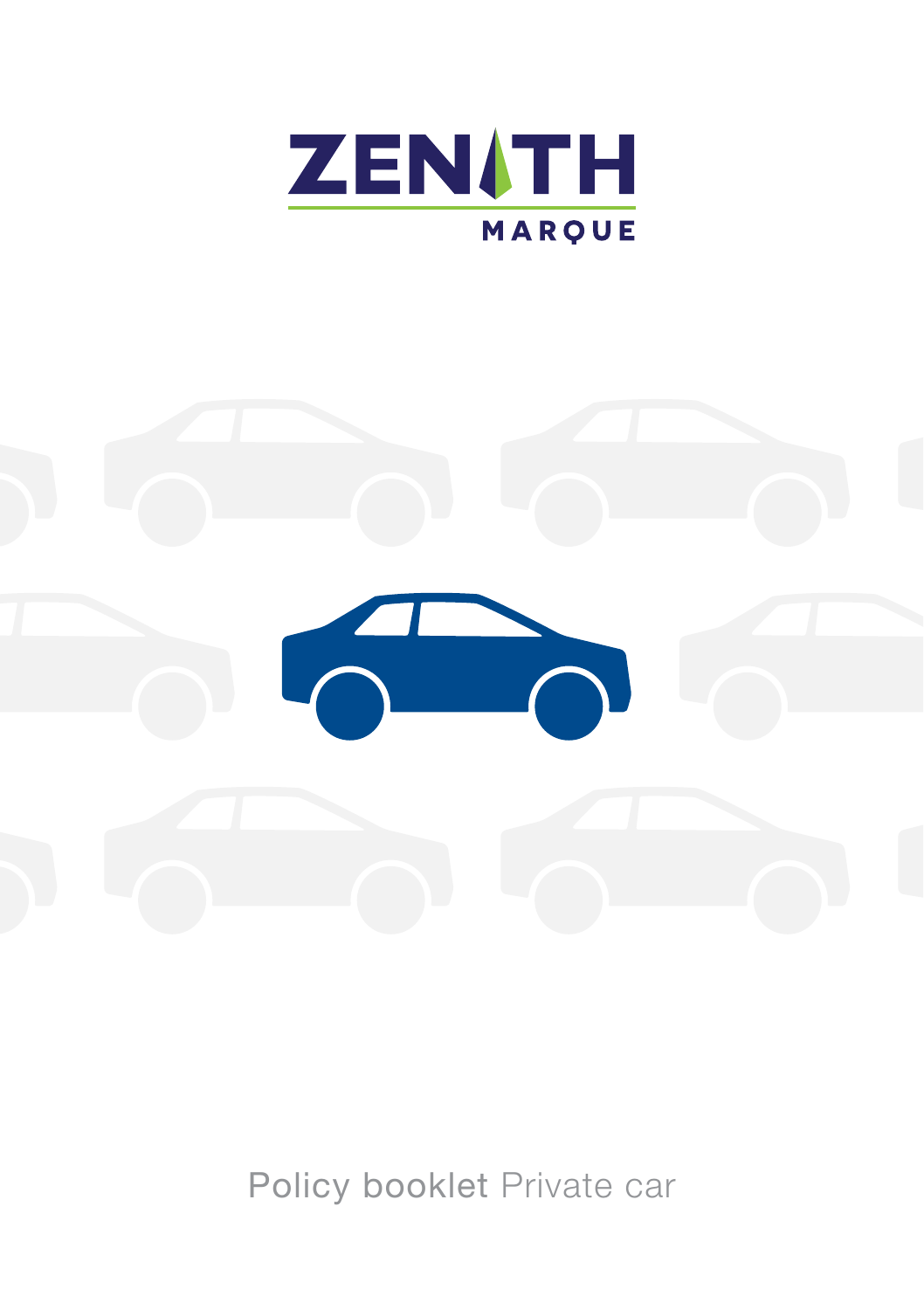# Introduction to Your Policy

Zenith Marque Insurance Services Limited is pleased to welcome you as a customer. Zenith Marque Insurance Services administers your policy on behalf of Zenith Insurance Plc (the Insurer).

This Policy Document is evidence of a legally binding contract of insurance between you (the Insured) and Zenith insurance Plc (the Insurer).

This contract is entered into on the basis that:

- you have taken all reasonable care to answer all questions asked honestly, accurately and to the best of your knowledge; and
- any other information given either verbally or in writing by you or on your behalf at the time you applied for insurance is also complete; and
- the information supplied has been given honestly and to the best of your knowledge and belief.

The information that you have given to us is shown on your signed proposal form, or statement of fact or statement of insurance but will also include further information given either verbally or in writing by you or on your behalf at the time you applied for insurance.

You must read this policy document, the Policy Schedule and the Certificate of Motor Insurance together. The Policy Schedule tells you which sections of the policy apply. Please check all three documents carefully to make certain they give you the cover you want.

We have agreed to insure you against liability loss or damage that may occur within the geographical limits of the policy during any period of insurance for which you have paid, or agreed to pay the premium. The cover we provide is subject to the terms, conditions and exceptions contained in this policy document or in any endorsement applying to this policy document.

Nobody other than you (the Insured) and us (Zenith Insurance Plc) has any rights that they can enforce under this contract except for those rights that they have under road traffic law in any country in which this insurance applies.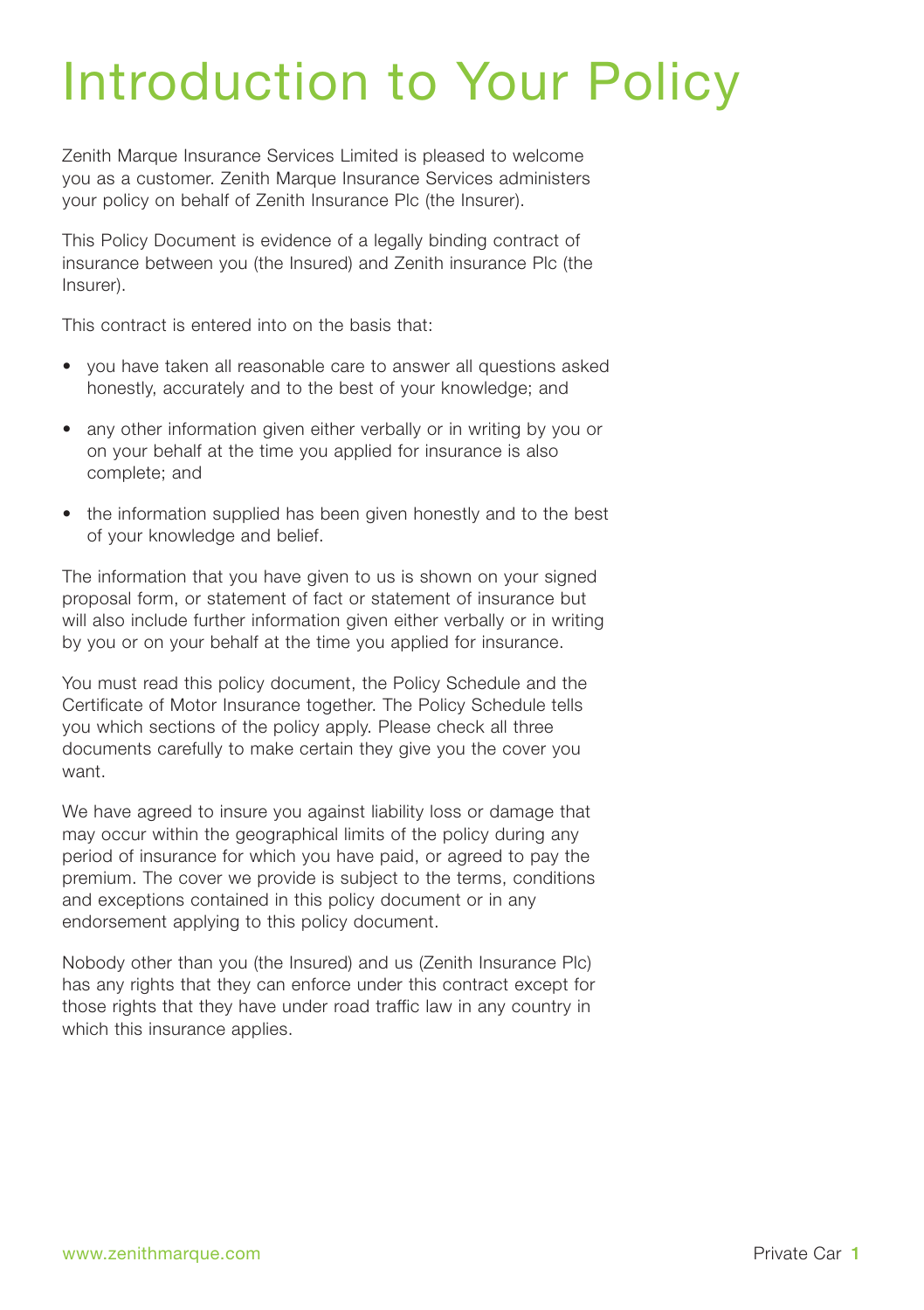Unless specifically agreed otherwise, this insurance shall be subject to English Law.

The terms and conditions of this policy and all other information concerning this insurance are communicated to you in the English language and we undertake to communicate in this language for the duration of the policy.



Gary Humphreys *Underwriting Director Zenith Insurance Plc and/or its co-Insurer QIC Europe Limited.*

Authorised Insurers, registered in Gibraltar No 84085. Registered Office: 846-848, Europort, Gibraltar.

Zenith Insurance plc is regulated by the Gibraltar Financial Services Commission and subject to a limited regulation by the Financial Conduct Authority and the Prudential Regulation Authority in respect of underwriting business in the UK (No. 211787).

Zenith Insurance Plc is a member of the Association of British Insurers.

QIC Europe Limited, registered in Malta with registered address at No. 7, 4th Floor, Block C, Skyway Offices, 179 Marina Street, Pieta, PTA 9042, Malta.

QIC Europe Limited is authorised and regulated by the Malta Financial Services Authority (MFSA) to carry on general insurance business in terms of the Malta Insurance Business Act, 1998 and subject to limited regulation by the UK Financial Conduct Authority and the Prudential Regulation Authority in respect of underwriting business in the UK (No. 659521).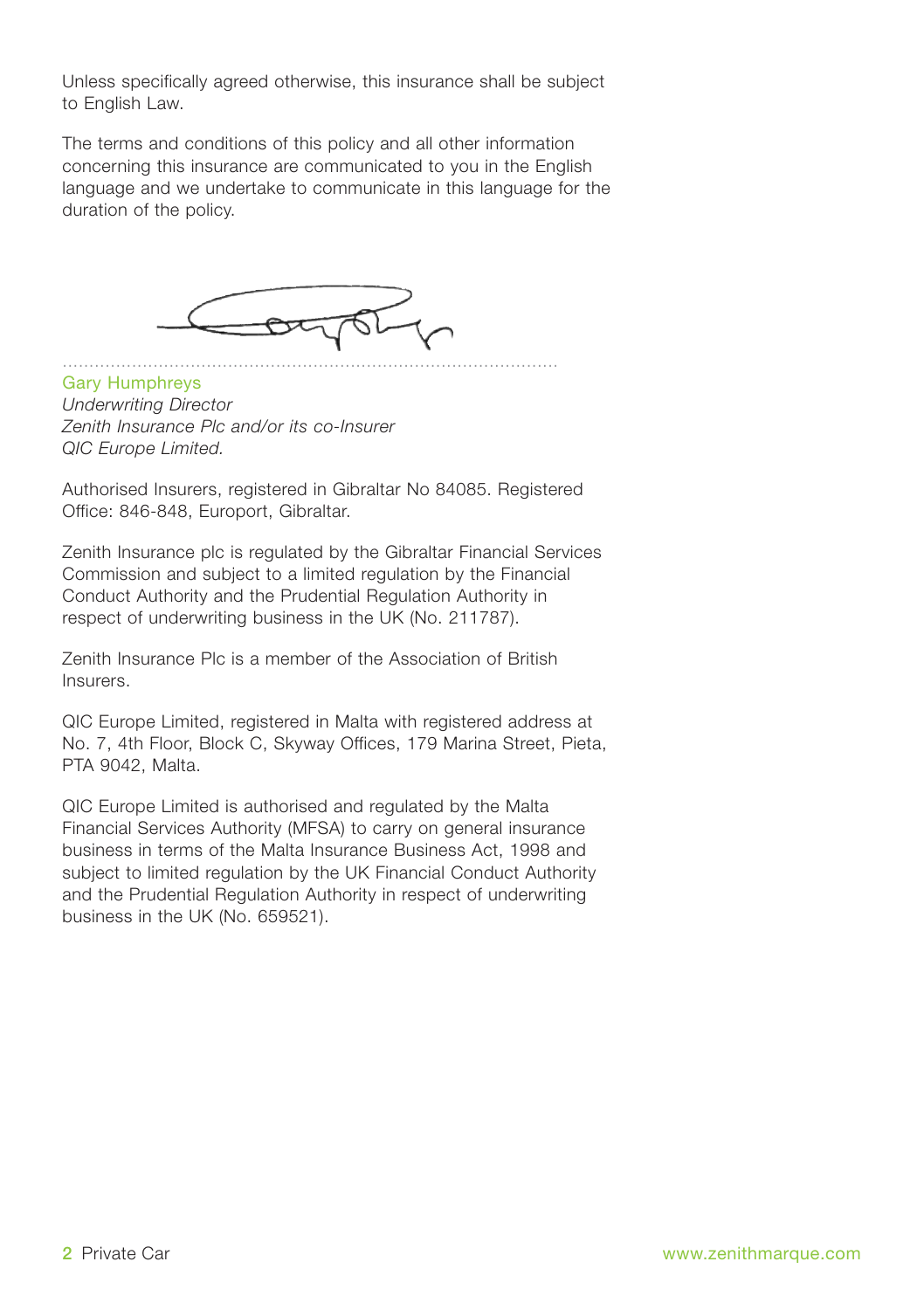## Several Liabilities Notice

The obligations of Zenith Insurance Plc and its co-insurers under contracts of insurance to which they subscribe are several and not joint and are limited solely to the extent of each insurer's individual subscription. If one of the insurers does not for any reason satisfy all or part of its obligations the other insurers will not be responsible for the defaulting insurer's obligations.

Calls made to our claim notification lines 0800 072 2050 and 0800 587 0808 from all devices (including mobiles) are free.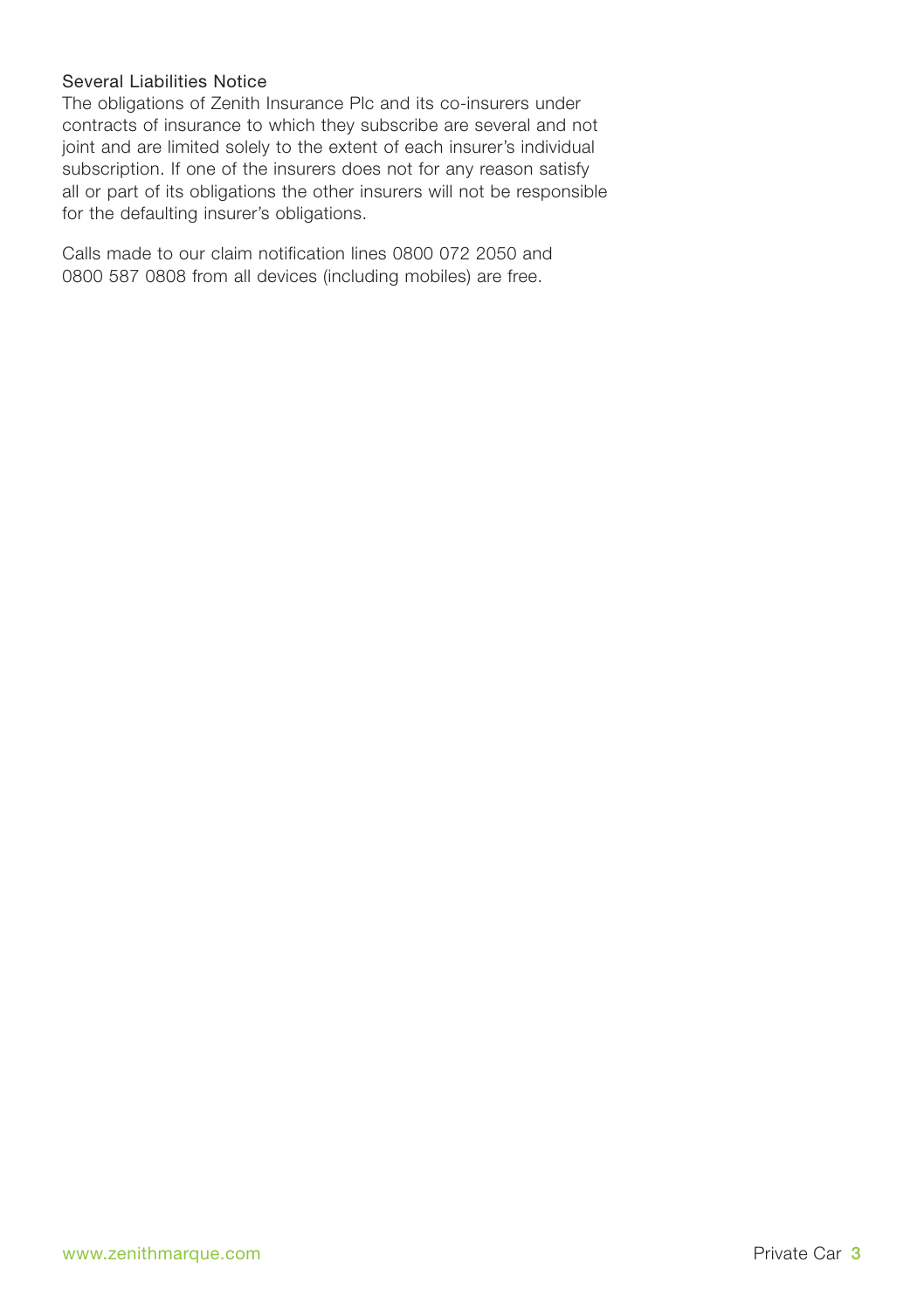# Index in page order

| Definitions        |                                                                                                         |
|--------------------|---------------------------------------------------------------------------------------------------------|
| Cover              |                                                                                                         |
| Section 1          |                                                                                                         |
| Section 2          |                                                                                                         |
| Section 3          |                                                                                                         |
| Section 4          |                                                                                                         |
|                    |                                                                                                         |
|                    |                                                                                                         |
| Section 5          | Fire and theft cover $\dots\dots\dots\dots\dots\dots\dots\dots\dots\dots\dots\dots\dots\dots$           |
|                    |                                                                                                         |
|                    |                                                                                                         |
|                    |                                                                                                         |
| Section 6          | In-car entertainment and navigation equipment cover $\dots\dots\dots\dots\dots\dots\dots$               |
|                    |                                                                                                         |
| Section 7          |                                                                                                         |
| Section 8          |                                                                                                         |
| Section 9          |                                                                                                         |
| Section 10         |                                                                                                         |
| Section 11         |                                                                                                         |
|                    |                                                                                                         |
| Section 12         |                                                                                                         |
| Section 13         |                                                                                                         |
| Section 14         |                                                                                                         |
|                    |                                                                                                         |
| General exceptions | Restrictions which apply to your insurance 26 - 27                                                      |
|                    |                                                                                                         |
| General conditions | Certain conditions that you must keep to 28 - 32                                                        |
|                    |                                                                                                         |
|                    | Additional cancellation conditions if your premium is paid by instalments31                             |
| Important notice   |                                                                                                         |
| Claims procedure   |                                                                                                         |
| About our service  |                                                                                                         |
| Endorsements       | Changes to the terms of the insurance $\ldots \ldots \ldots \ldots \ldots \ldots \ldots \ldots 36 - 44$ |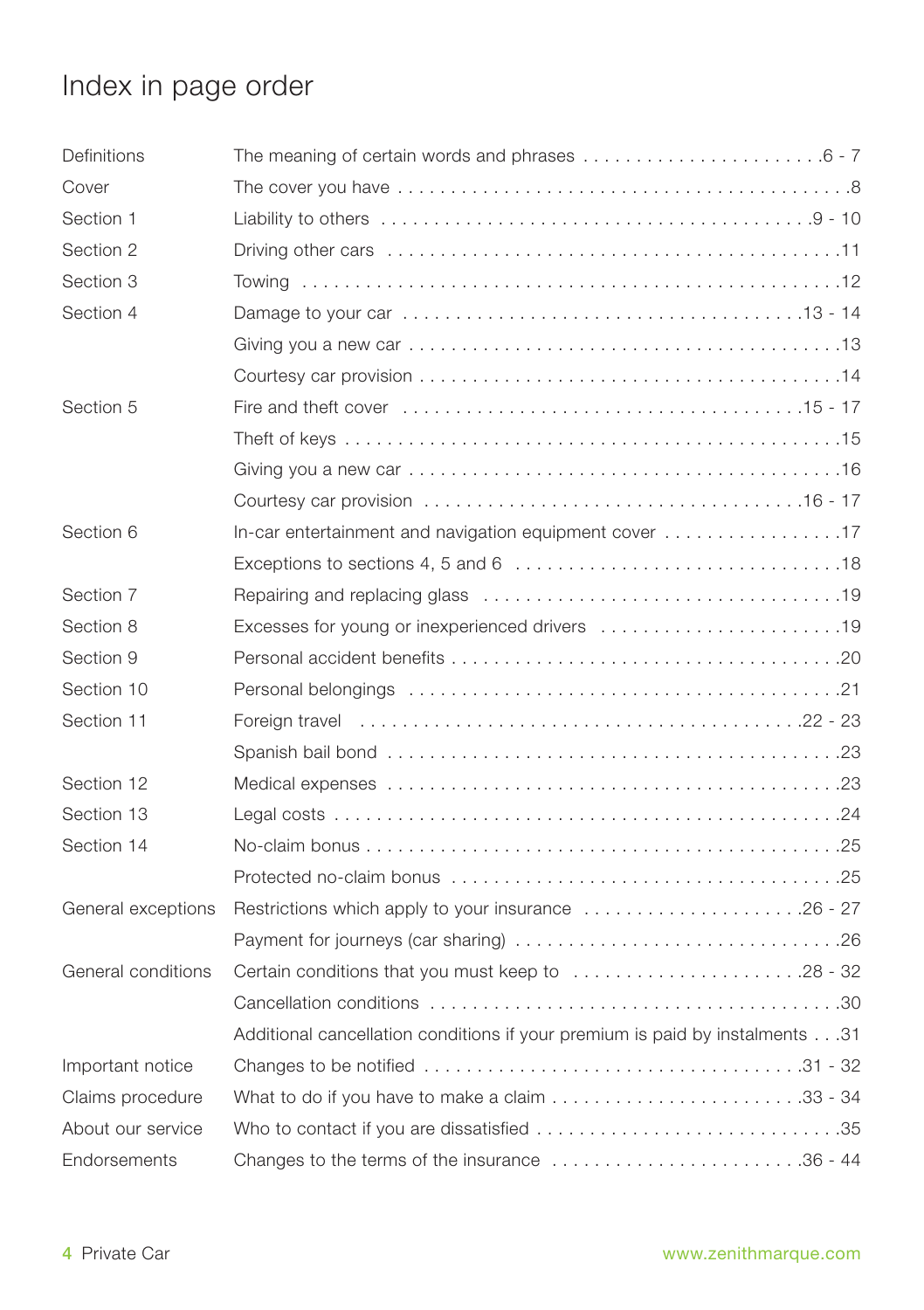# Index in alphabetical order

| Additional cancellation conditions if your premium is paid by instalments31 |  |
|-----------------------------------------------------------------------------|--|
|                                                                             |  |
|                                                                             |  |
|                                                                             |  |
|                                                                             |  |
|                                                                             |  |
|                                                                             |  |
|                                                                             |  |
|                                                                             |  |
|                                                                             |  |
|                                                                             |  |
|                                                                             |  |
|                                                                             |  |
|                                                                             |  |
|                                                                             |  |
|                                                                             |  |
|                                                                             |  |
|                                                                             |  |
|                                                                             |  |
|                                                                             |  |
|                                                                             |  |
|                                                                             |  |
|                                                                             |  |
|                                                                             |  |
|                                                                             |  |
|                                                                             |  |
|                                                                             |  |
| Radio and stereo cover (in-car entertainment and navigation equipment) 17   |  |
|                                                                             |  |
|                                                                             |  |
|                                                                             |  |
|                                                                             |  |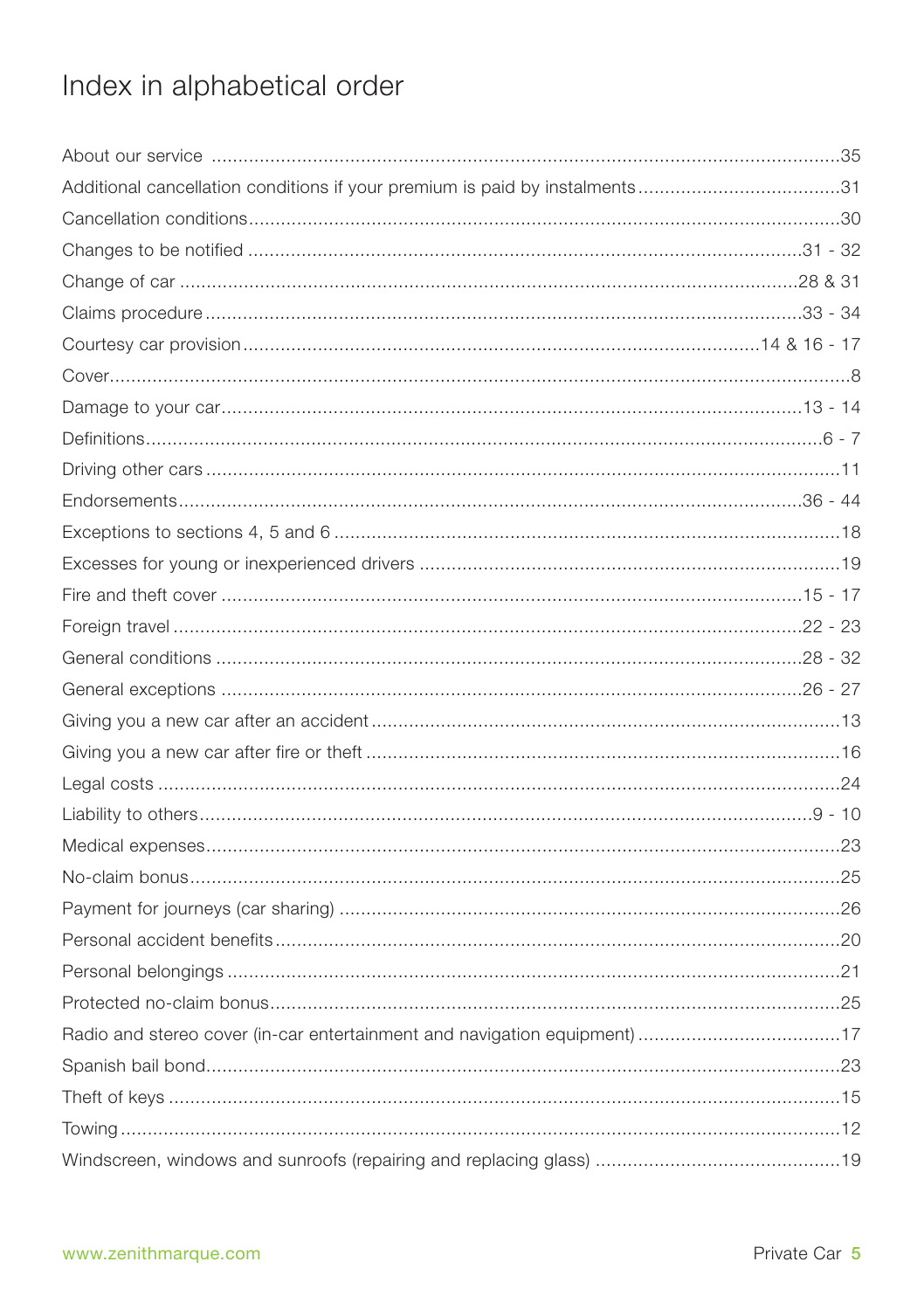# Definitions

#### Guidance notes

Motor insurance documents are quite complicated, so we have provided guidance notes to help you understand your cover. These notes are not part of the contract.

It is important that the information you give us is accurate, otherwise your insurance may not be valid.

## Certificate of motor insurance

The legal document which is evidence that you have the insurance needed by law. This document shows the insured car, who may drive it and the purposes for which it may be used.

## Civil Partner

A relationship as defined in the Civil Partnership Act 2004.

#### Common Law

Co-habiting as a couple without being married.

#### Consent/Authority/Authorised/Permission

Agreement granted by an appropriate person for an event to take place, when such agreement is given before the event takes place.

#### Courtesy car

A small class "A" vehicle provided by the Insurers approved repairer on a voluntary basis for the duration of an authorised repair. The provision of a courtesy car is not an automatic entitlement under the policy.

### Endorsement

A change in the terms of your insurance. An endorsement does not apply unless the number appears in your schedule.

### Excess

The amount you have to pay towards any valid claim under this insurance.

#### In-car entertainment and navigation equipment

All radios, television sets, cassette players, compact disc players, and navigation equipment permanently fitted to your car. We do not cover citizens' band radios, telecommunications equipment and portable items such as cassette tapes, compact discs, minidiscs or any other music-storage device.

#### Market value/written down value

The cost of replacing your vehicle, if this is possible, with one of a similar make, model, year, mileage and condition.

## Panoramic roof

A vehicle roof system manufactured as single or multiple glass, or equivalent, panel(s) designed to cover the entire passenger compartment or the majority of it.

## Period of insurance

The length of time covered by this insurance as shown in the schedule.

## Retail customer

An individual who is acting for purposes which are outside his trade, business or profession.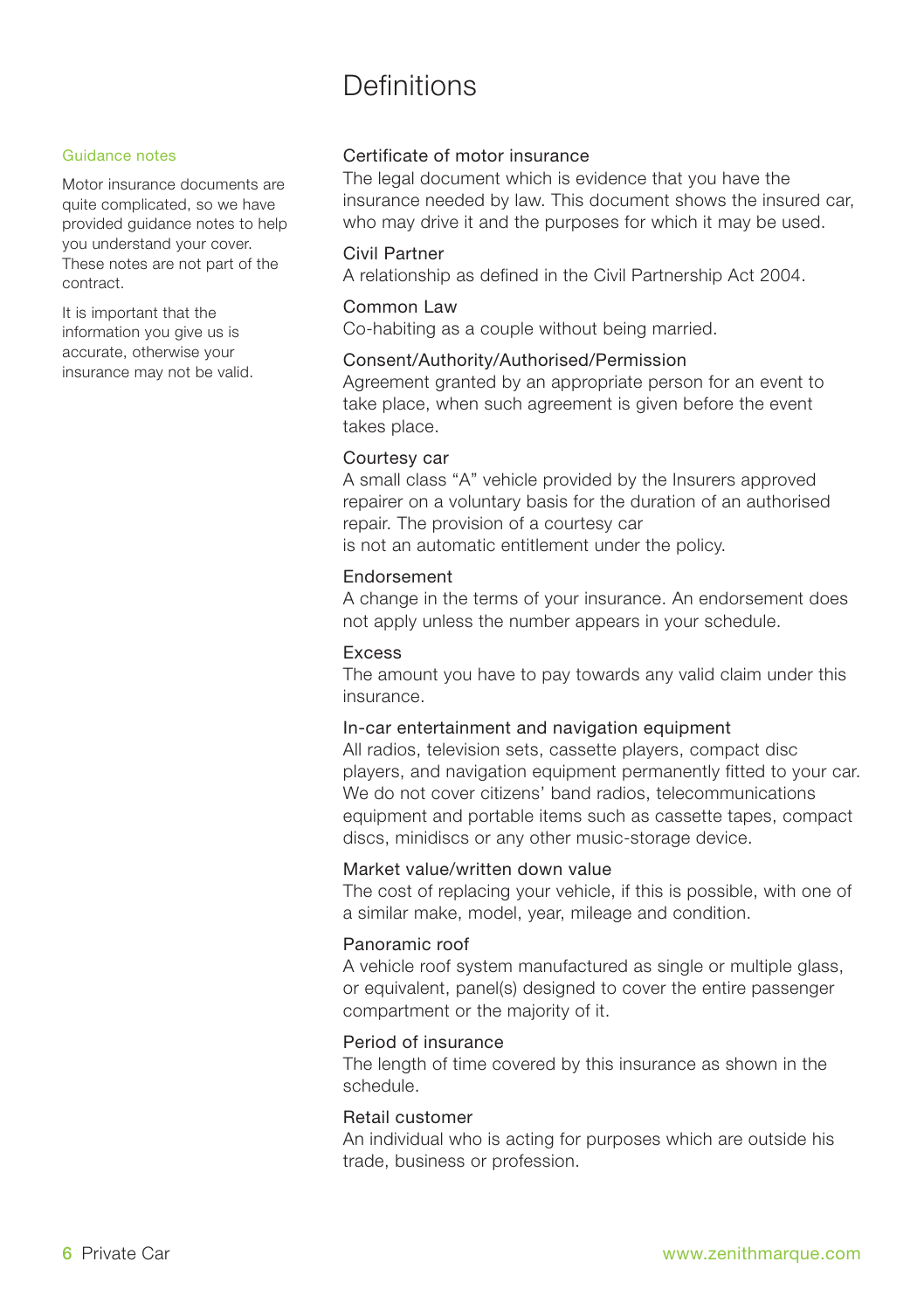# Definitions (continued)

#### Guidance notes

You must read this insurance document together with your schedule and certificate of motor insurance.

The schedule should show details of you and your car and the cover you have asked for.

## The Insurer

Zenith Insurance Plc and/or its co-insurers whose name and addresses are available on request.

#### The schedule

Details of the sections of this insurance document which apply to you.

#### Terrorism

Any action which contravenes the Terrorism Act 2006.

## Unattended

When you or any passengers are not sitting in your vehicle.

## United Kingdom

England, Scotland, Wales, Northern Ireland, the Isle of Man and the Channel Islands.

#### Voluntary work

Unpaid work for a registered charity or similar organisation.

# We, us, our

The Insurer.

## You, your

The insured person named in the certificate of motor insurance and the schedule.

### Your car

The insured car shown in the schedule.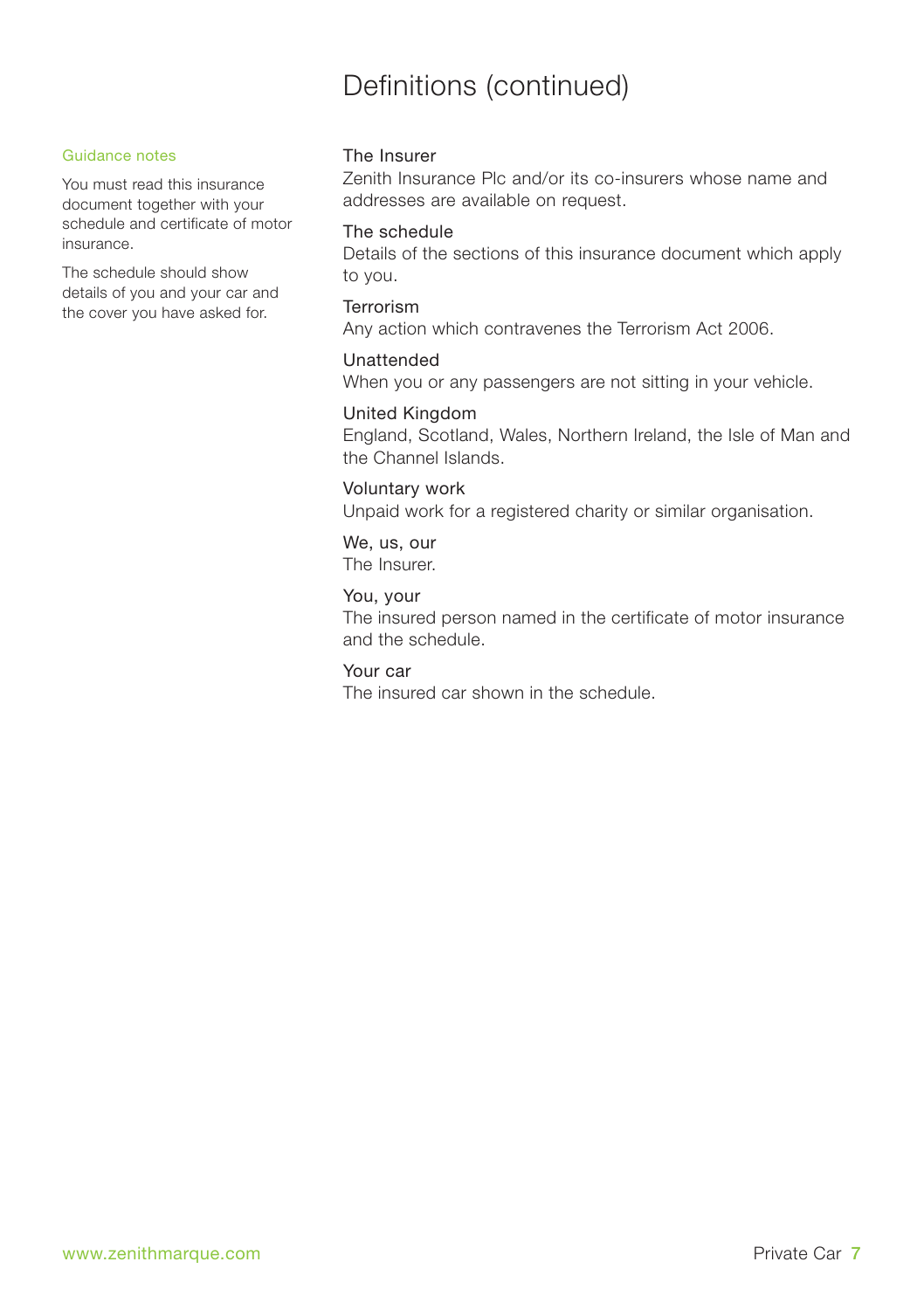# Cover

#### Guidance notes

Your own schedule will show which parts of this insurance apply to your car as long as you have paid the premium.

Please check that this is the cover you asked for and tell your insurance adviser if you have any questions.

It is important to read your certificate of motor insurance to see how you may use your car. We do not cover certain uses.

The cover you have chosen is shown in your schedule. We have divided your cover into different sections.

- 1 Comprehensive If you choose comprehensive cover, all the sections of this document apply.
- 2 Third party fire and theft If you choose third party fire and theft, sections 1, 2, 3, 5, 6, 11, 13 and 14 only apply. The cover under section 6 is restricted to loss or damage caused by fire, theft or attempted theft.
- 3 Third party only If you choose third party only, sections 1, 2, 3, 11, 13 and 14 only apply.
- 4 Fire and theft only If you choose fire and theft only, sections 5 and 6 only apply. The cover under section 6 is restricted to loss or damage caused by fire, theft or attempted theft. (You can only have this cover if your car is kept in your locked garage and is not being used.)

If the insurance is not in one person's name, sections 2, 9 and 10 are cancelled.

The general conditions and exceptions apply to all sections of the insurance.

## Use

Your car will only be covered if you are using it in the way agreed on your certificate of motor insurance, or any endorsements. Use in connection with voluntary work by any authorised driver is permitted by this insurance.

Your car will not be covered while it is being used for any competition, rally, trial, track day, performance test, race or speed trial (whether between motor vehicles or otherwise). This exclusion applies even if the event is not on a public road and regardless of whether it is authorised by the police or another relevant authority. Cover is also not provided for your vehicle being used on derestricted toll roads. Derestricted toll roads are roads the public can pay to have access to and where speed restrictions are temporarily or permanently suspended (including the Nurburgring).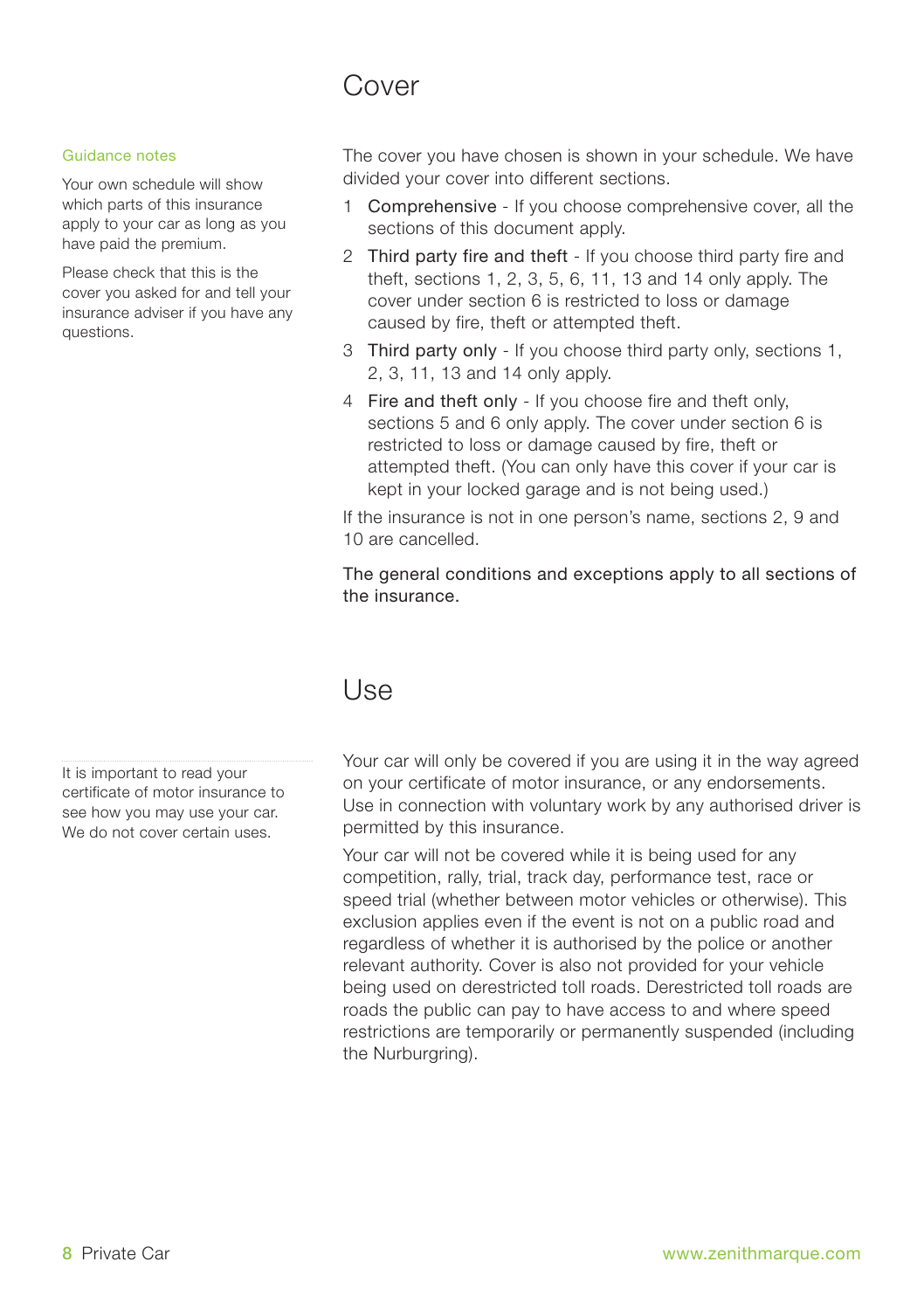#### Guidance notes

This section explains the cover available if other people claim against you, for injury to them or damage to their property.

This section covers your employer while you are using your car on business.

Always check that other drivers have valid licences.

We do not have to settle claims under this section if anybody claiming can claim for the same loss on another insurance.

# Liability to others

## What we cover

### Using your car

We will cover any payment that legally has to be made by you for:

- death of or injury to another person; or
- damage to other people's property as a result of an accident arising from your vehicle being used.

## Other drivers using your car

We will cover you for the following.

- Another person using your car with your permission as long as this is agreed on your certificate of motor insurance. They will be covered for death or injury to other people, or damaging property. Any passenger in your car will also be given this cover.
- If we think it is necessary, we will arrange for a solicitor to represent anyone covered under this section.

## Business use

If your certificate of motor insurance includes business use or your vehicle is being used for voluntary work by you or any authorised driver, the terms in which we insure you under this section (liability to others) are extended to include any liability attached to a principal by virtue of any contract that you may be under with that principal, as a result of the use of your vehicle.

## Legal personal representatives

• If anyone covered by this insurance dies, we will deal with any claim made against their estate as long as the claim is covered by this insurance.

## What we do not cover

- a) Anyone who is not driving, but who makes a claim, if they knew the driver did not hold a valid driving licence.
- b) Anyone who is covered by other insurance.
- c) The death of or injury to the driver.
- d) Damage, loss of use or any other loss to:
	- any motor vehicle which is covered under this insurance;
	- any property you or anyone else driving the vehicle owns or is looking after; and
	- any trailer, caravan or vehicle towed by or attached to your car.

Section 1 continued on the next page.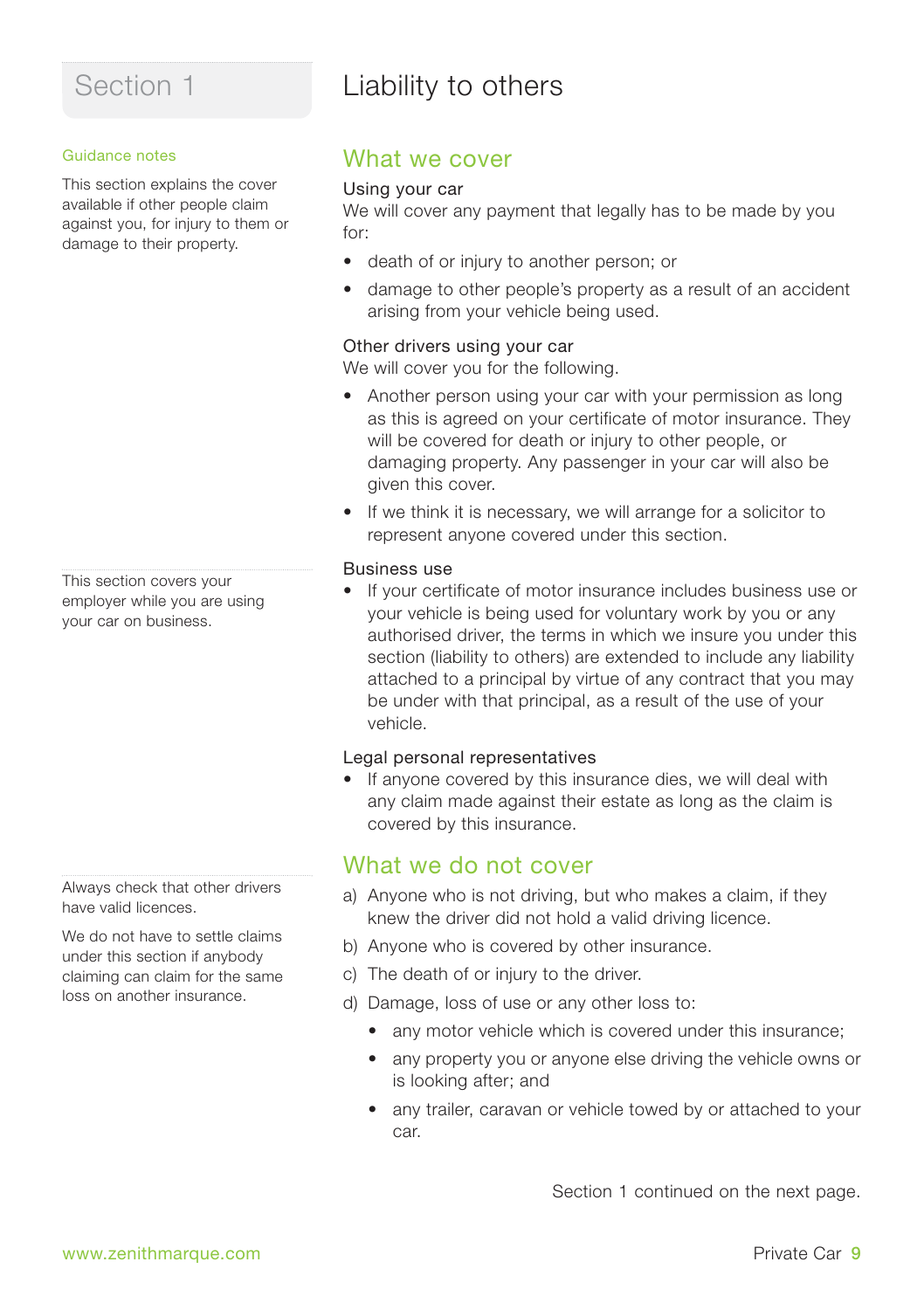# Section 1 Liability to others (continued)

- e) Death of or injury to any person during the course of their employment, except for the cover we must provide under the Road Traffic Acts or any other laws which apply to motor insurance.
- f) Payment of more than £20 million (including legal costs) for damage to other people's property arising from any one claim or series of claims arising from one cause.
- g) We shall not pay any claims in relation to business use (mentioned above):
	- If we do not have full control over the conduct of any claim that occurs;
	- For death or injury to any employee (or equivalent within the voluntary working sector) of the principal during the course of their employment except for the cover we must provide under the Road Traffic Acts or any other legislation applicable to motor insurance;
	- For any liability which attaches to the principal by virtue of an agreement which would not have attached in the absence of such agreement;
	- For any liability resulting from the negligence of any person other than you, your business partner, director or employee (or equivalent of these within the voluntary working sector); or
	- Where the principal is entitled to indemnity under any other insurance.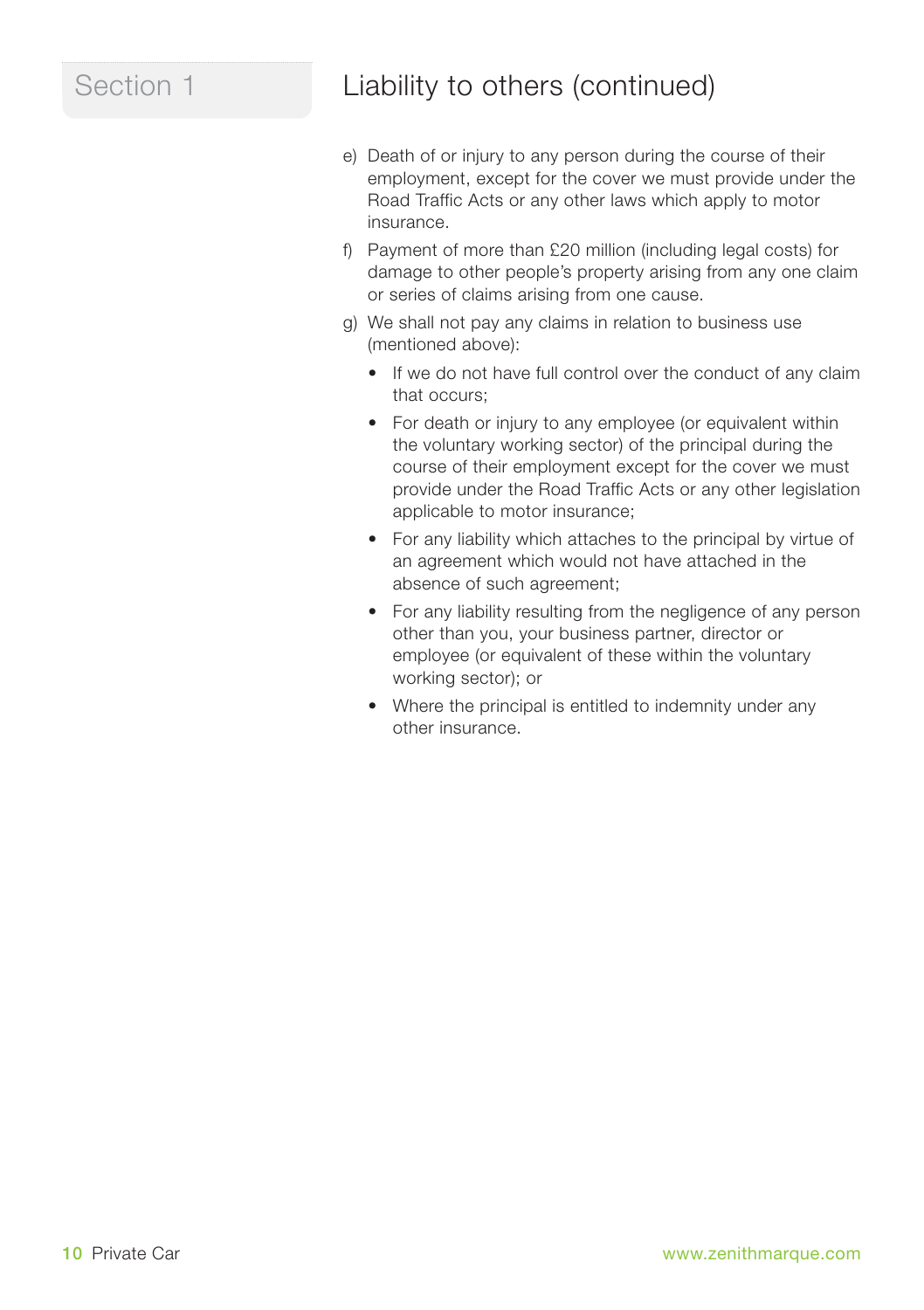#### Guidance notes

If your certificate allows you to drive a car which you do not own, you will be covered under this insurance, but only for liability to others.

# Driving other cars

## What we cover

We may extend section 1 to cover you while you are driving a motor car you do not own (with the owner's permission), or have not hired or leased, as long as you are not covered by any other insurance. This cover only applies in the United Kingdom. You should consult your certificate and schedule to see whether you have this extension.

## What we do not cover

- a) Any loss or damage to the vehicle you do not own.
- b) Any accident which happens outside the United Kingdom.
- c) Any accident which happens when this insurance is not in the name of one person.
- d) Any liability if you no longer have possession of your car, if it has been damaged so much that it is not worth repairing, or if it has been stolen.
- e) Any liability under this insurance if the owner or keeper of the motor car you are driving has not arranged his or her own insurance on the motor car to cover his or her liability to others.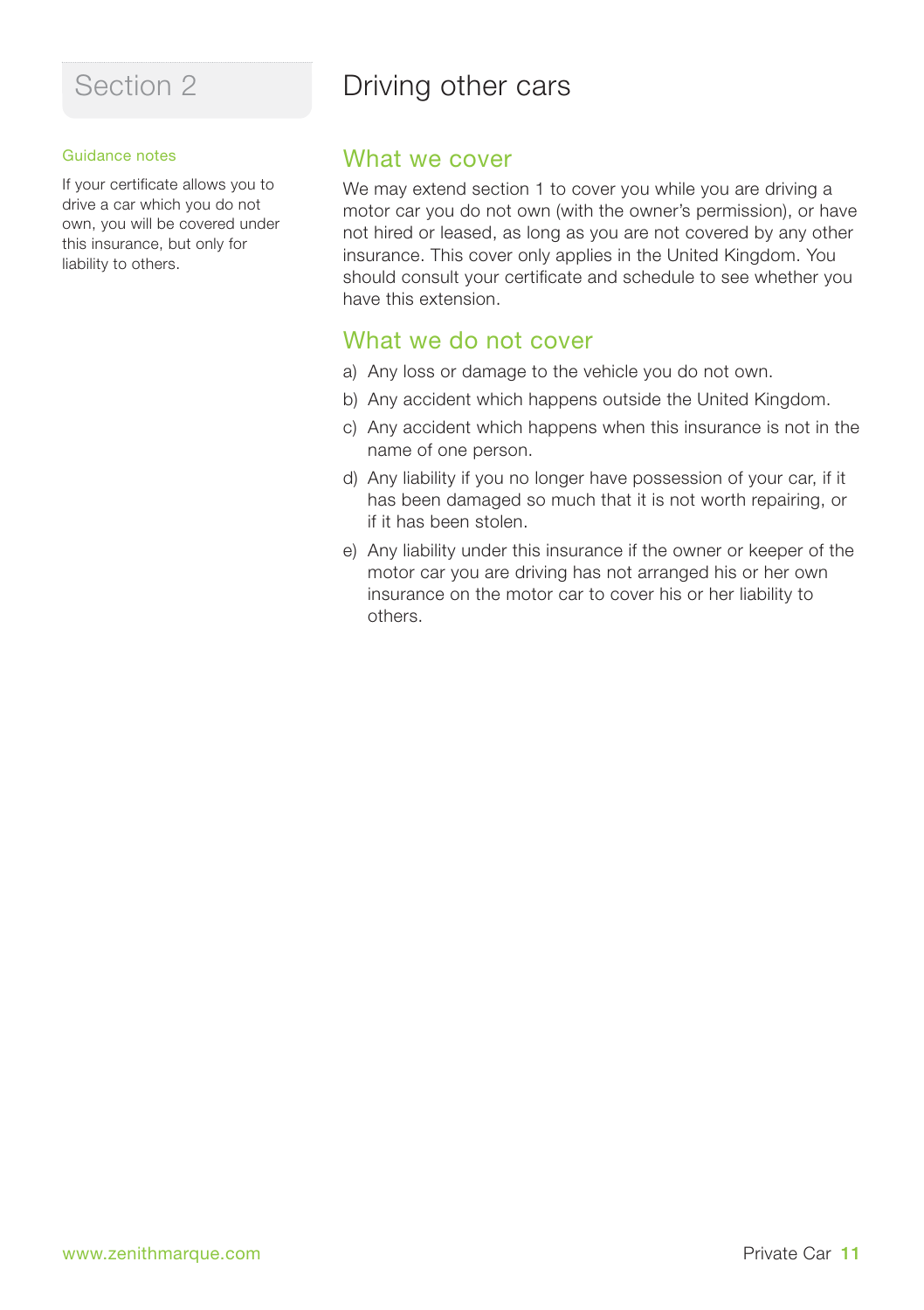#### Guidance notes

This section allows you to tow a trailer, caravan or broken-down vehicle.

Only one vehicle may be towed at a time, and cover only applies when the vehicle is attached to your car.

The cover for your car will stay the same, but we will insure the trailer or vehicle being towed only for liability to others.

# Towing

## What we cover

We will extend Section 1 of your insurance to provide cover while your vehicle is towing a trailer, caravan or broken-down vehicle (as allowed by law) which must be attached securely to your vehicle in line with the manufacturer's recommendations.

## What we do not cover

- a) Damage or loss to the towed trailer, caravan or broken down vehicle.
- b) Damage or loss of any property being carried in or on the trailer, caravan or broken down vehicle.
- c) A trailer, caravan or broken down vehicle being towed for hire or reward.
- d) Towing more trailers than the number allowed by law.
- e) Towing more than one broken down vehicle or caravan.
- f) Any damage or liability incurred in respect of trailers or caravans unattached at the time of damage or loss (except where they have become temporarily unattached during the course of the journey).
- g) We will not make any payment in relation to the death or injury to any person travelling in a vehicle you are towing unless that vehicle is being towed because it has broken down, other than where we are required to under the Road Traffic Acts or any other legislation applicable to motor insurance.
- h) We will not make any payment in relation to the death or injury to any person travelling in or on a trailer or caravan you are towing other than where we are required to under the Road Traffic Acts or any other legislation applicable to motor insurance.
- i) Loss or damage or liability which is the responsibility of the person driving or steering any vehicle being towed by your vehicle or being towed by a vehicle being driven by you.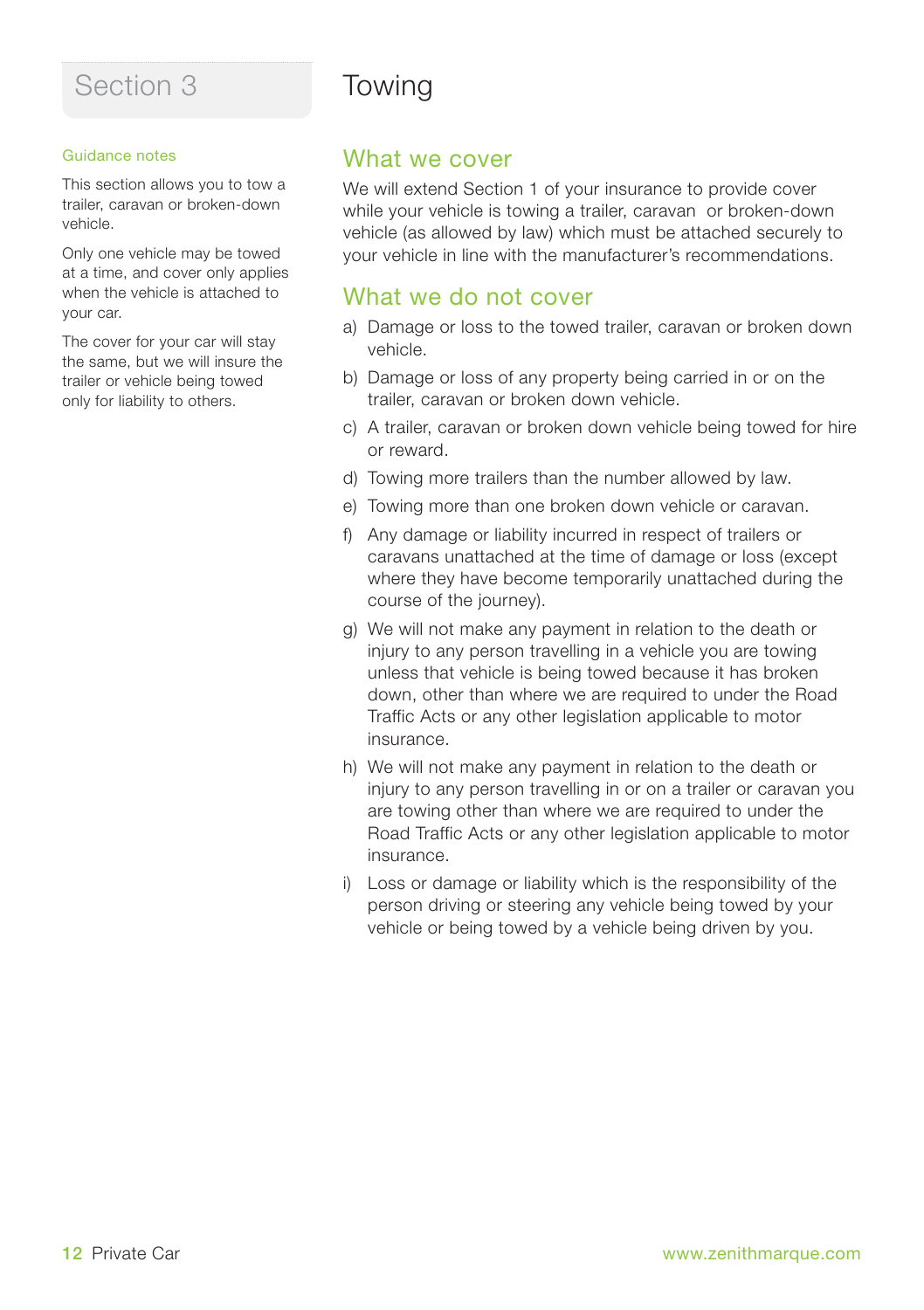# Section 4 Damage to your car

#### Guidance notes

Section 4 only applies to comprehensive insurance, and covers damage to your car.

The amount we pay may be different if your vehicle was not registered in the UK from new.

If your vehicle has been imported you must tell us when you arrange cover.

## What we cover

### This section only applies to your car.

We will cover you under this section for damage to your car (less any excess which applies).

We will also provide cover for damage to your car's spare parts and fitted accessories supplied by the manufacturer. You must keep the spare parts and accessories with your car and their value must be within the maximum amount we pay.

We will not pay under this section for damage more specifically covered under sections 5 or 6 of this insurance.

We will (at our option) either:

- repair or replace your car; or
- pay you an amount of cash.

## The most we will pay

If your car was first registered from new in the United Kingdom, the most we will pay will be its market value immediately before the accident or loss (including its spare parts and accessories).

If your car was first registered from new in a country other than the United Kingdom, and we know about this and have agreed cover, the most we will pay will be:

- the amount shown on your purchase receipt for your car (including spare parts and accessories); or
- the market value of the manufacturer's United Kingdom model with the nearest equivalent specification (including spare parts and accessories);

whichever is lower.

If your vehicle is under a lease agreement the most we will pay is the written down value or the market value whichever is the lesser.

## Giving you a new car

If your car is less than one year old and has covered less than 15,000 miles and you have been the first and only registered owner, having bought and registered the car in the UK, we will replace it with one of the same make, model and specification if it has:

- been totally destroyed; or
- suffered damage covered by the policy and the cost of repairing it will be more than 60% of the last UK list price (including car tax and VAT).

Section 4 continued on the next page.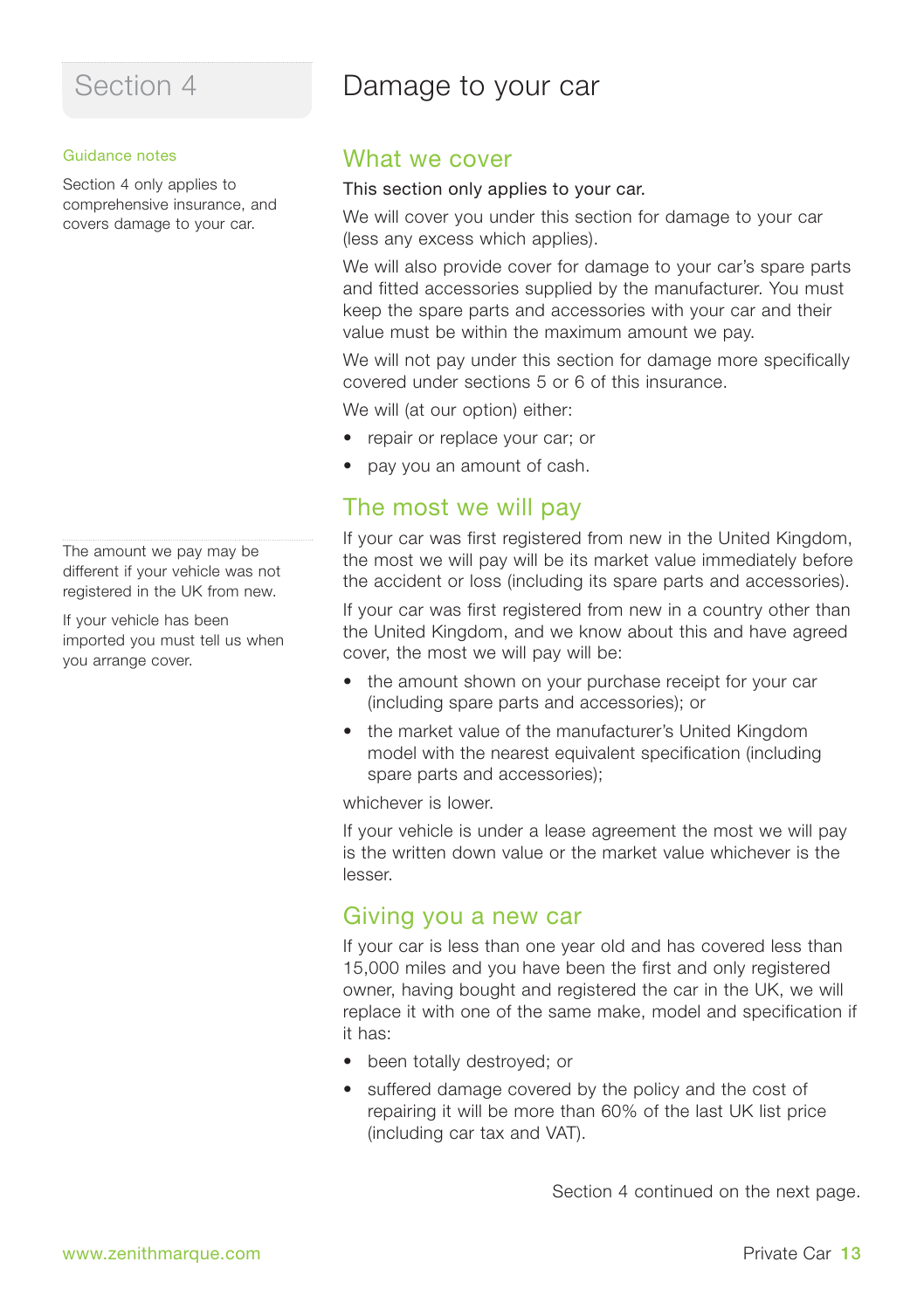#### Guidance notes

If you agree to use one of our approved repairers you may be entitled to a courtesy car for the duration of the repair.

This is subject to availability of courtesy cars at the repairer and whether your car can be repaired.

Please see page 18 for exceptions to section 4.

# Section 4 **Damage to your car (continued)**

We can only do this if a replacement car is immediately available in the UK and anyone else who has an interest in your car (for example a hire-purchase company) agrees.

If a suitable replacement car is not immediately available in the UK, the most we will pay is the market value of your car before the accident or loss (including its spare parts or accessories). We can only do this if anyone else with an interest in your car agrees.

Once we have made this payment or provided a replacement, we will be entitled to take ownership of your car.

## Courtesy car provision

Following a claim under this section of your policy, you may be entitled to a courtesy car while your car is being repaired. This is subject to:

- us agreeing that the claim is covered under your policy;
- the repairs being carried out by one of our approved repairers; and
- the approved repairer having a car available for you to use. You will not be entitled to a courtesy car if:
- we cannot repair your car or the cost of repairing your car is uneconomical or
- your policy does not cover the damage.

The courtesy car will be insured on a comprehensive basis (including business use if your policy provides this cover) for the period for which we have agreed you may have the courtesy car. Only you and those drivers permitted to drive under your policy will be covered.

You will be required to pay an excess towards any loss or damage to the courtesy car whilst it is in your possession. The excess payable by you will not exceed that payable by you under the terms of your policy.

If we have provided you with a courtesy car and while your car is being repaired it becomes apparent that we cannot repair your car or that the cost of repair is uneconomical you must return the courtesy car within 2 days of us informing you. If you do not, you will have to pay the hire costs of the courtesy car after this period.

You will have to pay the hire costs if you keep the courtesy car for longer than agreed.

Any hire costs which you have to pay may either be deducted from the settlement we agree to pay you, or added to your excess.

You will have to pay the running costs of the courtesy car (e.g. the cost of fuel) and also any fines or penalties incurred by you, while you are using the car.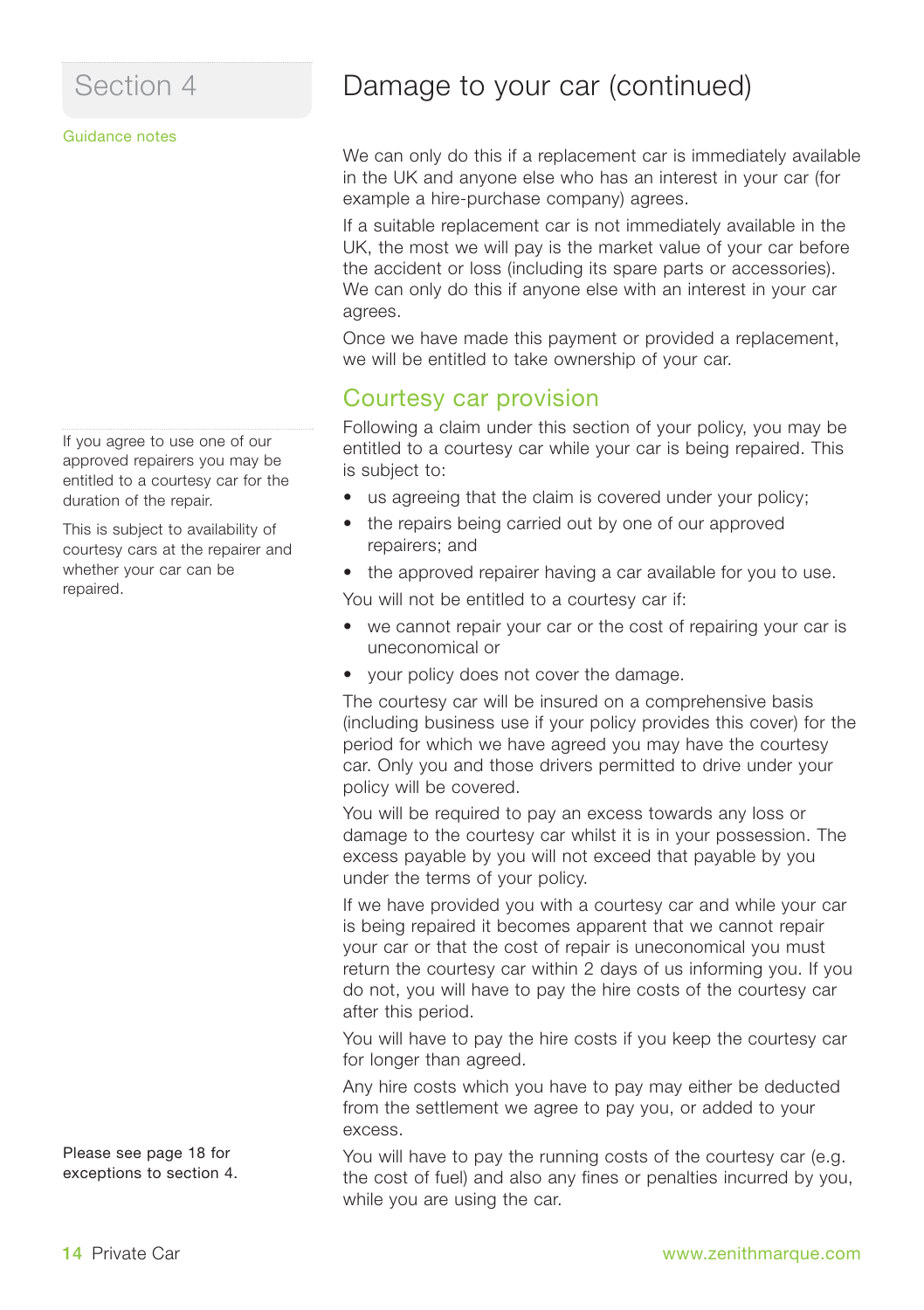#### Guidance notes

Under this section we will provide cover when your car is stolen, damaged by thieves or damaged by fire. You will need to pay the excess shown on your schedule.

If your car is stolen, we will assume that it was in average condition for its age unless you give us other evidence.

You should make every effort to protect your car from theft. Please make sure you keep your keys safe when you are not using your car.

The amount we pay may be different if your vehicle was not registered in the UK from new.

If your vehicle has been imported you must tell us at the time you arrange cover.

## Loss or damage to your car by fire or theft

## What we cover

## This section only applies to your car.

We will cover you under this section if the loss or damage to your car is caused by fire, theft or attempted theft (less any excess which applies).

We will also provide the same cover for loss or damage to your car's spare parts and fitted accessories supplied by the manufacturer. You must keep the spare parts and accessories with your car and their value must be within the maximum amount we pay.

We will not pay under this section for loss or damage more specifically covered under section 6 of this insurance.

We will (at our option) either:

- repair or replace your car; or
- pay you an amount of cash.

## Theft of keys

If the keys or key fob for your car are stolen, we will pay the cost of replacing:

- the keys or key fob;
- the door locks or boot lock (or both); or
- the ignition and steering lock.

We will also pay the cost of re-coding or, if necessary, replacing any alarm system your car has.

The most we will pay as a result of theft of keys or key fob is £500 for any one incident.

## The most we will pay

If your car was first registered from new in the United Kingdom, the most we will pay will be its market value immediately before the loss or damage (including its spare parts and accessories).

If your car was first registered from new in a country other than the United Kingdom, and we know about this and have agreed cover, the most we will pay will be:

- the amount shown on your purchase receipt for your car (including spare parts and accessories); or
- the market value of the manufacturer's United Kingdom model with the nearest equivalent specification (including spare parts and accessories);

whichever is lower.

Section 5 continued on the next page.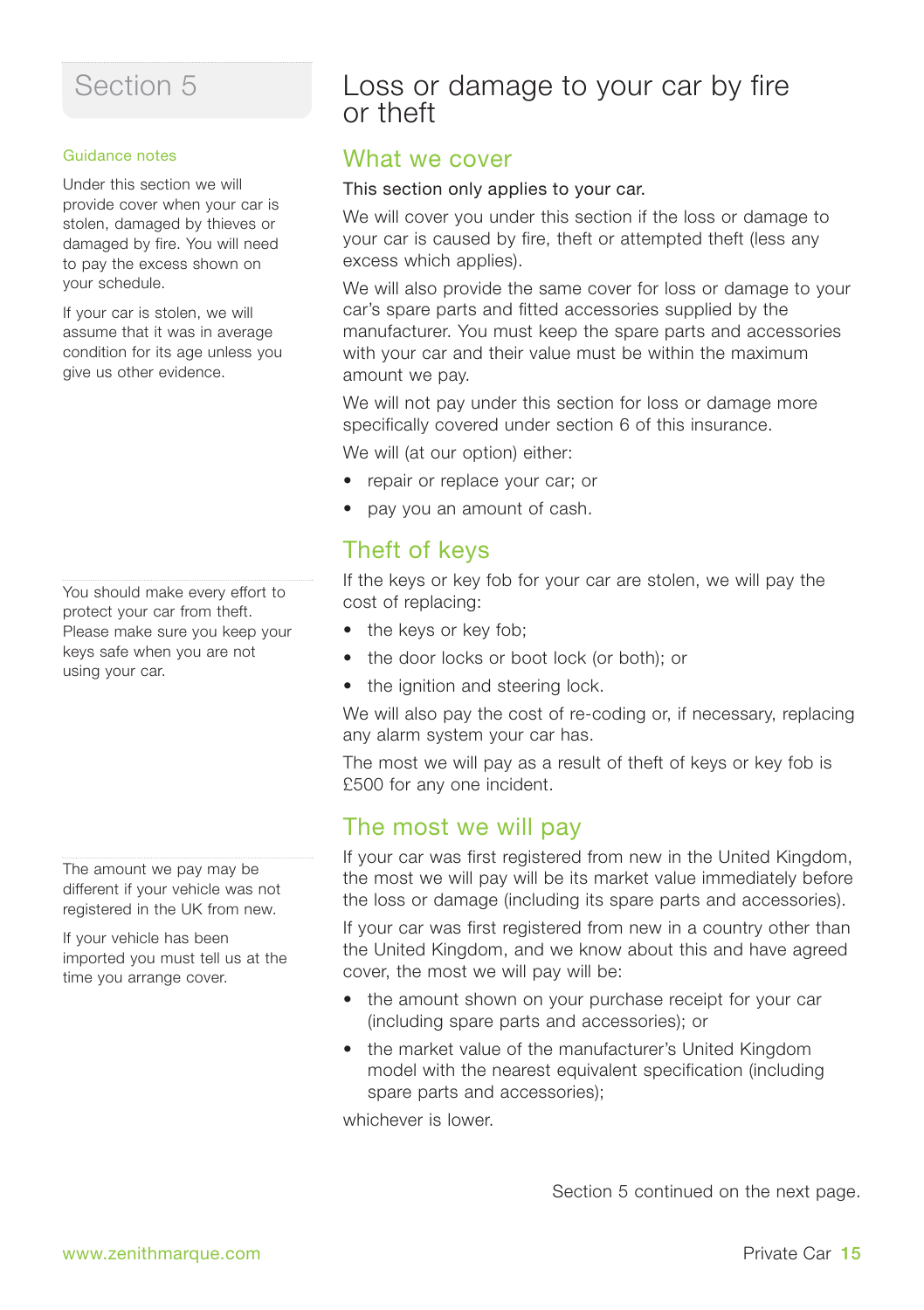Guidance notes

## Loss or damage to your car by fire or theft (continued)

If your vehicle is under a lease agreement the most we will pay is the written down value or the market value whichever is the lesser.

## Giving you a new car

If your car is less than one year old and has covered less than 15,000 miles and you have been the first and only registered owner, having bought and registered the car in the UK, we will replace it with one of the same make, model and specification if it has:

- been stolen and not recovered:
- been totally destroyed; or
- suffered damage covered by the policy and the cost of repairing it will be more than 60% of the last UK list price (including car tax and VAT).

We can only do this if a replacement car is immediately available in the UK and anyone else who has an interest in your car (for example a hire-purchase company) agrees.

If a suitable replacement car is not immediately available in the UK, the most we will pay is the market value of your car before the accident or loss (including its spare parts or accessories). We can only do this if anyone else with an interest in your car agrees.

Once we have made this payment or provided a replacement, we will be entitled to take ownership of your car.

## Courtesy car provision

Following a claim under this section of your policy, you may be entitled to a courtesy car while your car is being repaired. This is subject to:

- us agreeing that the claim is covered under your policy;
- the repairs being carried out by one of our approved repairers; and
- the approved repairer having a car available for you to use.

You will not be entitled to a courtesy car if:

- we cannot repair your car or the cost of repairing your car is uneconomical or
- your policy does not cover the damage.

The courtesy car will be insured on a comprehensive basis (including business use if your policy provides this cover) for the period for which we have agreed you may have the courtesy car. Only you and those drivers permitted to drive under your policy will be covered.

If you agree to use one of our approved repairers you may be entitled to a courtesy car for the duration of the repair.

This is subject to availability of courtesy cars at the repairer and whether your car can be repaired.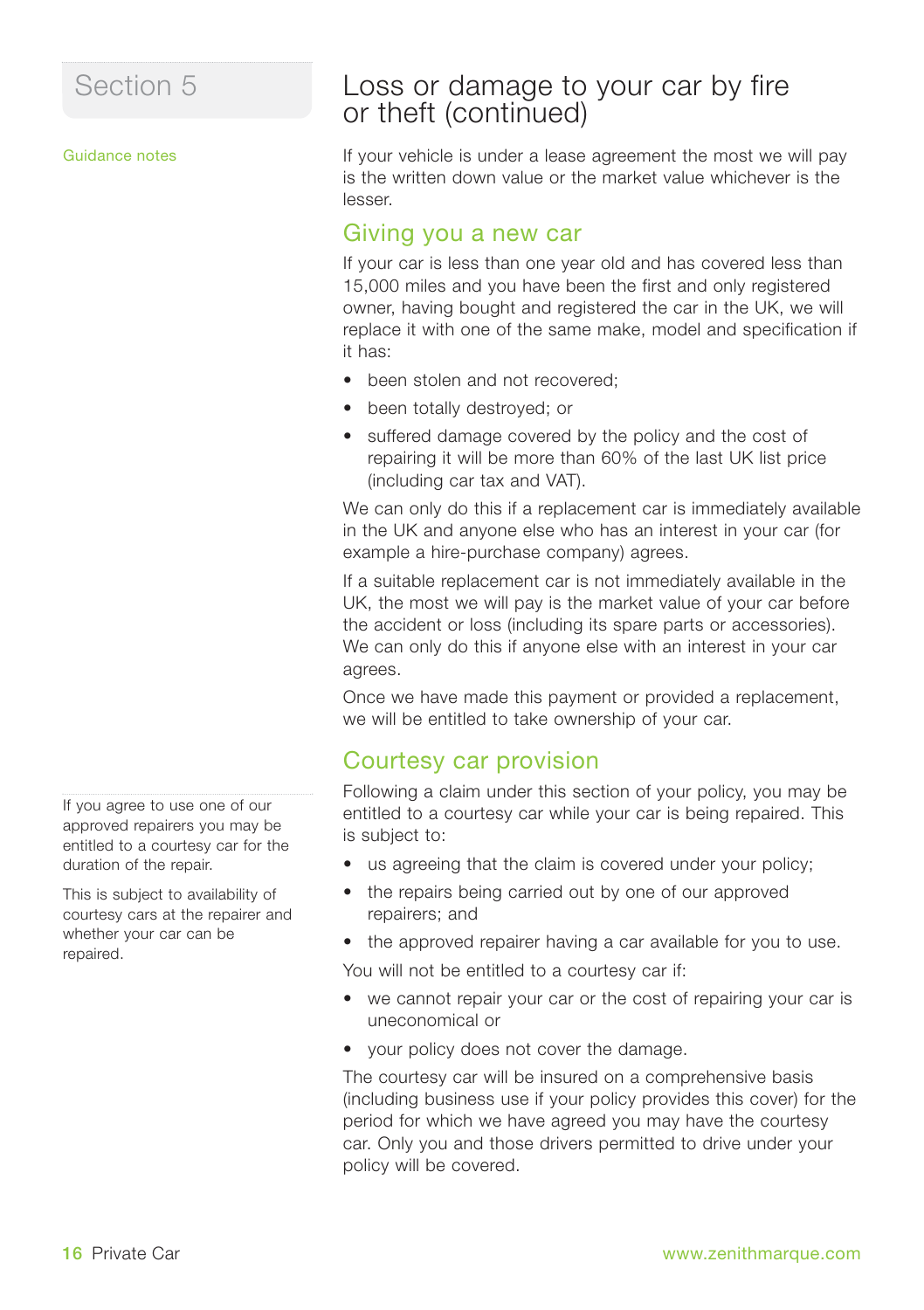Please see page 18 for exceptions to section 5.

# Section 6

Please see page 18 for exceptions to section 6.

## Loss or damage to your car by fire or theft (continued)

You will be required to pay an excess towards any loss or damage to the courtesy car whilst it is in your possession. The excess payable by you will not exceed that payable by you under the terms of your policy.

If we have provided you with a courtesy car and while your car is being repaired it becomes apparent that we cannot repair your car or that the cost of repair is uneconomical you must return the courtesy car within 2 days of us informing you. If you do not, you will have to pay the hire costs of the courtesy car after this period.

You will have to pay the hire costs if you keep the courtesy car for longer than agreed.

Any hire costs which you have to pay may either be deducted from the settlement we agree to pay you, or added to your excess.

You will have to pay the running costs of the courtesy car (e.g. the cost of fuel) and also any fines or penalties incurred by you, while you are using the car.

## Loss of or damage to in-car entertainment and navigation equipment

## What we cover

We will cover you under this section for loss of or damage to incar entertainment and navigation equipment permanently fitted to your car.

- If such equipment is fitted as standard by the manufacturer then you will have unlimited cover but will have to pay any excess which applies.
- If such equipment is not fitted as standard by the manufacturer (i.e. it was fitted after the original registration) the most we will pay to replace or repair the equipment is the market value at the time of the loss or damage up to a maximum of £500. This amount is subject to any excess which may apply.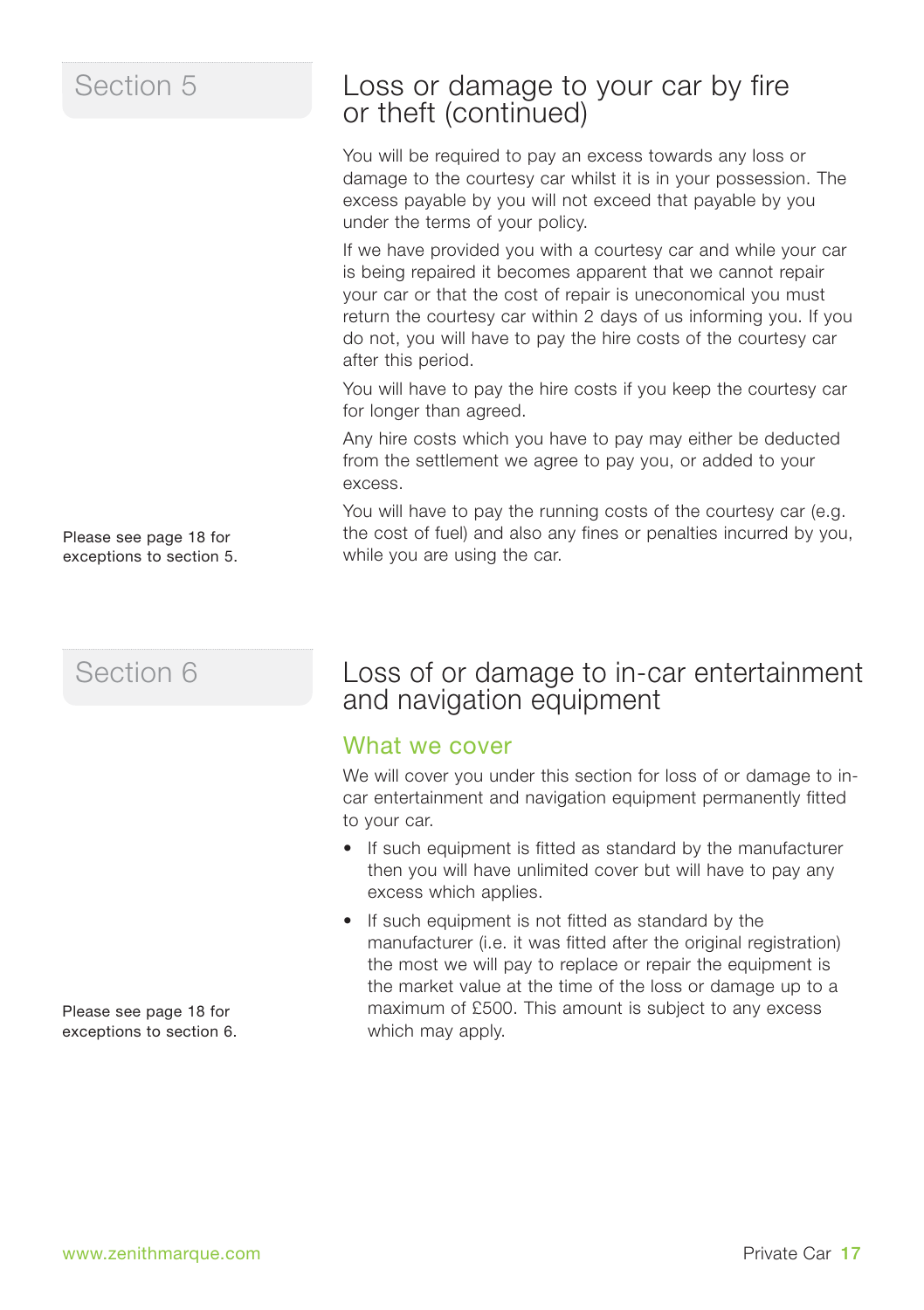# Exceptions to sections 4, 5 and 6

#### Guidance notes

Under all contracts some situations are not covered. Please read this section carefully to make sure you understand what cover is not included in your own insurance.

You are not covered for hiring a replacement car.

You must follow the manufacturer's instructions to avoid liquid freezing in the cooling system of your car.

We will not pay for any repairs or replacements which leave your car in a better condition than it was before the incident. If this happens, you will have to pay something towards the cost.

For cover to apply under this insurance if you lend your car to anyone else, you must make sure that you include them as a driver on your certificate of motor insurance.

If you leave your car, it will not be covered if you have not removed the ignition key, closed the windows and sunroof, and locked all the doors. This even applies for short periods, such as in a petrol station.

## What sections 4, 5 and 6 do not cover

- a Damage to or theft of phones or two-way radios.
- b An amount of money to compensate you for not being able to use your car and any other expenses you have to pay because of this.
- c Loss of value, wear and tear.
- d Any reduction in the value of your car, including loss of value following damage whether the car was repaired or not.
- e Damage to tyres caused by braking, punctures, cuts or bursts.
- f Damage caused by frost unless you took reasonable precautions.
- g The cost of repairing or replacing parts of the car which improve your car beyond its condition before the loss or damage happened.
- h The cost of repairing or renewing areas which were not damaged in the incident for which you are claiming.
- The loss of, or damage to, your car resulting from fraud, deception or attempted fraud or deception or by the use of a counterfeit or other form of payment which a bank or building society will not authorise.
- The amount of any excess shown in your schedule and in section 8 of this document.
- k Mechanical, electrical, electronic, computer or computer software breakdowns, failures, faults or breakages.
- l Loss or damage when your car is left unattended if the last person in charge of your car before the loss or damage happened is not shown on your certificate of motor insurance as allowed to drive.
- m Damage to or loss of your vehicle or its accessories if the vehicle is left unattended unless all ignition keys are removed from your vehicle and all doors, windows and other openings are closed and locked so that your vehicle is fully secured. This applies even for short periods such as in a petrol station.
- n Loss or damage resulting from your car being repossessed by or returned to its rightful owner.
- o Loss or damage caused by an inappropriate type or grade of fuel being used.
- p Loss or damage caused by chewing, scratching, tearing or fouling by domestic pets or caused by vermin, insects, mildew, fungus or any gradually operating cause.
- q Loss or damage caused by poor workmanship.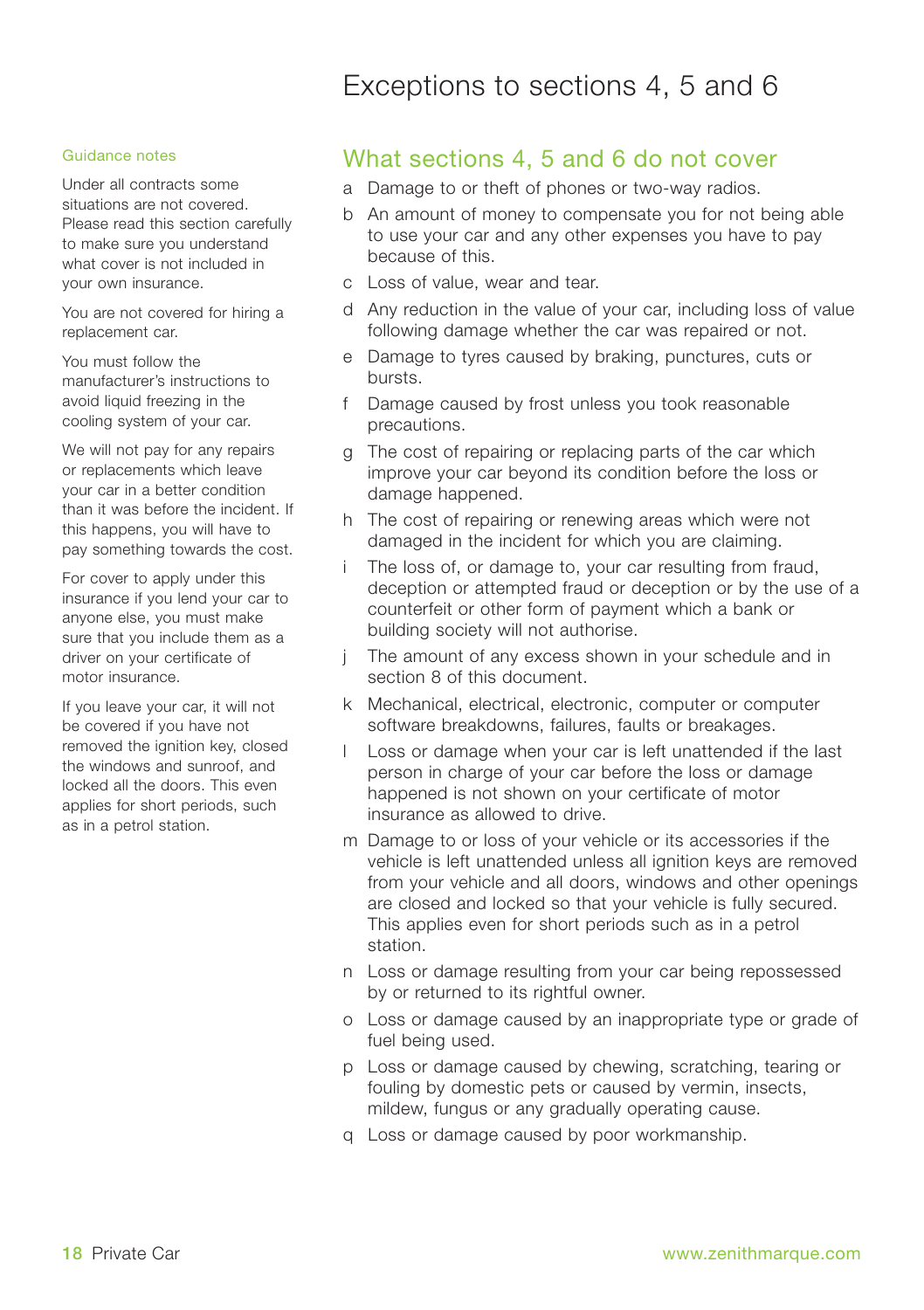#### Guidance notes

This section shows the cover you have for damage to glass in your windscreen and windows.

Glass cover only applies to comprehensive insurance check before you claim.

Please contact Glassline's 24-hour helpline on 0800 587 0808. They will arrange for the repair or replacement.

Glassline will ask for your certificate of motor insurance. If you show them this, you will only have to pay the excess, and VAT if you are registered for VAT. You do not need to do anything else. Glassline will send the account direct to us.

There is an excess on all glass claims - unless the glass is repaired through Glassline.

You can claim for damage to panoramic roofs under Section 4 or 5 provided these sections apply to your policy. Any payment is subject to the policy excess and loss of no claims bonus.

# Section 8

If your insurance allows certain drivers under 25 to drive your car, or people who are inexperienced or hold a non-UK licence, you will have to pay the amount shown towards the cost of repair or towards a total loss payment. This applies whoever is at fault.

Any other excesses shown on your schedule will apply as well.

# Repairing and replacing glass

## What we cover

If you have comprehensive cover you can claim for damage to the glass in your vehicle's windscreen, windows or sunroof.

- If Glassline arrange to replace the glass, you will have unlimited cover but you will have to pay the excess shown on your schedule.
- Unless Glassline arrange to replace the glass, you will only be covered for the reasonable cost of replacing the glass subject to a maximum of £150 less the excess.
- If the damaged glass is repaired, instead of replaced, you will not have to pay the excess, as long as Glassline arrange for the repair.
- If the damaged glass is repaired, instead of replaced, but not through Glassline you will have to pay the excess shown on your schedule.
- As long as there is no other damage, we will pay you under this section and it will not affect your no-claim bonus.
- Any other excess we mention in this document will not apply to glass claims.

24-hour glass helpline - freephone 0800 587 0808 and have your certificate of insurance available

## What we do not cover

• Damage to panoramic roofs.

# Excesses for young or inexperienced<br>drivers

If your car is damaged while a young or inexperienced person (including you) is driving, or is in charge of the car, you will have to pay the first part of the cost as shown below.

This is in addition to any other excesses that you may have to pay.

| <b>Drivers</b>                                                                                  | Amount of excess |
|-------------------------------------------------------------------------------------------------|------------------|
| Under 21                                                                                        | £300             |
| Aged 21 to 24                                                                                   | £200             |
| Aged 25 or over but not holding a full driving<br>licence issued in the United Kingdom          | £150             |
| Aged 25 or over holding a full driving licence<br>issued in the United Kingdom, but having held |                  |
| it for less than a year                                                                         | £150             |
| .                                                                                               |                  |

These amounts do not apply to fire, theft, attempted theft or glass claims.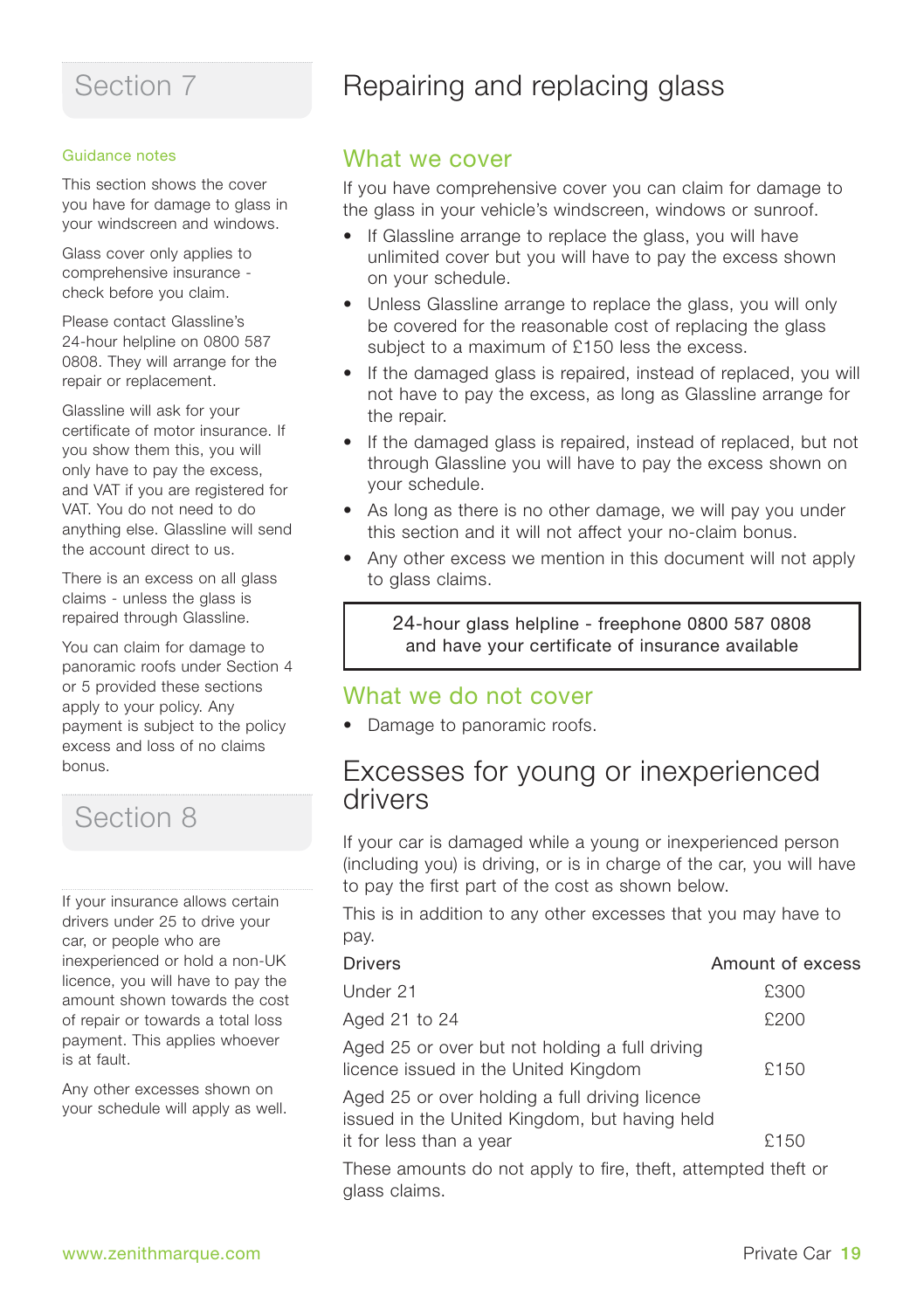#### Guidance notes

This is the cover available for death and injury to you, your husband, your wife, your civil partner or your common law spouse after an accident.

Please read the circumstances where this benefit will not apply.

# Personal accident benefits

## What we cover

If you, your husband, your wife, your civil partner or common law spouse are injured or die within three months of an accident in your car and as long as the accident is the only cause of the injury or death, we will pay the following amounts:

- a For death  $\epsilon$  2.500
- b For loss of any limb £2,000
- c For permanent blindness in one or both eyes £2,000

This cover also applies when you, your husband, your wife or your civil partner are travelling in, or getting in or out of, any other private motor car.

The most we will pay for anyone following one accident is £2,500.

We will make this payment to you or your legal representative.

If you, your husband, your wife or your civil partner have any other insurance contract with us, we will only pay out under one contract.

## What we do not cover

- a Death or bodily injury caused by suicide or attempted suicide.
- b Incidents unless the insurance is in one person's name.
- c Anyone who was under the influence of alcohol or any drug at the time of the accident.
- d Death or injury if you make a claim under section 1.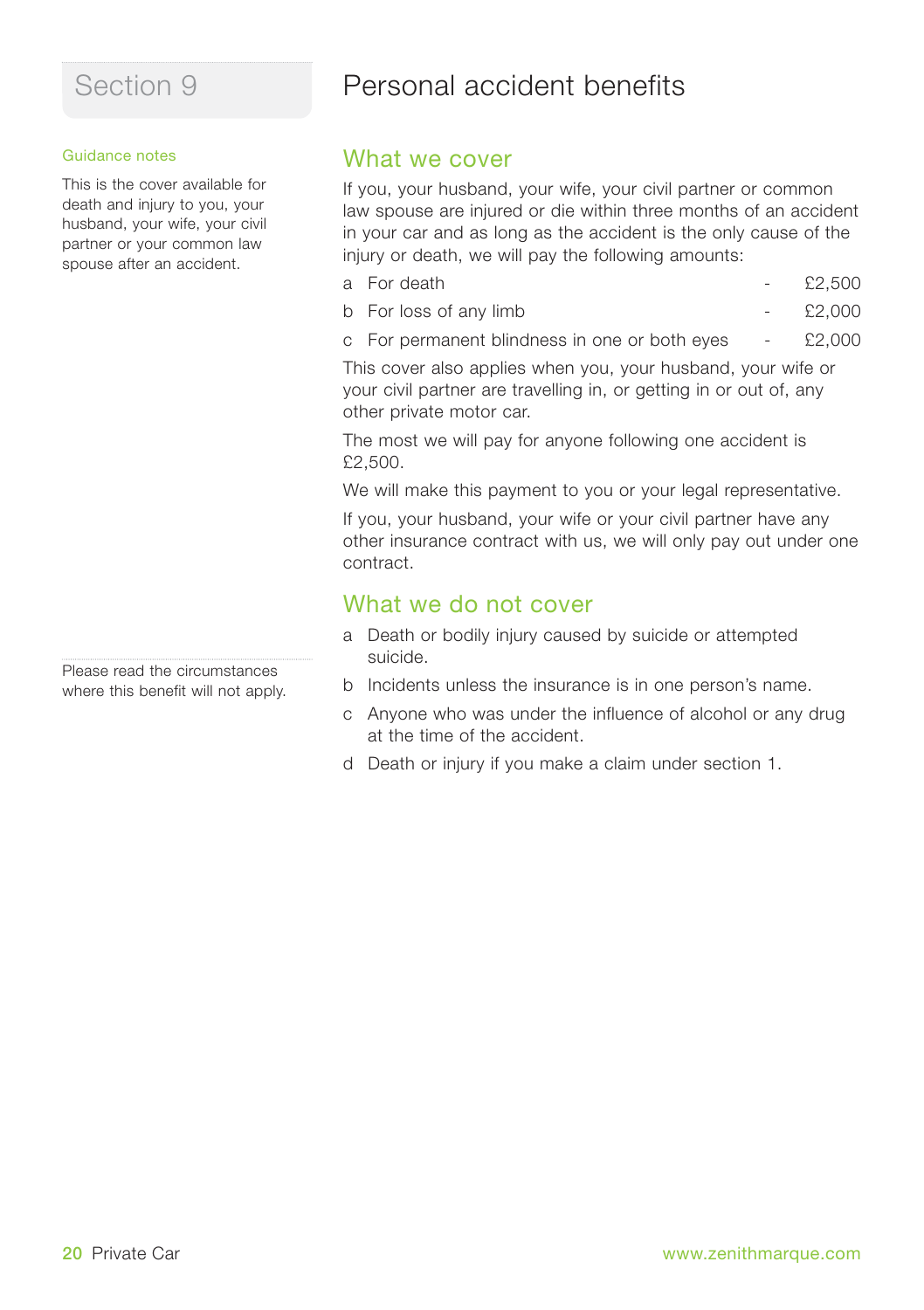#### Guidance notes

Most of your personal belongings worth up to £100 are covered, but make a note of the items we do not cover under this insurance.

We expect you to take reasonable care of your belongings by always locking the car and keeping your personal items in the boot.

# Personal belongings

## What we cover

We will pay up to £100 for personal belongings in your car if they are stolen or damaged.

## What we do not cover

- a Trade goods or samples or any equipment to do with your work.
- b Money, stamps or documents.
- c Any audio equipment, cassettes, records or compact discs.
- d Phones or two-way radios.
- e Theft of items carried in an open or convertible car, unless you keep them securely locked in the boot.
- f Property insured under any other insurance contract, or property you have not reasonably protected.

The personal belongings section only applies once for each event.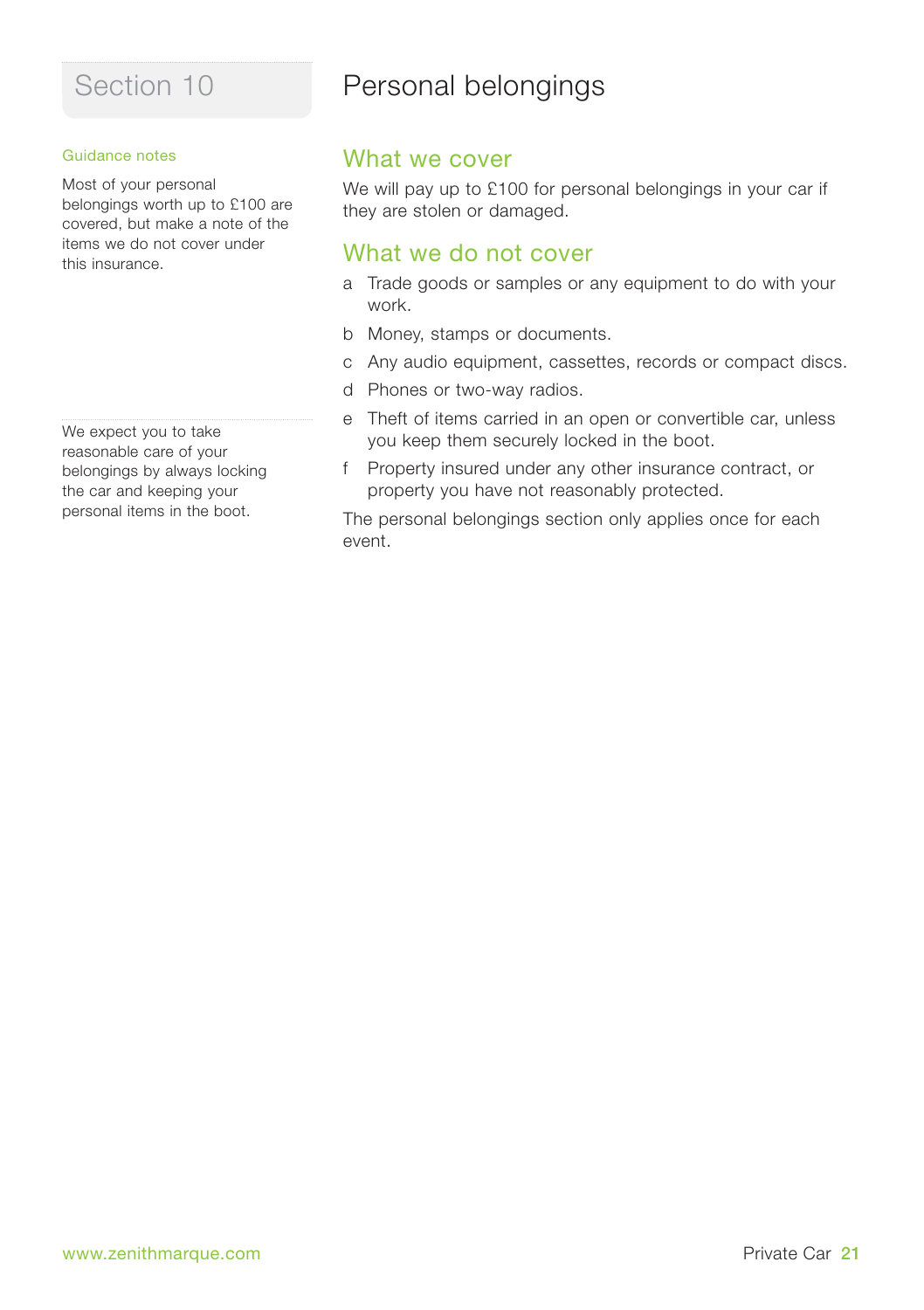# Foreign travel

#### Guidance notes

• If you are going abroad on holiday you can take your car to the countries listed for up to 90 days in each insurance year. Please tell your insurance adviser the details of your journey beforehand.

- # We can extend cover to certain other countries. Please ask your insurance adviser to arrange this for you.
- $\bullet$  If you want to use your car abroad for business, you will need to ask your insurance adviser to arrange for your cover to be extended beforehand.

## What we cover

## Automatic cover

- We will extend your insurance cover to apply in the following countries for up to 90 days in any one insurance year while you are using your car for social, domestic or pleasure purposes. Cover is also included while your car is being transported to and from these countries by rail or by a recognised sea route which takes less than 65 hours. a Any member of the European Union.
	- b Andorra.
	- c Iceland.
	- d Liechtenstein.
	- e Norway.
	- f Switzerland.
	- g Serbia.

If you go over the 90-day period without our permission, cover is reduced to the minimum you need under European Union Directives on motor insurance while your car is in the countries shown above.

## Extended cover

- # If we agree beforehand and you pay any extra premium we need, you may extend your insurance to apply to certain other countries covered by the International Green Card System.
- $\bullet$  If we agree beforehand and you pay any extra premium we need, you may extend your insurance to apply while you are using your car abroad for business purposes. We will only agree to extend cover to countries which are covered by the International Green Card System.

If the cover under sections 4 or 5 has been extended to apply abroad we will also cover any foreign customs duty you have to pay as a direct result of the loss of or damage to your car.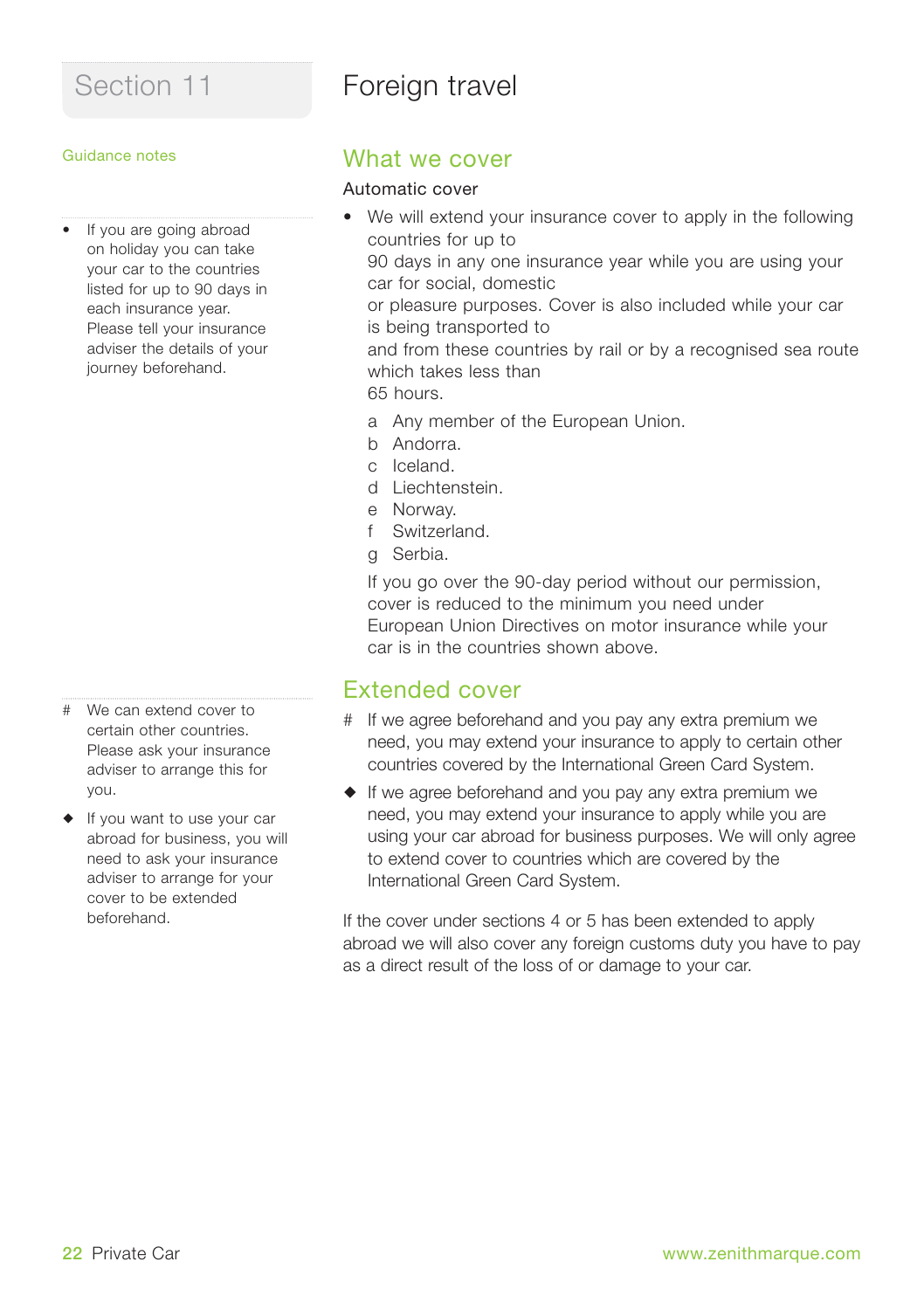#### Guidance notes

• In Spain you need special cover, known as a bail bond.

This bail bond is usually enough to prevent your vehicle being impounded in Spain after an accident.

❋ We have explained your Spanish bail bond cover in Spanish in case you need to show it to the authorities there.

In some circumstances you may have to pay for medical treatment after an accident.

You are covered up to £250 for each person for each accident.

# Section 11 **Foreign travel (continued)**

# Spanish bail bond

• Our representatives (in Spain) can act to release your car or you if you or it are held after an accident.

Our representatives can pay up to £1,000 to do this. If they pay any money under this bond, you will have to refund the amount to us.

❋ Autorizamos a la Oficina de Aseguradores de Automóviles de Madrid o sus representantes designados a actuar en nombre de nuestro Asegurado para obtener la liberación del vehículo y/o del Asegurado y/o de la persona autorizada para conducir el mismo de detención oficial como consecuencia de un accidente.

A tal efecto, la Oficina de Aseguradores de Automóviles de Madrid o sus representantes designados queda autorizada por el presente para establecer garantías o depósitos hasta £1000 o 1500 euros en concepto de fianza penal. (La finalidad de esta garantia no es aplicable en casos de multas.)

# Section 12 **Medical expenses**

## What we cover

If there is an accident involving your car, we will pay up to £250 to cover the medical expenses of each person who is injured while they are in your car.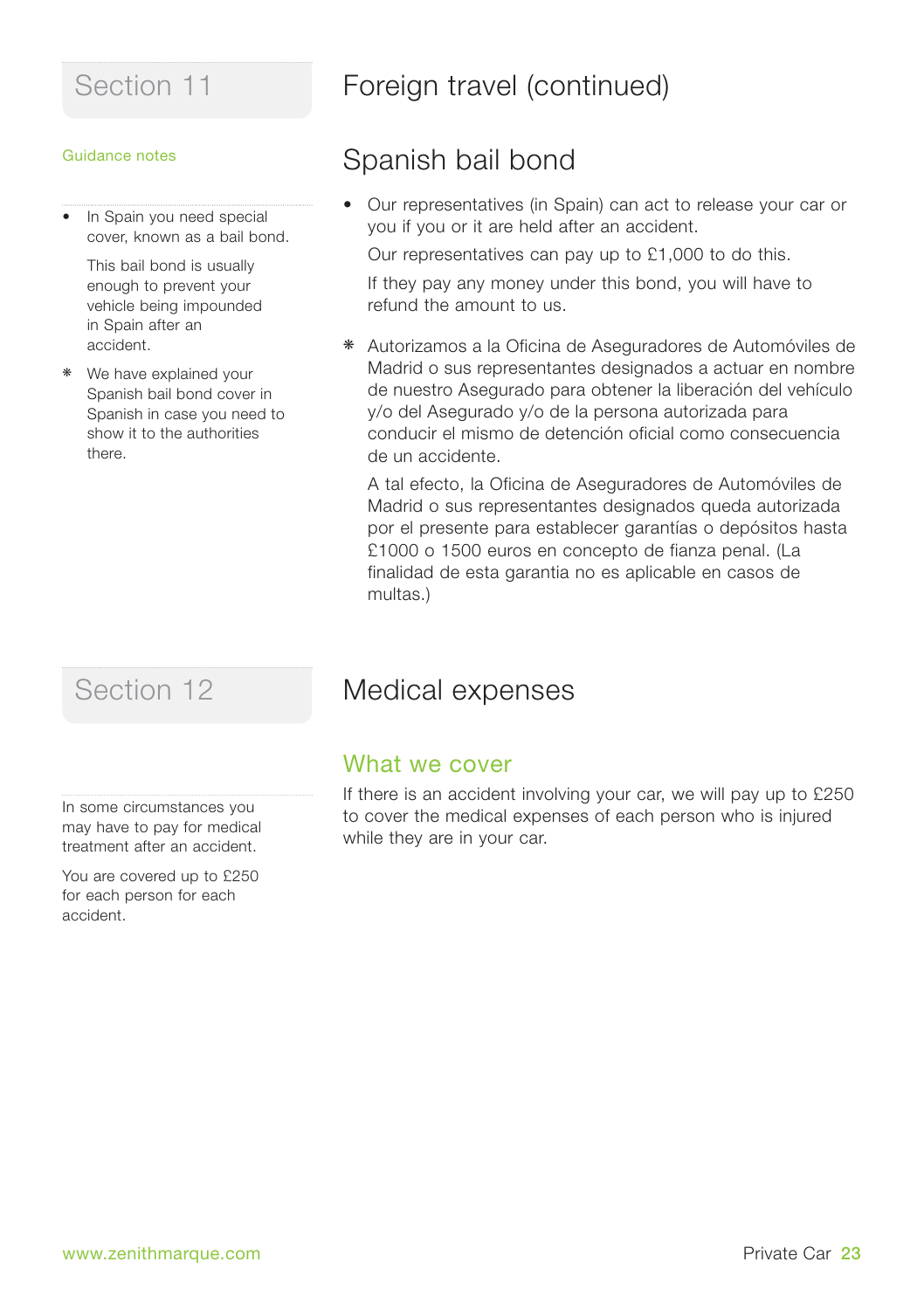## Guidance notes

Under this section we will provide a solicitor to represent you if a 'manslaughter' (including corporate manslaughter) or 'causing death by dangerous or careless/inconsiderate driving' charge is brought against you after an accident.

There are limits to the cover we provide.

# Legal costs

## What we cover

We may provide a legal representative to advise and represent anyone covered under section 1, if proceedings are taken out against that person for manslaughter (including any costs arising from you being prosecuted under the Corporate Manslaughter and Corporate Homicide Act 2007) or causing death by dangerous or careless/inconsiderate driving.

## What we do not cover

- a Costs covered by another insurance policy.
- b Proceedings where the driver is under 21 at the time of the accident.
- c Proceedings where the driver is under the influence of alcohol or any drug at the time of the accident.
- d Any costs arising from you being prosecuted under the Corporate Manslaughter and Corporate Homicide Act 2007 in relation to any voluntary work mentioned in section 1.
- e Any fines or penalties imposed as a consequence of a prosecution under the Corporate Manslaughter and Corporate Homicide Act 2007 or any prosecution costs.

Our cover under this section is limited to £5,000 in any one year of insurance (except for costs arising from you being prosecuted under the Corporate Manslaughter and Corporate Homicide Act 2007 which are limited to £5 million in any one year of insurance unless stated otherwise).

We can settle claims (except those arising from you being prosecuted under the Corporate Manslaughter and Corporate Homicide Act 2007 where the limit is £5 million unless stated otherwise) by paying you £5,000 less the costs that have already been paid.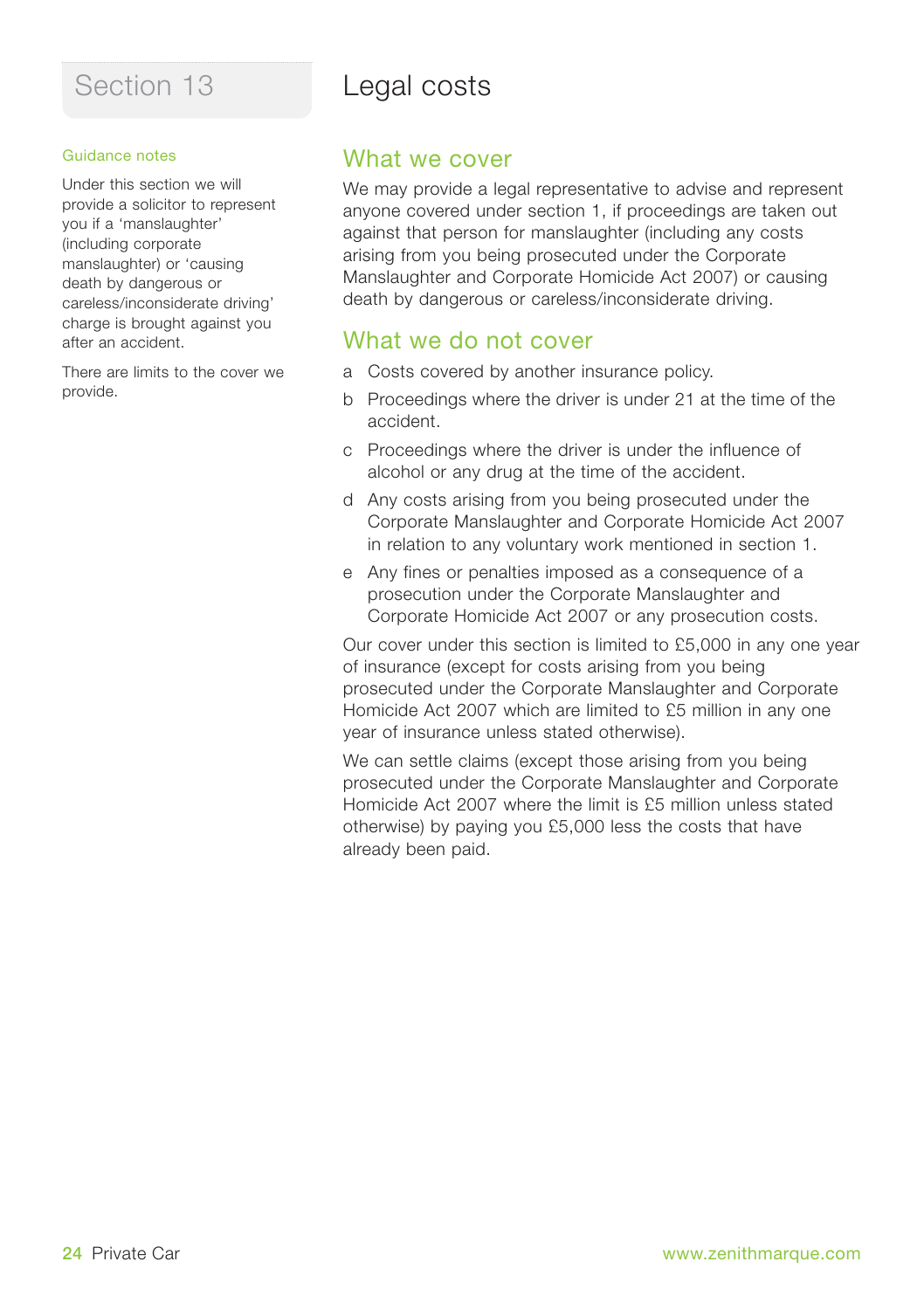#### Guidance notes

We will give you a discount on your premium each year if you do not make a claim.

If you make a claim and we cannot recover the amount we pay, we will reduce the bonus even if the event was not your fault.

If you make two or more claims in one insurance year, you will lose all your bonus.

Claims for just glass breakage do not affect your no-claim bonus.

By paying an extra premium you can protect your noclaim bonus. Although your level of no-claim bonus may be protected, this does not mean that your premium will not be increased if, for example, your accident or conviction record justifies this. Your insurance adviser can give you more details.

# No-claim bonus

If nobody makes a claim or notifies us of an incident that may lead to a claim under your insurance during the insurance period, we will give you a discount when you renew your insurance. The discount you will receive will depend on the no-claim bonus scale we are using when you renew your insurance.

If you make a claim or notify us of an incident that may lead to a claim in any insurance period, we will reduce the discount you receive.

If three or more claims are made in any one period of insurance you will lose all your no-claim bonus.

If more than one car is covered by this insurance, we will assess each car individually.

Your no-claim bonus will not be affected if you only claim for a broken windscreen or windows.

You cannot transfer your no-claim bonus to someone else.

#### Protected no-claim bonus

Depending on certain conditions you may be able to protect your no-claim bonus if you pay an extra premium. Your no-claim bonus is only protected if this is shown on your schedule.

If your no-claim bonus is protected we will not reduce it if you do not make more than two claims during any three years of insurance. If three or more claims are made during any threeyear period we will reduce the discount you receive.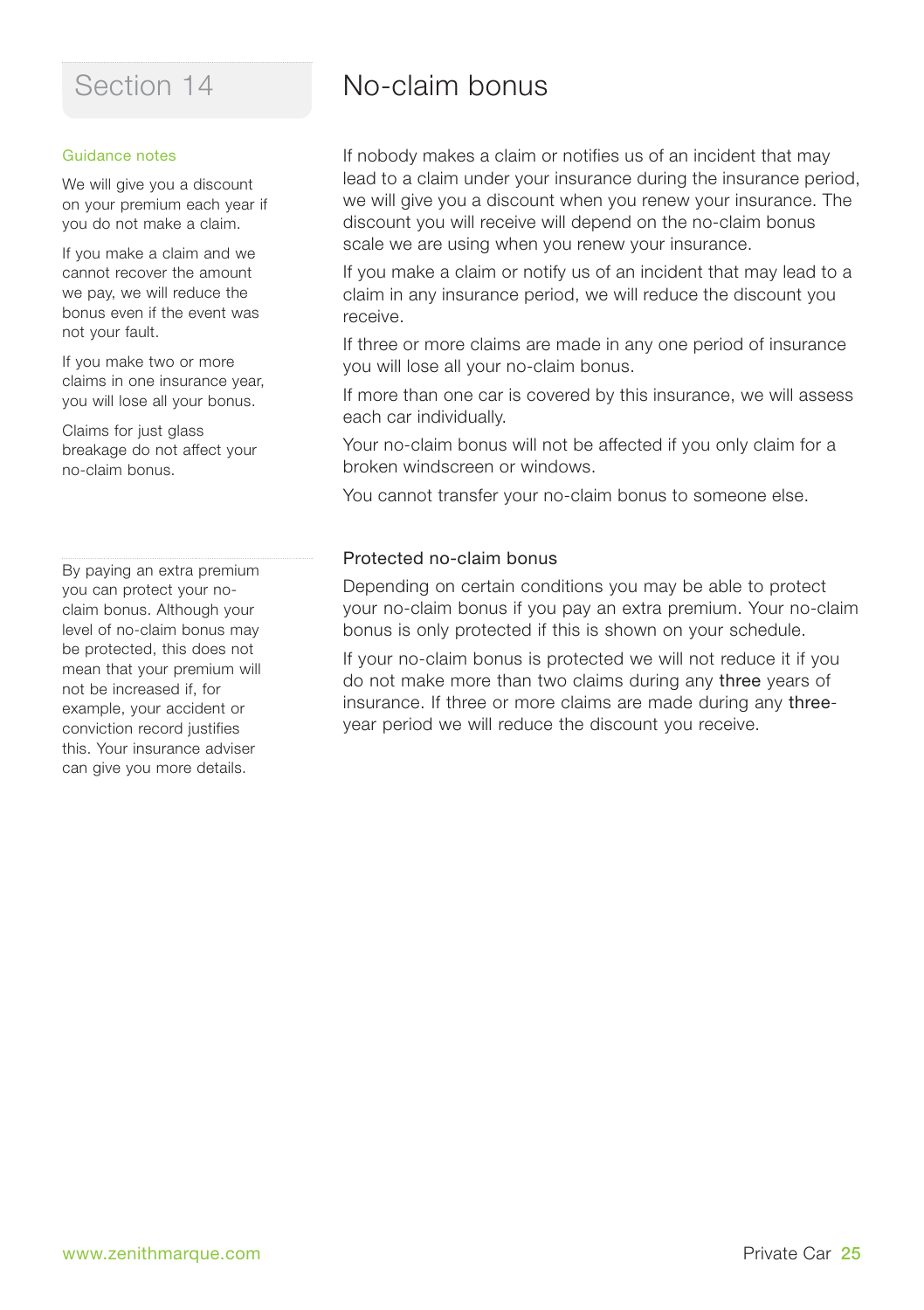# General exceptions

#### Guidance notes

These general exceptions apply to all sections of your insurance and explain when your insurance will not cover you.

- 1 The driver of your car must be covered on your certificate.
- 2 The driver must not be disqualified from driving.
- 3 Whoever is driving must keep to the conditions of their driving licence.
- 4 This insurance is for the United Kingdom plus the countries described in section 11.
- 5 There is no cover under this insurance within restricted areas of airports.
- 6 Your car must be safe to drive.
- 7 Your car must not be overloaded.
- 8 If you are carrying a load it must be safe.
- 9 If you are towing a trailer with a load, the trailer and load must be safe.
- 10 You can only use your car for the purposes shown on the certificate. You can accept contributions towards petrol as long as you keep to the conditions we set.

## These exceptions apply to the whole insurance.

#### Your insurance does not cover the following

- A Any liability to others, or loss of or damage to any car covered by this insurance when the car is:
	- 1 driven by or in the charge of anyone who is driving without your permission or is not included as a driver in the certificate of motor insurance or who is excluded by an endorsement;
	- 2 in the charge of anyone who is disqualified from driving, or who has not held, or who by law is prevented from holding or getting a driving licence;
	- 3 being driven by any person who holds a driving licence but is not complying with any terms or conditions that may apply to that licence;
	- 4 outside the United Kingdom, unless it is allowed by section 11;
	- 5 being used in restricted areas of airports or airfields (we will not pay any claim involving aircraft within the boundary of the airport or airfield);
	- 6 being driven in an unsafe, unroadworthy or damaged condition or does not have a valid MOT certificate when needed;
	- 7 being driven with a load or a number of passengers which is unsafe or greater than the manufacturer's specifications;
	- 8 carrying an insecure load;
	- 9 towing a trailer which is unsafe or has an insecure load;
	- 10 used for a purpose which it is not insured for (as long as you do not make a profit, your employer can pay an allowance for the number of miles you drive, or a passenger can contribute towards the cost of fuel); or
	- 11 being driven outside the limitations of the driver's licence including where you or any appropriate driver is negligently in breach of the Road Safety Act 2006, except where we are required to provide this cover under the Road Traffic Acts or any other legislation applicable to motor insurance.
- B Any result of war, revolution or similar event. Any loss or damage caused by any government, public or local authority legally taking or damaging your property.
- C Any loss or damage caused by:
	- earthquake: or
	- riot or civil commotion happening in Northern Ireland or outside the United Kingdom.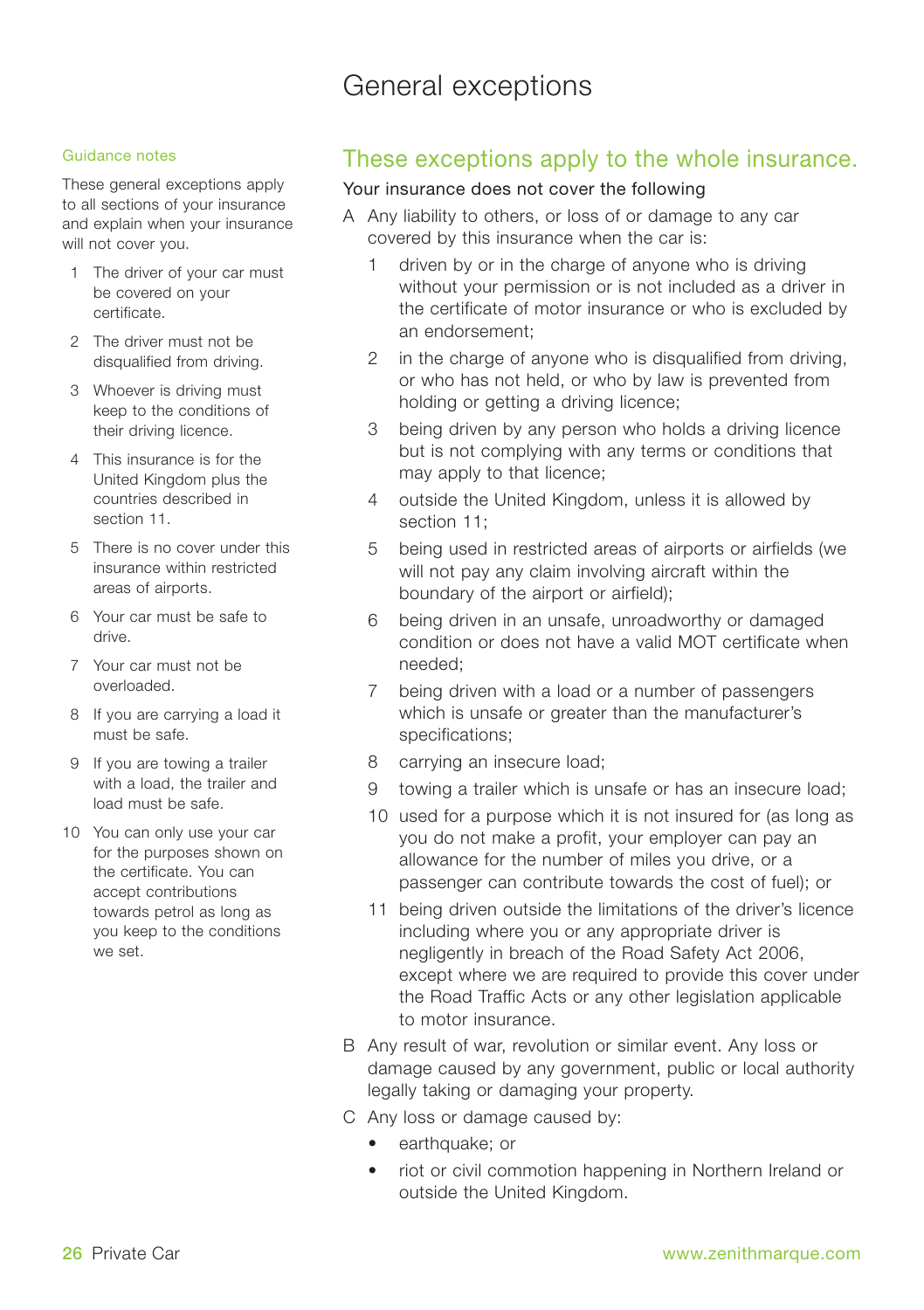# General exceptions (continued)

- D Any liability you have accepted by agreement or contract unless that liability would have existed without the agreement.
- E Any loss or damage caused directly or indirectly by:
	- ionising radiation, or contamination by radioactivity from any nuclear fuel, or from any nuclear waste from burning nuclear fuel; or
	- the radioactive, toxic, explosive or other dangerous properties of any explosive nuclear material or any part of it.
- F Loss or damage caused by pressure waves from aircraft or flying objects.
- G Loss or damage by pollution or contamination, however caused, other than cover needed by the Road Traffic Acts or any other laws which apply to motor insurance.
- H Any loss, damage, injury or legal liability caused directly or indirectly by terrorism or any similar event. This exception does not apply to the cover we must provide under the Road Traffic Acts or any other laws which apply to motor insurance. This exception does not apply to sections 4, 5, 6 and 7 of this insurance.
- I Any loss, damage, or liability incurred while your vehicle is being used in any form of competition, rally, trial, track day, performance test, timed lap, race or speed trial whether or not your vehicle is on private property, a public road, a private racetrack, roads that have been closed by central/local government for motorsport purposes or a derestricted toll road. (Derestricted toll roads are roads the public can pay to have access to and where speed restrictions are temporarily or permanently suspended including the Nurburgring).
- J We will not provide any cover under this insurance (other than that required by the Road Traffic Acts), if an accident occurs whilst you or any other insured person whilst driving;
	- is found to be over the lawful limit for driving with alcohol
	- b is driving whilst unfit through drink or drugs, whether prescribed or otherwise
	- c fails to provide a sample of blood, urine or breath when required to do so, without a lawful reason.

In addition we will recover from you or the driver all sums paid (including legal costs) whether in settlement or under a judgment of any claim arising from an accident including damage to your car and any third party claim.

K Loss or damage caused intentionally by you or any other person covered under this policy or any member or your family, or loss or damage someone else causes with your permission or encouragement.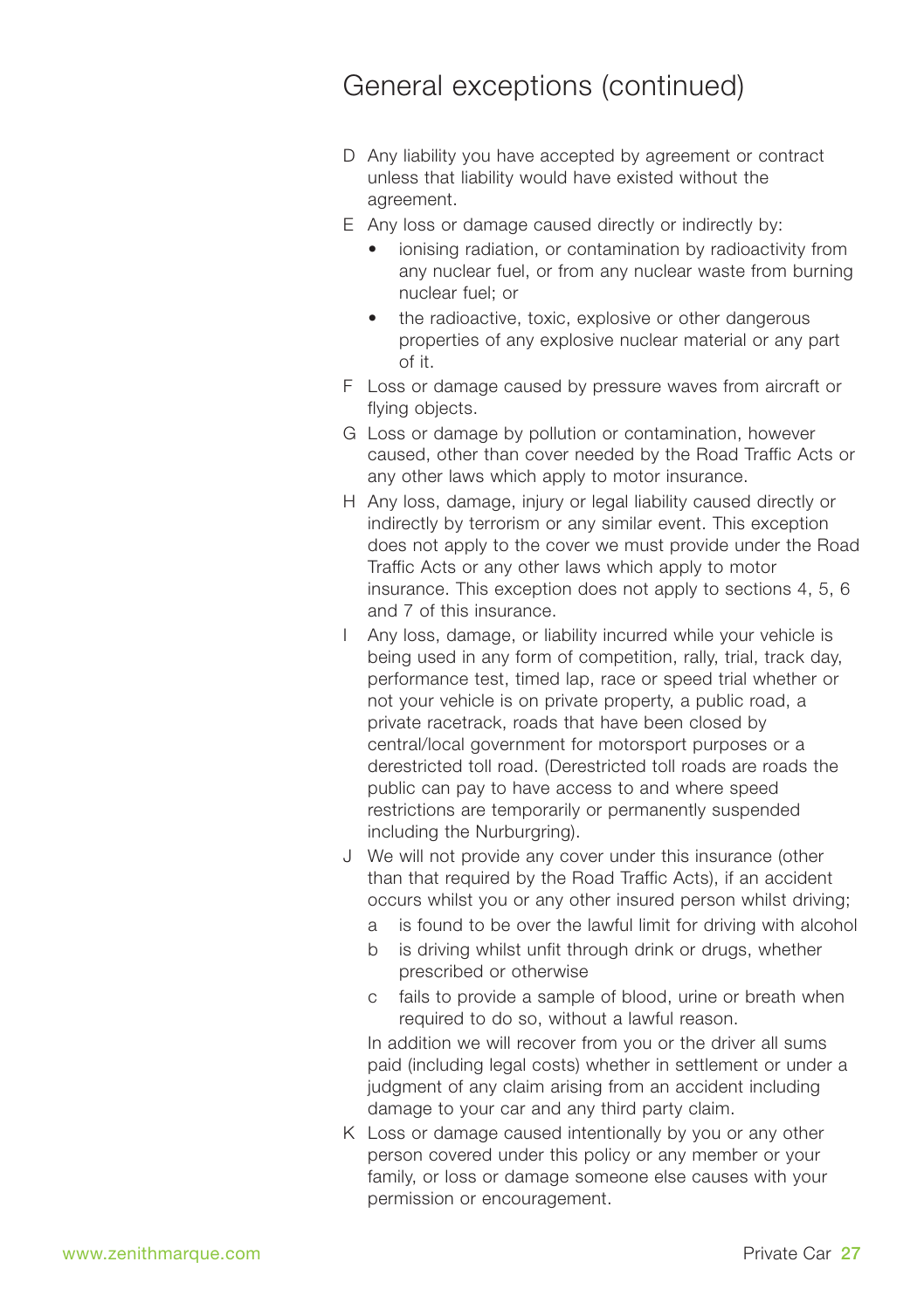# General conditions

#### Guidance notes

You must keep to these conditions or your insurance will not be valid. Your insurance only covers people who meet these conditions and all the information you give to us in the proposal form or statement of insurance must be completely true and accurate.

We will not pay any claim which is false or fraudulent.

If your vehicle is broken into, stolen or vandalised you must tell the police.

This is the procedure for reporting accidents and thefts to us. Do not admit an accident or loss was your fault or negotiate a claim without our permission.

- A We will only provide the cover described in this insurance under the following circumstances.
	- 1 Anyone claiming cover under this contract has kept to all the conditions in this document and any endorsements.
	- 2 The information you gave on the proposal form or statement of insurance and any declaration is true and complete. If you do not give us accurate information, this could lead to your claim not being paid and/or your insurance not being valid.
	- 3 'Your car' means any car you have told us about and that we have agreed to cover. The car must be your property and registered in your name. If you change the car covered by this insurance or get an extra car which you need cover for, you must tell us in writing beforehand.

#### We will only provide cover if you have paid the premium.

- B If a claim is made which you or anyone acting for you knows is false, or if you give us incorrect information or fraudulent documents, we will not pay the claim, cover under this insurance will not be valid, and you will lose any premium you have paid. We may also contact the police and/or relevant authority(s) in relation to possible criminal proceedings.
- C After any event which could lead to a claim, tell us immediately by phoning us on 0800 072 2050 or by writing to the address at the end of this document. If any incident involves theft, attempted theft or vandalism you must also report this to the police as soon as the incident is discovered.
- D You must send us any letters, writ or summons as soon as you receive them, together with a filled-in report form. Do not answer any letters, send them straight to us. You must also tell us if you know about any prosecutions involving anyone covered by this insurance. If you have an accident or loss, you must not admit to anyone else that it was your fault or negotiate or refuse any claim unless you have our permission.
- E We are entitled to take full control of any claim and we must be given whatever information and help we need. You must not do anything that will affect our interest in this insurance. We can prosecute or defend any claim in your name.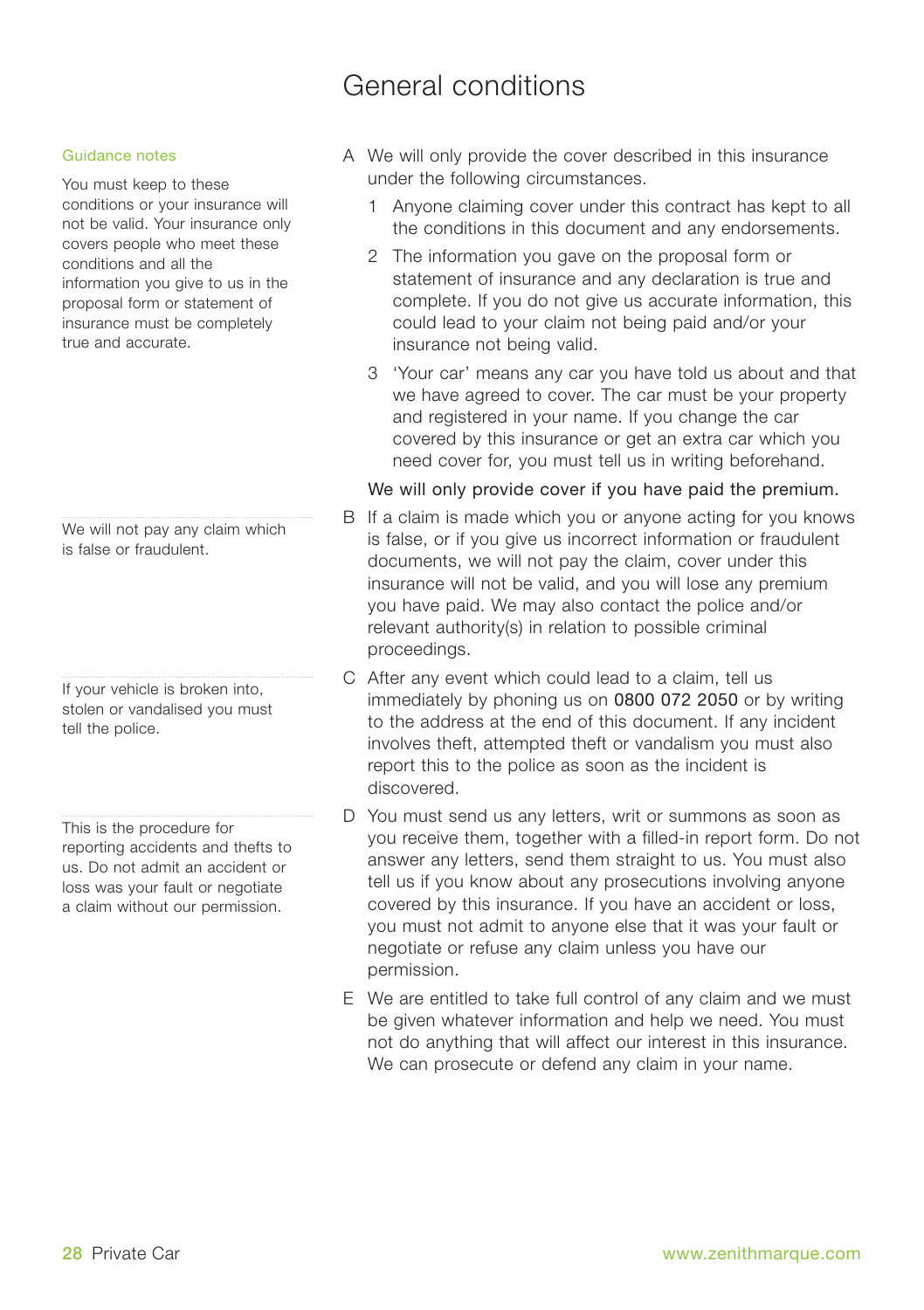Guidance notes

You must keep your car in a safe and roadworthy condition and make every attempt to protect it from damage or theft.

If you leave your car, it will not be covered if you have not locked and secured it. This applies even for short periods, such as in a petrol station.

- F If the law in any country to which this insurance applies obliges us to make a payment which we would not otherwise have paid, we reserve the right to recover the amount paid from you or the person, company, partnership or firm that incurred the liability which made the payment necessary.
- G If your car is damaged and a part or accessory cannot be repaired or replaced, we will only pay you the amount shown in the manufacturer's last United Kingdom list price. If we know that your car is an imported vehicle which we have agreed to cover, and the damaged part or accessory has never been available in the United Kingdom, we will only pay the manufacturer's last list price in the country your car came from. We will not pay for the cost of importing any part or accessory needed to repair your car.
- H If your car is under a hire purchase or leasing agreement and it is damaged and cannot be repaired or replaced, we will pay the claim to the owner shown in that agreement.
- I If there is other insurance in force which covers the same loss, damage or liability as our insurance, we will only pay any amount above that provided by the other insurance. This condition does not make us responsible for any amount we would not otherwise have paid under any section of this insurance.
- J You must at all times take all reasonable steps to safeguard your vehicle from loss or damage. You shall maintain your vehicle in efficient and roadworthy condition and your insurer shall have, at all times, free access to examine such vehicle.
- K If you have an accident, you must take all possible steps to protect your car and its accessories and contents. If the damage to your car is covered by this insurance, you must contact us immediately. We will not pay for any further damage you cause if you try to drive your car. One of our approved automotive assessors must inspect your car before repairs are started. We will not be responsible for the cost of any new parts or accessories ordered, or repairs carried out, without our agreement. If we think the repair estimate is unreasonable, we may negotiate a lower estimate or pay for any work that may have been done and move your car to another repairer. We have the right to move your car to a safe storage place without asking you.
- L If we choose, we may arrange for the repairer to use suitable (possibly recycled) parts and accessories that are made by a company other than the manufacturer of your car.
- M You cannot transfer this insurance to anyone else.

General conditions continued on the next page.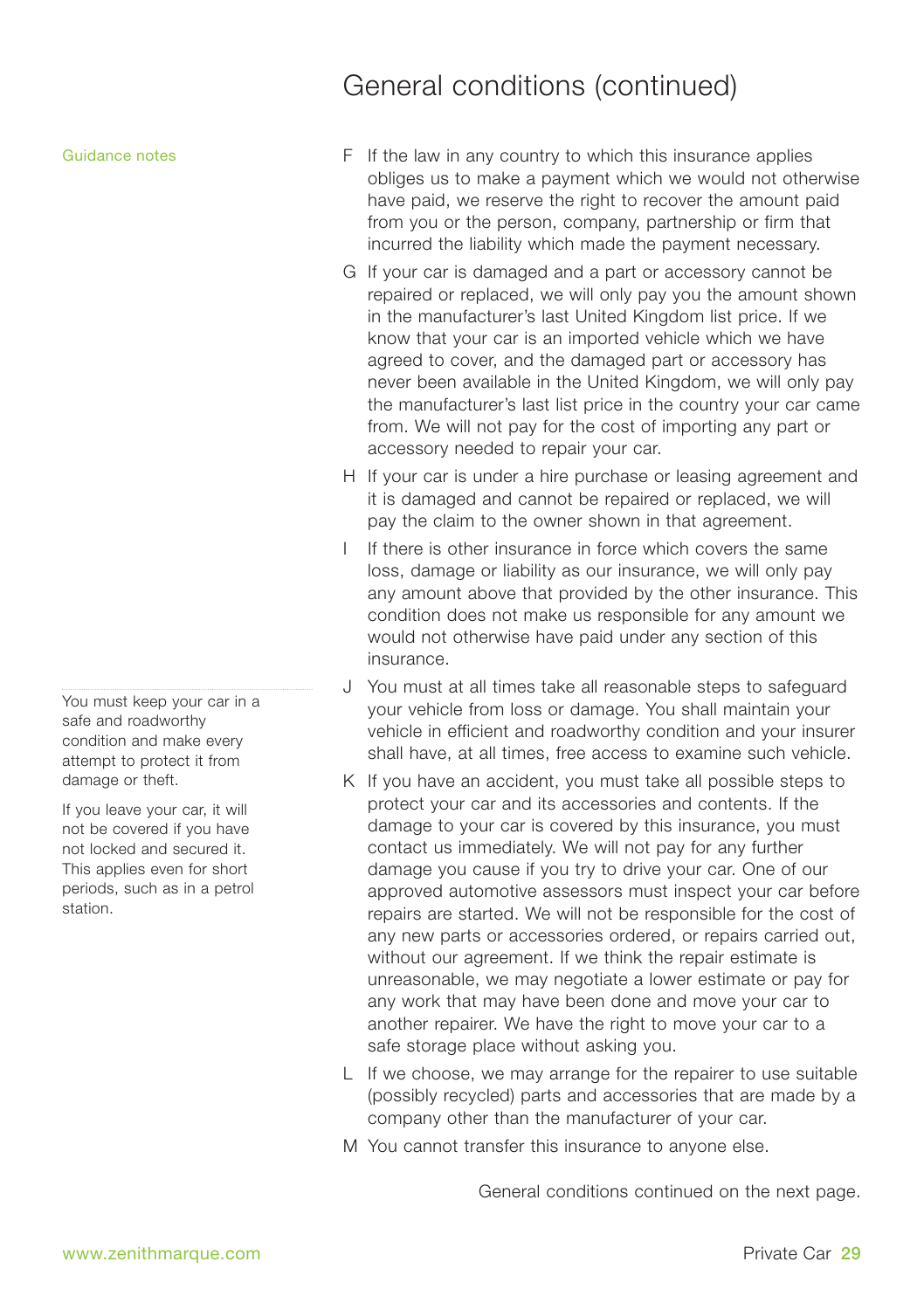#### Guidance notes

If you are a 'retail' customer, you may cancel the insurance within 14 days of its start without giving any reasons. You will be entitled to a pro-rata refund of your premium, not including any charges to cover costs.

We may cancel the insurance by sending you seven days' notice. You may be entitled to a refund of part of your premium. You may also cancel this insurance by notifying us or your insurance intermediary and you may be entitled to a refund if you have not made a claim.

## N Cancelling during the initial period of cover – 'Retail' customers only.

If you have entered into this contract of insurance as a retail customer, you have a right to cancel this insurance. To do this, you must tell us or your insurance adviser within 14 days of the start date (or annual renewal date) of your policy or (if later) the day you receive the policy documents and supporting information. Cancellation will take effect from the date we receive your notice to cancel but cannot be backdated.

If you choose to cancel the insurance policy during this initial period of cover, provided you have not made any claims in the current period of insurance, and you are not going to make a claim, you will have to pay 'pro-rata' rates for the period of time you have had insurance cover. Further charges may include a proportion of any commission paid to your insurance adviser and a proportion of any fees charged by your insurance adviser, sufficient to cover their costs.

O This insurance may also be cancelled in the following circumstances.

We or your insurance advisor may cancel this policy by sending seven days' notice to your last known address where there is an exceptional or valid reason for doing so. We will refund the part of your premium which applies to the period of the insurance you have left.

We will make a deduction for any administration costs we have incurred.

If we or your insurance adviser cancel this insurance because you have not paid the full premium no refund will be given. We will not give a refund if anyone has claimed in the current insurance period. It is a serious offence under section 143 of the Road Traffic Act 1988 to use, or allow any person to use a motor vehicle on a road without a valid motor insurance policy in force.

Exceptional or valid reasons may include but are not limited to:

- You do not pay the premium or an instalment when you have been notified that an outstanding amount is required by a specific date.
- you or anyone else covered by this insurance has not met the terms and conditions in this document of motor insurance including those shown on your schedule.
- you have not provided the requested documentation (e.g. evidence of your current address, proof of no claims bonus) or provided access to your driving licence details as held by the appropriate authority.
- a change in your circumstances means that we can no longer provide cover.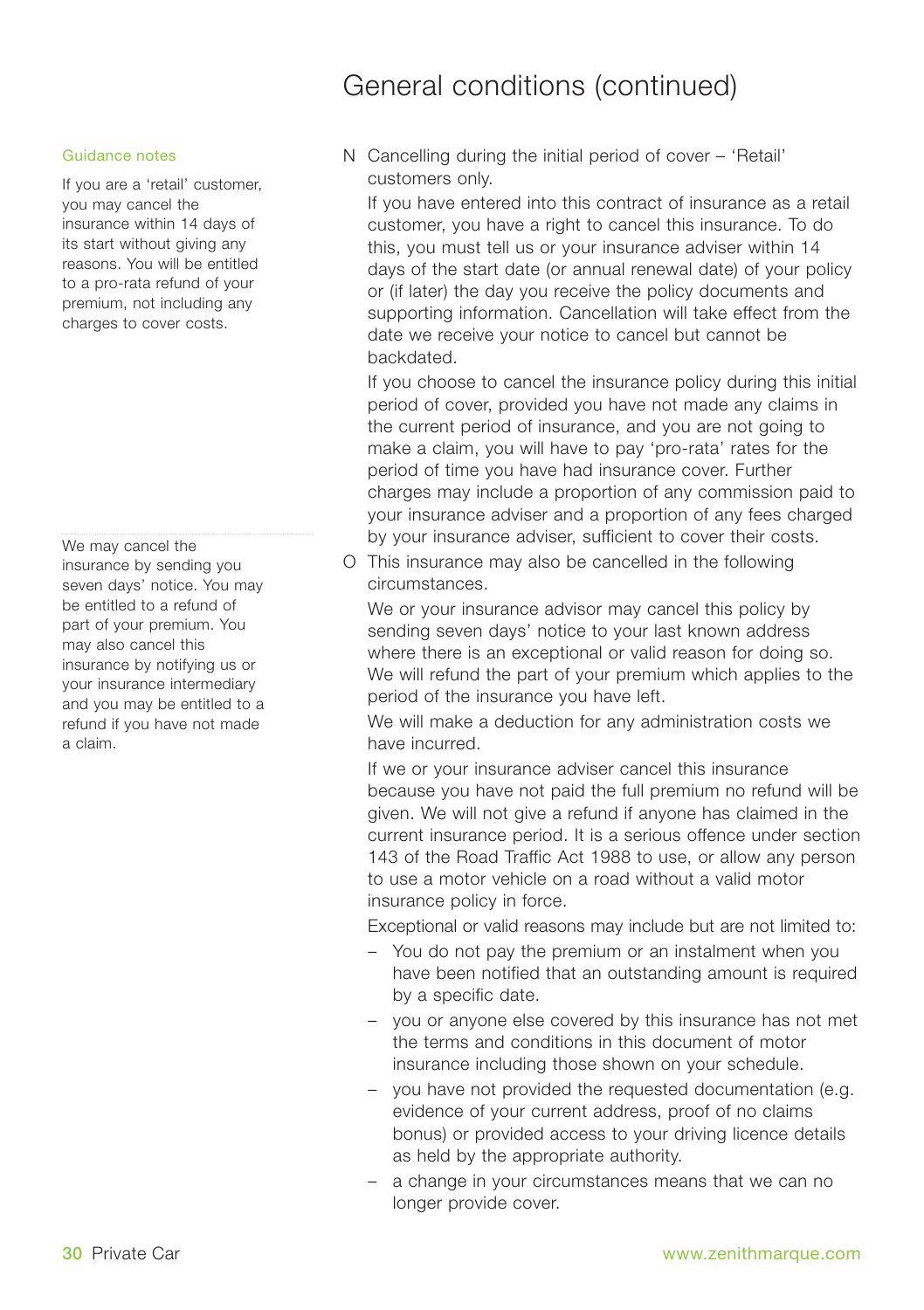#### Guidance notes

- where we identify misrepresentation or fraud or any attempt to gain an advantage under this insurance to which you are not entitled.
- use of threatening or abusive behaviour or language or intimidation or bullying of our staff or suppliers.
- where the circumstances of a new claim, or an incident we have become aware of mean that we no longer wish to provide cover.
- if as a result of a claim under this insurance you have not co-operated with our reasonable request for any documents and/or information, we may no longer wish to provide cover.
- You can cancel this insurance after the initial period of cover set out in N above. Cancellation will take effect from the date we receive your notice to cancel, or a date in the future that you have specified, but cannot be backdated. If you have not made any claims in the current period of insurance, and you are not going to make a claim, we will work out a charge for the time you have been covered using our short-period rates shown below. We will refund any amount we owe you.

| Period of time you have | Refund of |
|-------------------------|-----------|
| had the cover, up to:   | premium   |
| One month               | 80%       |
| Two months              | 70%       |
| Three months            | 50%       |
| Four to five months     | 40%       |
| Six months              | 30%       |
| Seven months            | 20%       |
| More than seven months  | 0%        |

P If you pay your premium by instalments and have paid a deposit premium, if we then do not receive an instalment when it is due, we will send you seven days' notice of cancellation. You must pay the full amount you owe before the seven days are up. If you do not pay the full amount, we will cancel the insurance immediately. It is a serious offence under section 143 of the Road Traffic Act 1988 to use, or allow any person to use a motor vehicle on a road without a valid motor insurance policy in force. If your vehicle is lost or damaged and cannot be repaired or replaced and the loss or damage is covered by this insurance, you must pay all the premium you owe, We will have the right to take any premium you owe from the amount of the claim.

General conditions continued on the next page.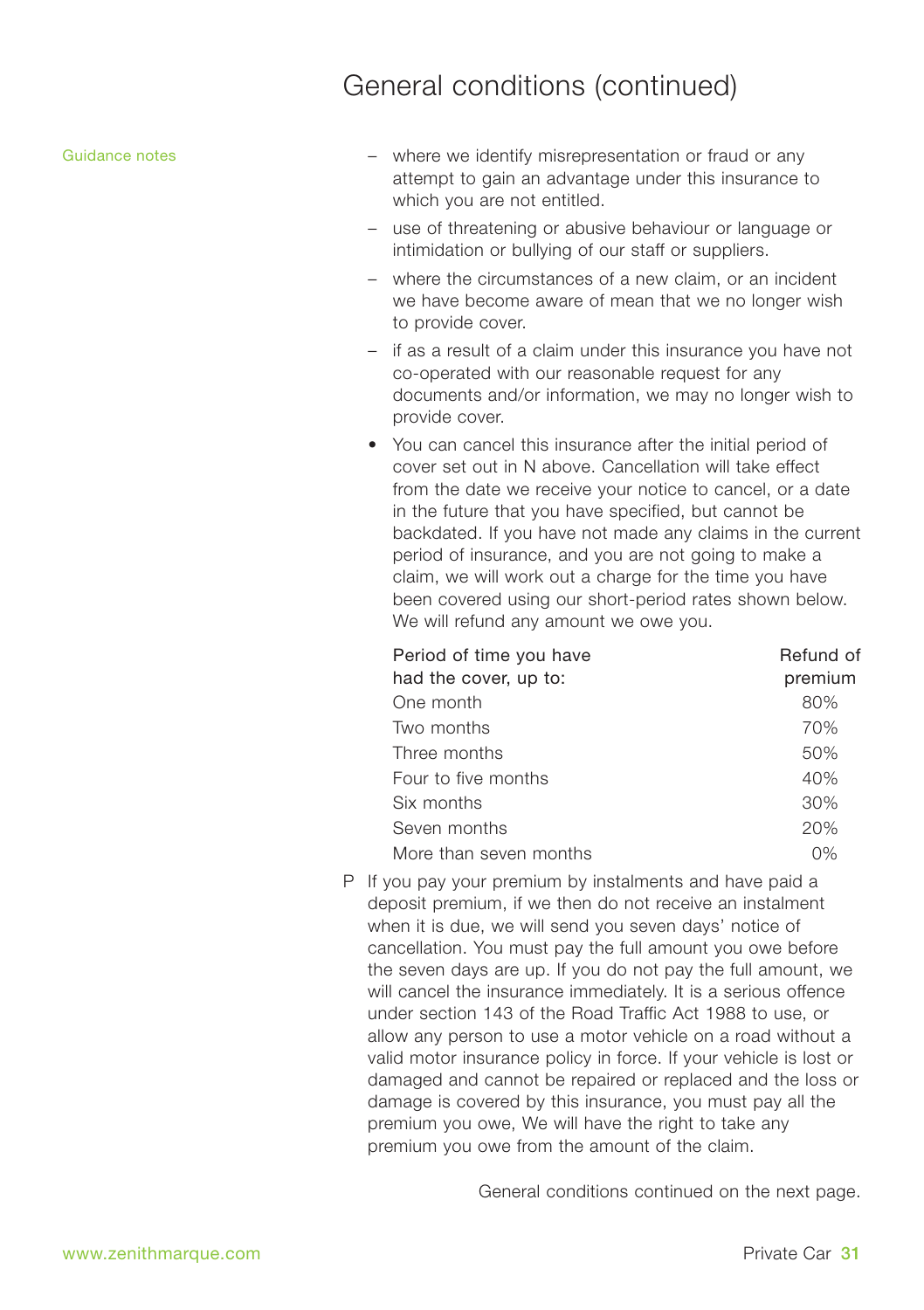#### Guidance notes

You must tell your insurance adviser immediately if there are any changes to the information you have given us. If you do not do this, your insurance cover may not be valid.

If your vehicle is a 'write-off' and we offer to settle your claim, this insurance will end for your vehicle when you accept the payment. The insurance can only be transferred to a replacement vehicle if we give our permission.

- Q You must tell us as soon as possible about any changes which could affect your insurance and which have happened since the cover first started or since you last renewed it. If you do not tell us about these changes, your insurance may not cover you fully or at all. If you are not sure whether any facts are important, please ask your insurance adviser. Here are some examples of changes you should tell us about.
	- A change of car including getting an extra car. We will need full details of your new car, which must include information about the country in which it was first registered if this was different to the United Kingdom.
	- A change in the way you use your car.
	- A change of address.
	- A change of occupation, including any part-time work.
	- Convictions and prosecutions.
	- A change in the main driver of the car.
	- Details of drivers you have not told us about before.
	- Details if you or anyone who will drive develop any medical conditions.
	- All changes you make to your car, if these make your car different from the manufacturer's standard specification.

Without affecting the condition relating to cancellation we shall be entitled to increase or reduce the premium and/or vary the terms, conditions and exceptions of this policy in respect of the unexpired term of this insurance to adequately reflect the alteration in the risk.

- R This insurance does not give rights to any person other than you (the insured person) unless we say differently elsewhere in this document.
- S Unless we have agreed otherwise with you, this insurance is governed by the law applying in the particular country in the United Kingdom you live in. If there is any dispute over which law is to apply to this insurance it will be English law. We will not cover any payments that are awarded by a court in a country outside of the United Kingdom unless your cover has been extended to that country under section 11 of this insurance.
- T If your vehicle is lost or damaged and cannot be repaired or replaced, and the loss or damage is covered by this insurance, when we settle your claim your vehicle will become our property. We will not refund any premium for the period of insurance you have left but we may decide to let the cover continue for a replacement vehicle.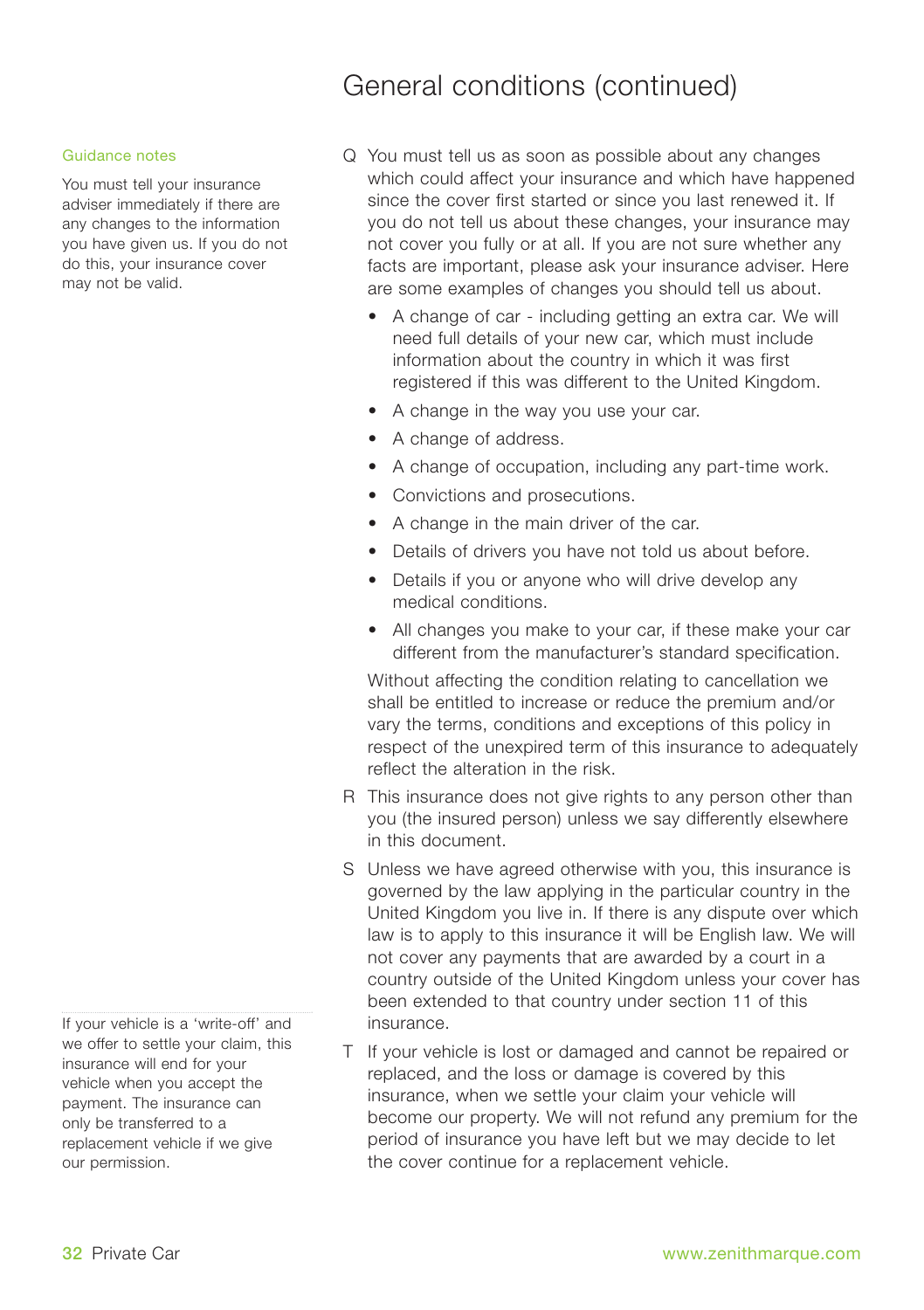# Very important if you have an accident

#### Guidance notes

Please follow these instructions if you need to make a claim.

Your insurance adviser will send you a claim form and give you advice.

You must report all accidents to us immediately.

## What to do if you have to make a claim

- 1 Do not drive away. You must stop if any person or animal has been hurt, or if any vehicle or property has been damaged.
- 2 Ask for the names and addresses of any other drivers or pedestrians. If there is another driver involved, ask for the name of his or her insurer and for their insurance policy or certificate number.
- 3 If the accident damaged another vehicle, property or animal, you must give your name, address, vehicle registration number and show your insurance certificate to anyone who needs it. If anyone other than you is injured, you must show your insurance certificate to the police.
- 4 Write down the names and addresses of any witnesses.
- 5 Draw a diagram of the scene. Show as much detail as possible - include:
	- the position of all the cars before and after the accident:
	- the speeds and distances:
	- road names and layout:
	- where witnesses were standing;
	- any obstructions to your or other road users' view; and
	- anything that could be relevant to the accident.
- 6 Do not admit you were at fault in any way or offer to make a payment. If any other person does this remember to report it to us.
- 7 You must report all accidents, particularly those involving personal injury, to us immediately. You can phone if necessary. You may also be asked to complete an Accident Report Form. You will need to answer all the questions on the form and

sign and date it.

8 If you receive any writ, summons or correspondence from anyone else or their representative, send it to us immediately. You must tell us if there is going to be any police action.

## How to make a claim

If you need to tell us about an incident involving damage to or loss of your car, please phone us immediately on 0800 072 2050. Calls made to or from this number and other numbers at the Insurer may be recorded for training and monitoring purposes.

Very important if you have an accident continued on the next page.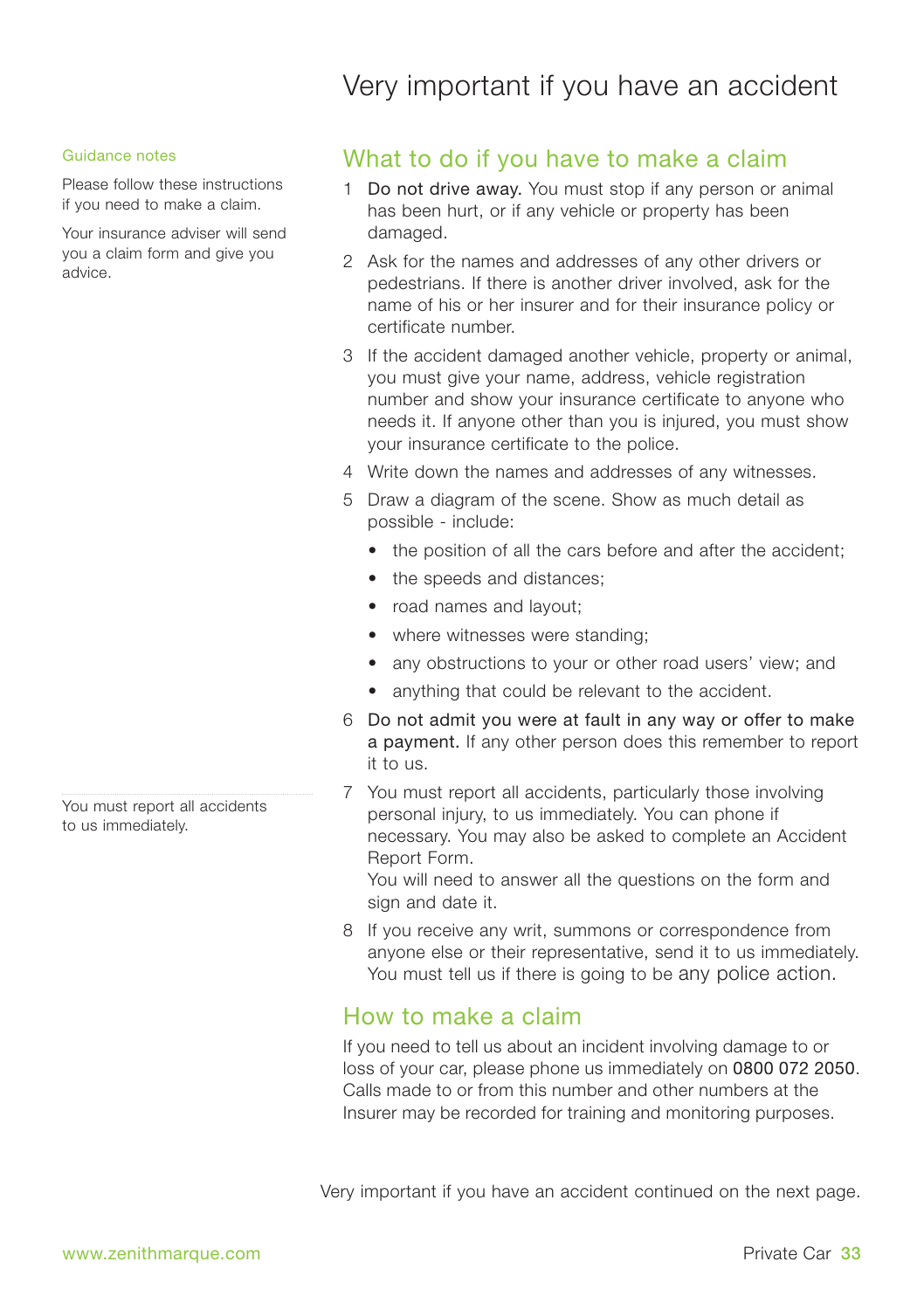## Very important if you have an accident (continued)

You should phone this number even if your policy does not cover the damage.

If we are asked to repair your car, we will do this if the damage is covered by the policy and one of our approved assessors has inspected the damage.

We promise to:

- do our best to sort out your claim with as little paperwork as possible; and
- start the repair process immediately.

To help us process your claim, please make sure you have your policy details to hand when you contact us. We will also need you to tell us the precise details of the incident.

## Travelling outside the UK

If you are travelling abroad and need to let us know about a claim, please contact your insurance broker or intermediary or alternatively phone our local agents on 0044 1252 820161.

## Accidents abroad

You may be asked to complete a European Accident Report Form (Constat Amiable D´ Accident Automobile) if you are involved in a road traffic accident within the European Union.

Before signing make sure that the boxes are ticked and the comments and diagram are correct. You will be given a copy which should be sent to us as soon as possible. This document can be legally binding in certain countries and you should not sign anything you do not understand.

Your policy does not provide for roadside assistance.

You must report the accident immediately to us.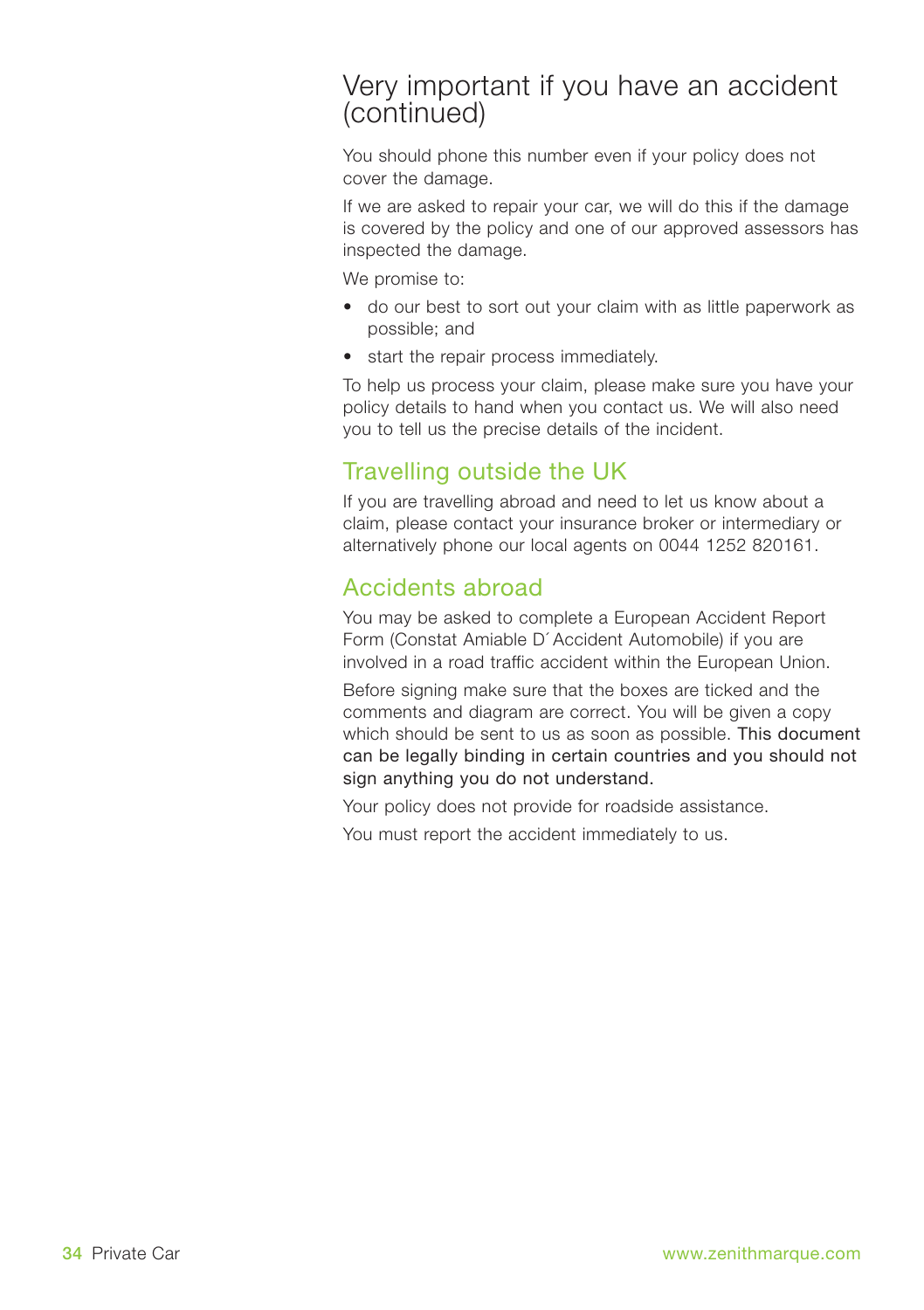# Our Service Commitment

#### Guidance notes

We aim to provide you with a high standard of service but, if you are dissatisfied in any way, this information explains exactly how to proceed.

## What to do if you have a complaint

We are dedicated to delivering a first class level of service to all of our policyholders. However, we accept that things can occasionally go wrong and would encourage you to tell us about any concerns you have so that we can take steps to make sure the service you receive meets your expectations in the future.

If a dispute regarding your policy or claim arises and cannot be resolved by reference to your insurance intermediary the following explains the procedures for resolving your complaint:

The resolution of complaints in relation to your policy (or any claim made under it) is delegated to our service providers in the United Kingdom, Zenith Marque Insurance Services Ltd. If you have a complaint, please contact our service providers at the address below:

Zenith Marque Insurance Services Limited Prospect House, Thanet Way, Whitstable CT5 3FD Email: zenithmarque@markerstudy.com

When contacting Zenith Marque Insurance Services Limited please provide:

- A policy number and/or claim number
- An outline of your complaint
- A contact telephone number

Our service providers will make every effort to resolve your complaint by the end of the third working day after receipt. If they cannot resolve your complaint within this timeframe they will acknowledge your complaint in writing within five working days of receipt and do their best to resolve the problem within four weeks by sending you a final response letter. If they are unable to do so, they will write to advise you of progress and will endeavour to resolve your complaint in full within the following four weeks. If they are still unable to provide you with a final response at this stage, they will write to you explaining why and advise when you can expect a final response. At this point you may refer your complaint to The Financial Ombudsman Service at the following address:

The Financial Ombudsman Service Exchange Tower, London E14 9SR.

Email: complaint.info@financial-ombudsman.org.uk

## What you should know

You may go directly to the Financial Ombudsman Service when you first make your complaint, but the Ombudsman will only review your complaint at this stage with our consent. However, we are still required to follow the procedure stated above. If you have received a final response but are dissatisfied, you have the right of referral to the Financial Ombudsman Service within six months of the date of your final response letter. You may only refer to the Ombudsman beyond this time limit if we have provided our consent.

Whilst we and our UK service providers are bound by the decision of the Financial Ombudsman Service, you are not. Following the complaints procedure above does not affect your right to take legal action.

## Customer Feedback

If you have any suggestions or comments about our cover or the service we have provided please write to our UK service providers: Zenith Marque Insurance Services Limited Prospect House, Thanet Way, Whitstable CT5 3FD

We always welcome feedback to enable us to improve our products and services.

## Telephone Recording

For our joint protection telephone calls may be recorded and monitored by us.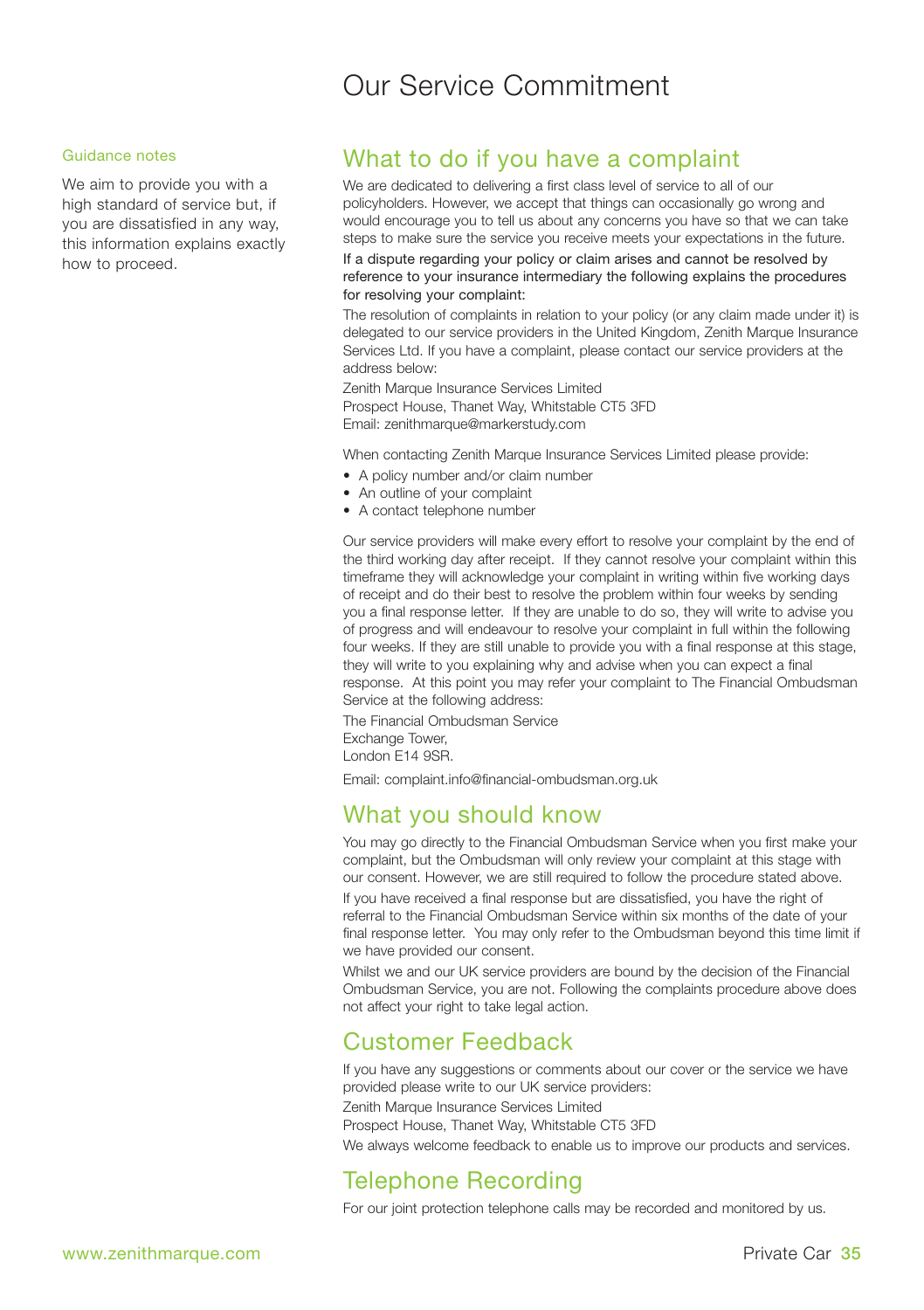# **Endorsements**

| Endorsement<br>Number | These are the full wordings of all endorsements, please refer to your schedule to see<br>which endorsements apply to your policy. Your schedule will show the full details of<br>vehicles, values or drivers which apply to the relevant endorsement(s).                                                                                                                                                                                                                                                                                                                                                                                                                                                                                                                                                                                                                                                                                                                                                                                                                                                                                                                                                                                                                                                                                                                                                                                                                                                                                                                                                                                                                                                                                                                                                       |
|-----------------------|----------------------------------------------------------------------------------------------------------------------------------------------------------------------------------------------------------------------------------------------------------------------------------------------------------------------------------------------------------------------------------------------------------------------------------------------------------------------------------------------------------------------------------------------------------------------------------------------------------------------------------------------------------------------------------------------------------------------------------------------------------------------------------------------------------------------------------------------------------------------------------------------------------------------------------------------------------------------------------------------------------------------------------------------------------------------------------------------------------------------------------------------------------------------------------------------------------------------------------------------------------------------------------------------------------------------------------------------------------------------------------------------------------------------------------------------------------------------------------------------------------------------------------------------------------------------------------------------------------------------------------------------------------------------------------------------------------------------------------------------------------------------------------------------------------------|
| DT <sub>1</sub>       | Driving Tuition<br>1. Applies to all sections of your policy<br>Your policy is extended to provide cover when your vehicle is being used for driving tuition or<br>driving test purposes. When your vehicle is being used for these purposes, the driver under<br>instruction or examination must be accompanied by a Driving Standards Agency (DSA)<br>Approved Driving Instructor (ADI), Prospective Driving Instructor (PDI) or Test Examiner.<br>It is a General Condition that your vehicle must be fitted with active Dual Controls at all times,<br>otherwise your policy cover is inoperative.<br>Your policy is extended to cover your vehicle when it is driven by or is for the purpose of being<br>driven by an unlicensed driver aged fifteen or over, provided that they are accompanied by a<br>DSA Approved Driving Instructor or Trainee Driving Instructor at all times, and the vehicle is<br>only used where a driving licence is not required by law.<br>Your policy is extended to provide cover for you and/or your employees permitted to drive by<br>the current Certificate of Insurance against your/their legal liability to pupils driving under<br>instruction when you or that employee are using your vehicle as an instructor whilst a<br>passenger, for the purpose of Driving Instruction.<br>Use of your vehicle for social, domestic and pleasure purposes is excluded for drivers aged                                                                                                                                                                                                                                                                                                                                                                                   |
|                       | under twenty five.<br>2. Applies only to Section 8 of your policy<br>Whilst your vehicle is being driven, or is for the purpose of being driven, in the charge of a<br>pupil under instruction or examination accompanied by a registered Driving Instructor or<br>Driving Test Examiner, Section 8 of your policy does not apply.                                                                                                                                                                                                                                                                                                                                                                                                                                                                                                                                                                                                                                                                                                                                                                                                                                                                                                                                                                                                                                                                                                                                                                                                                                                                                                                                                                                                                                                                             |
| DT <sub>2</sub>       | Driving Tuition (Name)<br>1. Applies to all sections of your policy<br>Your policy is extended to provide cover when your vehicle is being used for driving tuition or<br>driving test purposes. When your vehicle is being used for these purposes, the driver under<br>instruction or examination must be accompanied by a Driving Standards Agency (DSA)<br>Approved Driving Instructor (ADI), Prospective Driving Instructor (PDI) or Test Examiner.<br>It is a General Condition that your vehicle must be fitted with active Dual Controls at all times,<br>otherwise your policy cover is inoperative.<br>Your policy is extended to cover your vehicle when it is driven by or is for the purpose of being<br>driven by an unlicensed driver aged fifteen or over, provided that they are accompanied by a<br>DSA Approved Driving Instructor or Trainee Driving Instructor at all times, and the vehicle is<br>only used where a driving licence is not required by law.<br>Your policy is extended to provide cover for you and/or your employees permitted to drive by<br>the current Certificate of Insurance against your/their legal liability to pupils driving under<br>instruction when you or that employee are using your vehicle as an instructor whilst a<br>passenger, for the purpose of Driving Instruction.<br>Use of your vehicle for social, domestic and pleasure purposes is excluded for drivers aged<br>under twenty five other than the person(s) named above.<br>2. Applies only to Section 8 of your policy<br>Whilst your vehicle is being driven, or is for the purpose of being driven, in the charge of a<br>pupil under instruction or examination accompanied by a registered Driving Instructor or<br>Driving Test Examiner, Section 8 of your policy does not apply. |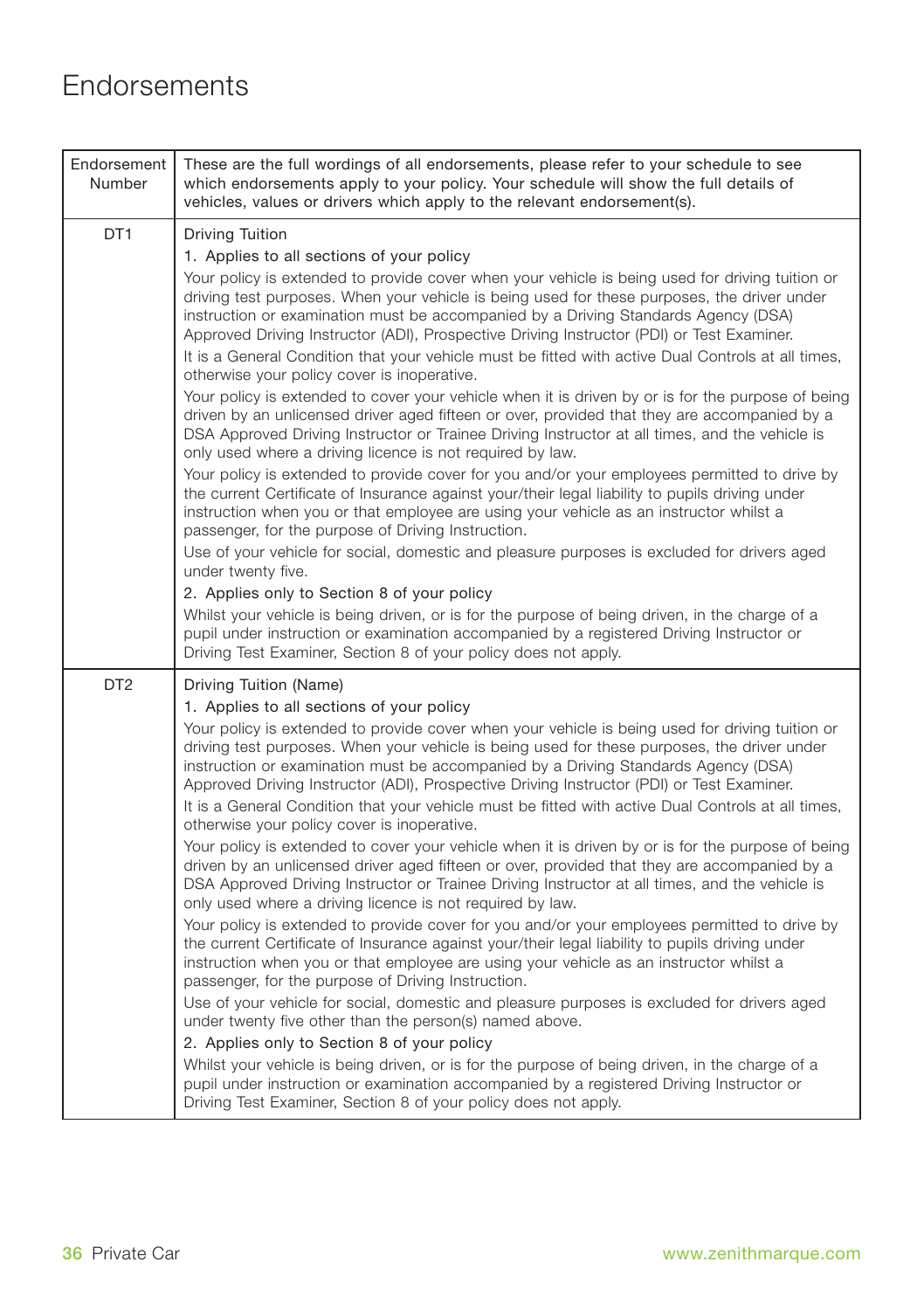| Endorsement<br>Number | These are the full wordings of all endorsements, please refer to your schedule to see<br>which endorsements apply to your policy. Your schedule will show the full details of<br>vehicles, values or drivers which apply to the relevant endorsement(s).                                                                                                                                                                                                                                                                                                                                                                                                                                                                                                                                                                                                                                                                                                                                                                                                                                                                                             |
|-----------------------|------------------------------------------------------------------------------------------------------------------------------------------------------------------------------------------------------------------------------------------------------------------------------------------------------------------------------------------------------------------------------------------------------------------------------------------------------------------------------------------------------------------------------------------------------------------------------------------------------------------------------------------------------------------------------------------------------------------------------------------------------------------------------------------------------------------------------------------------------------------------------------------------------------------------------------------------------------------------------------------------------------------------------------------------------------------------------------------------------------------------------------------------------|
| ET <sub>1</sub>       | <b>UK Scheme</b><br>Section 9 of the policy is deleted and does not apply.<br>Section 11 of the policy is amended to the following:<br>European Union compulsory insurance<br>This insurance provides minimum cover you need to meet the laws relating to compulsory<br>motor insurance while your vehicle is in:<br>Any country which is a member of the European Union;<br>$\bullet$<br>$\bullet$<br>Andorra, Iceland, Liechtenstein, Norway, Switzerland or Serbia; and<br>• Any country which agrees to meet European Union Directives on motor insurance and<br>which the Commission of the European Union is satisfied has made arrangements to meet<br>the requirements of these directives.<br>Full cover as shown in the schedule is only provided when the vehicle is in the United<br>Kingdom.                                                                                                                                                                                                                                                                                                                                            |
| HH <sub>1</sub>       | Track Day<br>What is covered: Damage caused to the insured vehicle is covered under Section 4 of the<br>policy for Track Day events subject to a policy excess of £2,000, which will be reduced to<br>£1,000 if evidence of previous Track Day experience can be proven. All cover is excluded if:<br>a) the vehicle is being used for racing;<br>b) any damage following any irresponsible act or acts of negligence including deliberate acts<br>that are contrary to the compliance with the circuit rules or Association of Racing Drivers'<br>Schools (A.R.D.S.) instructor's tutorials/instructions;<br>c) the vehicle is not being used in accordance with the organiser's procedures;<br>d) any paint chipping damage is caused by going into a gravel trap or off road;<br>e) the insured is under the influence of alcohol or intoxicating drugs;<br>f) the event is not organised by a member of the Association of Track Day Organisers<br>(A.T.D.O.), Association of Racing Drivers' Schools (A.R.D.S.), Vehicle Manufacturer or The<br>Mini Action Day at Castle Coombe Circuit;<br>g) the pre-event checks have not been carried out. |
| HH <sub>2</sub>       | Increased Benefits - In-car Entertainment and Navigation Equipment<br>Under Section 6 of your policy the monetary limit is increased to the amount shown in the<br>schedule (less any excess that applies).                                                                                                                                                                                                                                                                                                                                                                                                                                                                                                                                                                                                                                                                                                                                                                                                                                                                                                                                          |
| HH <sub>3</sub>       | Increased Personal Belongings<br>Under Section 10 of your policy the monetary limit is increased to £2,000 (less any excess that<br>applies).                                                                                                                                                                                                                                                                                                                                                                                                                                                                                                                                                                                                                                                                                                                                                                                                                                                                                                                                                                                                        |
| HH4                   | <b>Agreed Value</b><br>Notwithstanding anything contained in Sections 4 or 5 to the contrary, the insured value is<br>agreed as the replacement value of the insured vehicle providing that the last declared value<br>reflects its true current condition. If the condition at the time of a loss is found to be<br>significantly different from that declared when the last vehicle valuation was submitted to us,<br>then this policy will revert to a market value basis.                                                                                                                                                                                                                                                                                                                                                                                                                                                                                                                                                                                                                                                                        |
| HH <sub>5</sub>       | Driving Other Car Benefit Excluded<br>It is hereby declared and agreed that Section 2 of your policy booklet is cancelled.                                                                                                                                                                                                                                                                                                                                                                                                                                                                                                                                                                                                                                                                                                                                                                                                                                                                                                                                                                                                                           |

Endorsements continued on the next page.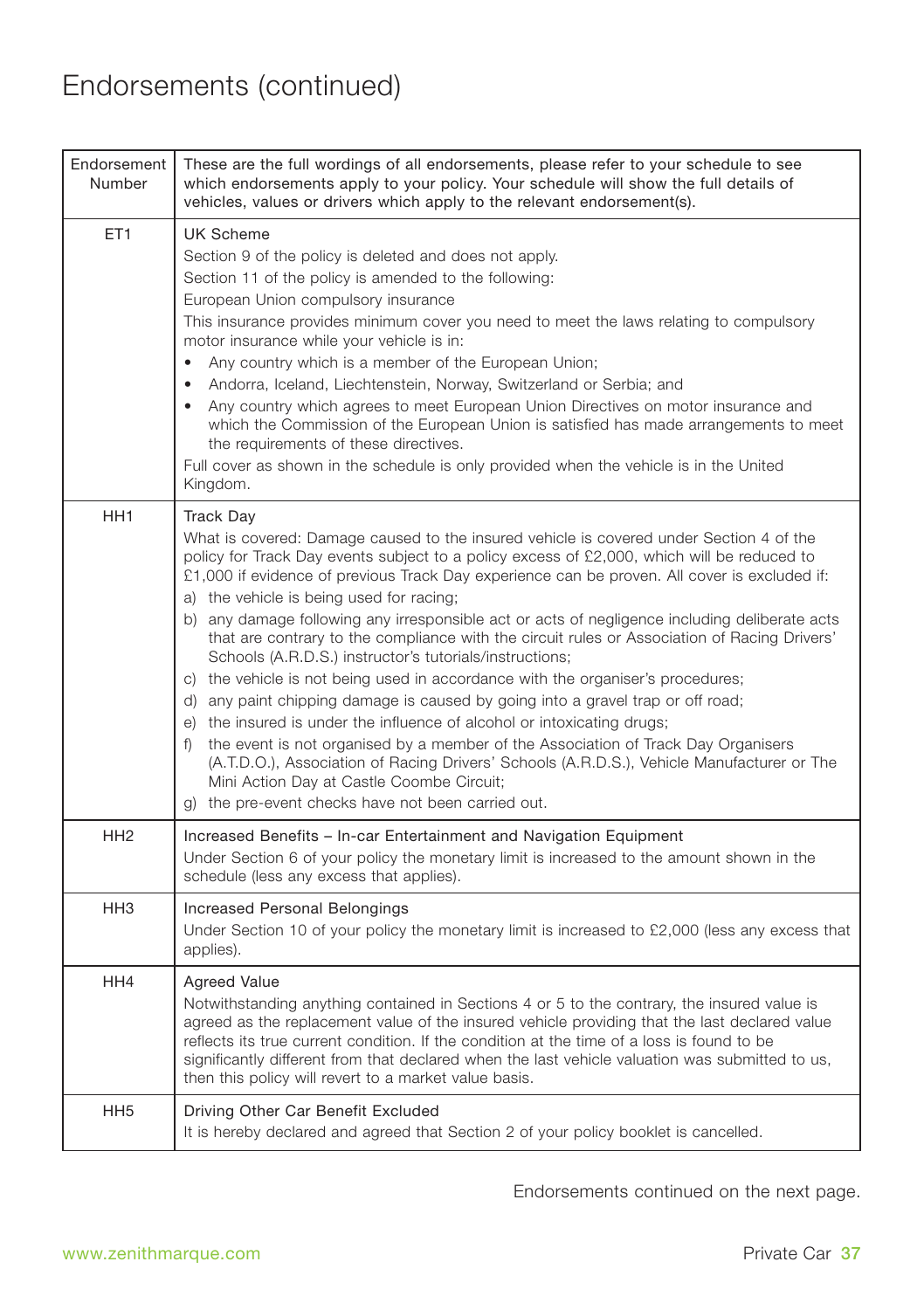| Endorsement<br>Number | These are the full wordings of all endorsements, please refer to your schedule to see<br>which endorsements apply to your policy. Your schedule will show the full details of<br>vehicles, values or drivers which apply to the relevant endorsement(s).                                                                                                                                                                                                                                                                                                                                                                                                                                                                                                                                                                                                                                                                                                                                                                                                                                                                                                                                                                                                                                                                                                                                                                                                                                                                                                                                                                                                                                                                                                                                                                                                                                                                                                                                                                                                                                                                                                                                                                                                                                                                                                                                                                                                                 |
|-----------------------|--------------------------------------------------------------------------------------------------------------------------------------------------------------------------------------------------------------------------------------------------------------------------------------------------------------------------------------------------------------------------------------------------------------------------------------------------------------------------------------------------------------------------------------------------------------------------------------------------------------------------------------------------------------------------------------------------------------------------------------------------------------------------------------------------------------------------------------------------------------------------------------------------------------------------------------------------------------------------------------------------------------------------------------------------------------------------------------------------------------------------------------------------------------------------------------------------------------------------------------------------------------------------------------------------------------------------------------------------------------------------------------------------------------------------------------------------------------------------------------------------------------------------------------------------------------------------------------------------------------------------------------------------------------------------------------------------------------------------------------------------------------------------------------------------------------------------------------------------------------------------------------------------------------------------------------------------------------------------------------------------------------------------------------------------------------------------------------------------------------------------------------------------------------------------------------------------------------------------------------------------------------------------------------------------------------------------------------------------------------------------------------------------------------------------------------------------------------------------|
| HH <sub>6</sub>       | Cancellation<br>General Condition O is replaced by:<br>O) This insurance may also be cancelled in the following circumstances:<br>We or your insurance adviser may cancel this policy by sending seven days' notice to your<br>last know address where there is an exceptional or valid reason for doing so. We will<br>refund the part of your premium which applies to the period of the insurance you have left.<br>We will make a deduction for any administration costs we have incurred. If we or your<br>insurance adviser cancel this insurance because you have not paid the full premium, then<br>we will work out the refund on a pro rata basis. We will not give a refund if anyone has<br>claimed in the current insurance period. It is a serious offence under section 143 of the<br>Road Traffic Act 1988 to use, or allow any person to use a motor vehicle on a road without<br>a valid motor insurance policy in force. If you wish to cancel this insurance, cancellation will<br>take effect from the date we receive your notice to cancel, or a date in the future that you<br>have specified, but cannot be backdated. There will be no refund of premium.<br>Exceptional or valid reasons may include but not limited to:<br>You do not pay the premium or an instalment when you have been notified that an<br>outstanding amount is required by a specific date.<br>you or anyone else covered by this insurance has not met the terms and conditions in this<br>document of motor insurance including those shown on your schedule.<br>You have not provided the requested documentation (e.g. evidence of your current<br>$-$<br>address, proof of no claims bonus) or provided access to your driving licence details as<br>held by the appropriate authority.<br>a change in your circumstances means that we can no longer provide cover.<br>$-$<br>where we identify misrepresentation or fraud or any attempt to gain an advantage under<br>this insurance to which you are not entitled.<br>use of threatening or abusive behaviour or language or intimidation or bullying of our staff<br>or suppliers.<br>where the circumstances of a new claim, or an incident we have become aware of mean<br>that we no longer wish to provide cover.<br>if as a result of a claim under this insurance you have not co-operated with our reasonable<br>request for any documents and/or information, we may no longer wish to provide cover. |
| HH <sub>7</sub>       | Laid Up Cover<br>All Sections of your policy booklet except 5 and 6 are cancelled.<br>Sections 5 and 6 also exclude loss or damage occurring whilst the Insured Vehicle is:<br>a) being driven under its own power;<br>or<br>b) on a road to which the public have access.                                                                                                                                                                                                                                                                                                                                                                                                                                                                                                                                                                                                                                                                                                                                                                                                                                                                                                                                                                                                                                                                                                                                                                                                                                                                                                                                                                                                                                                                                                                                                                                                                                                                                                                                                                                                                                                                                                                                                                                                                                                                                                                                                                                               |
| HH <sub>8</sub>       | <b>Restriction of Cover</b><br>It is hereby declared and agreed that Sections 9, 10 and 12 of your policy are cancelled.                                                                                                                                                                                                                                                                                                                                                                                                                                                                                                                                                                                                                                                                                                                                                                                                                                                                                                                                                                                                                                                                                                                                                                                                                                                                                                                                                                                                                                                                                                                                                                                                                                                                                                                                                                                                                                                                                                                                                                                                                                                                                                                                                                                                                                                                                                                                                 |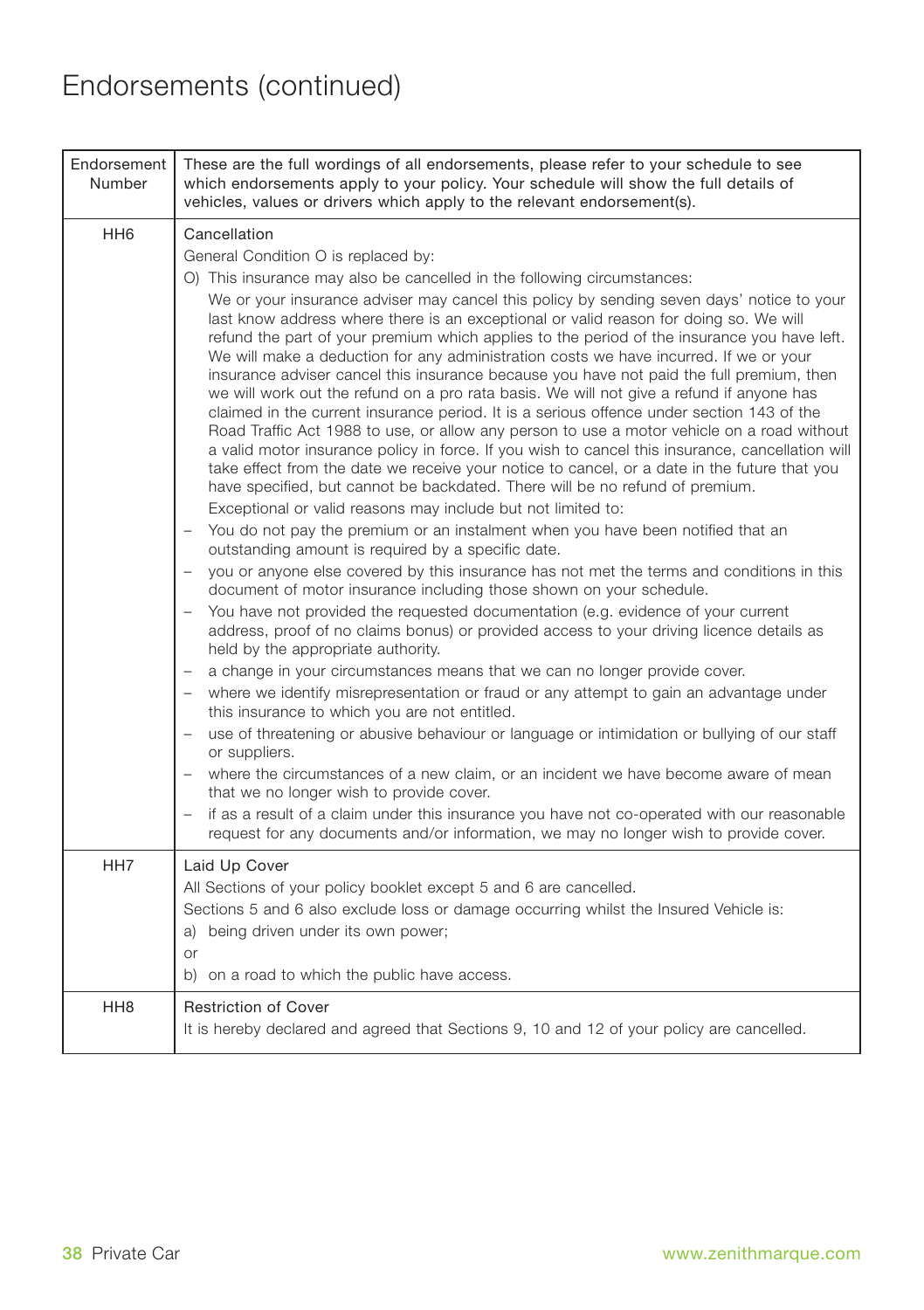| Endorsement<br>Number | These are the full wordings of all endorsements, please refer to your schedule to see<br>which endorsements apply to your policy. Your schedule will show the full details of<br>vehicles, values or drivers which apply to the relevant endorsement(s).                                                                                                                                                                                                                                                                                                                                                                                                                                                                                                                                                                                                                                                                                                                                  |
|-----------------------|-------------------------------------------------------------------------------------------------------------------------------------------------------------------------------------------------------------------------------------------------------------------------------------------------------------------------------------------------------------------------------------------------------------------------------------------------------------------------------------------------------------------------------------------------------------------------------------------------------------------------------------------------------------------------------------------------------------------------------------------------------------------------------------------------------------------------------------------------------------------------------------------------------------------------------------------------------------------------------------------|
| HM <sub>1</sub>       | Alarm/Immobilisation<br>It is a requirement of your policy that, from inception, your vehicle is fitted with an approved<br>alarm and immobilisation device or an approved immobilisation device (please contact your<br>intermediary for details of approved devices).<br>We will not provide cover under Section 5 of your policy in respect of theft or attempted theft<br>of your vehicle shown above unless:<br>a) it has been fitted with an approved alarm and immobilisation device or an approved<br>immobilisation device. If the above were not fitted by the vehicle manufacturer then a copy<br>of the installation certificate has to be sent intact to us when you submit your claim;<br>and<br>b) the device was activated and working efficiently at the time of loss;<br>and<br>c) all keys used to activate/deactivate the alarm and immobilisation device or immobilisation<br>device fitted to your vehicle have to be sent intact to us when you submit your claim. |
| HM <sub>2</sub>       | Tracking/Satellite<br>It is a requirement of your policy that, from inception of your policy, your vehicle is fitted with<br>an approved Tracking/Satellite device, (please contact your intermediary for details of<br>approved devices).<br>We will not provide cover under Section 5 of your policy in respect of theft or attempted theft<br>of your vehicle shown above unless:<br>a) it has been fitted with an approved tracking/satellite device. If this was not fitted by the<br>vehicle manufacturer then a copy of the installation certificate has to be sent intact to us<br>when you submit your claim;<br>b) the device was activated and working efficiently at the time of loss;<br>c) all subscriptions are paid up to date;<br>and<br>d) the tracking/satellite company is notified by you or the last authorised person in control of<br>your vehicle, within four hours of the discovery of the loss.                                                               |
| HM <sub>3</sub>       | Overnight Garaging Endorsement – (Registration Number)<br>We will not provide cover under Section 5 of your policy in respect of theft or attempted theft<br>of your vehicle shown above unless:<br>Between the hours of 10pm to 7am your vehicle is kept in a locked and secured building and<br>your vehicle is<br>a) at your private dwelling place;<br>or<br>b) at any other address specifically agreed by us;<br>and<br>if your vehicle is kept within one half-mile radius of a) or b).                                                                                                                                                                                                                                                                                                                                                                                                                                                                                            |
| HM4                   | <b>Excluded Use on Race Circuits</b><br>Your policy cover is inoperative and of no effect whilst your vehicle is being used on a race<br>circuit and/or any land prepared for such usage.                                                                                                                                                                                                                                                                                                                                                                                                                                                                                                                                                                                                                                                                                                                                                                                                 |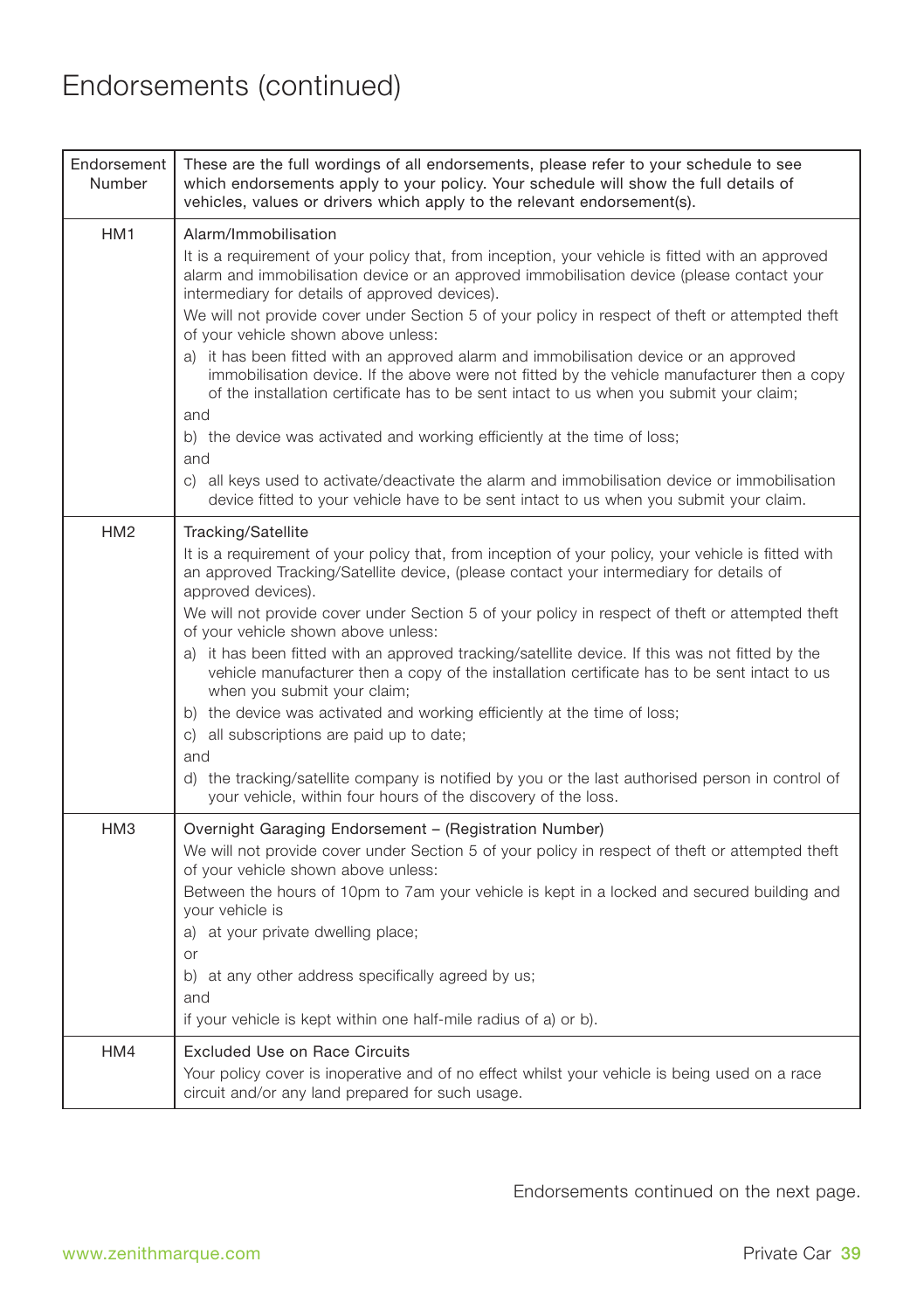| Endorsement<br>Number | These are the full wordings of all endorsements, please refer to your schedule to see<br>which endorsements apply to your policy. Your schedule will show the full details of<br>vehicles, values or drivers which apply to the relevant endorsement(s).                                                                                                                                                                                                                                                                                                                                                                                                                                                                                                                                                                                                                                                                                                                           |
|-----------------------|------------------------------------------------------------------------------------------------------------------------------------------------------------------------------------------------------------------------------------------------------------------------------------------------------------------------------------------------------------------------------------------------------------------------------------------------------------------------------------------------------------------------------------------------------------------------------------------------------------------------------------------------------------------------------------------------------------------------------------------------------------------------------------------------------------------------------------------------------------------------------------------------------------------------------------------------------------------------------------|
| HM <sub>5</sub>       | Mileage Limitation - p.a. (mileage selected)<br>Your policy cover is inoperative and of no effect if your vehicle is driven in excess of the<br>number of miles shown above.<br>You must provide us and/or your intermediary with a mileage declaration at inception of your<br>policy and at each subsequent renewal or when any change of vehicle occurs (for both<br>vehicles) or at the time of any claim.                                                                                                                                                                                                                                                                                                                                                                                                                                                                                                                                                                     |
| HM8                   | <b>Track Day Cover</b><br>Your policy is extended to provide cover under Section 4 of your policy whilst your vehicle is<br>being used on a race circuit and/or any land prepared for such usage.<br>There is no cover under Sections 1-3, 5-7, 9-13 whilst this extension is operative.<br>Cover under Section 4 is subject to the following criteria being met:<br>a) The event must be organised by a member of the Association of Track Day Organisers<br>(A.T.D.O.) or the Association of Racing Drivers' Schools (A.R.D.S.) or the Federation of<br>Auto-Moto Event Organisers (F.A.E.O.).<br>and<br>b) The event is non-competitive.<br>If previous experience of driving on an approved race circuit can be provided we will not be<br>responsible for the first £1,000 of damage to your vehicle.<br>or<br>If previous experience of driving on an approved race circuit cannot be provided we will not be<br>responsible for the first £2,000 of damage to your vehicle. |
| LC <sub>1</sub>       | Loss and Damage Sections 4 and 5 - Agreed Market Value<br>The definition market value on page 6 is deleted and replaced by the following:<br>The agreed market value of your vehicle is the current value in accordance with the basis<br>agreed between you and Firebond PLC and following the issue of the agreed statement of<br>condition certificate.                                                                                                                                                                                                                                                                                                                                                                                                                                                                                                                                                                                                                         |
| LC <sub>2</sub>       | No-claim Bonus<br>Section 14 of your policy is deleted and replaced by the following:<br>Your policy has been issued based on the details of your previous driving record notified to us.<br>In the event of a claim being made under this policy, this discount will be reduced or removed<br>at the next renewal.                                                                                                                                                                                                                                                                                                                                                                                                                                                                                                                                                                                                                                                                |
| LC <sub>3</sub>       | Personal Effects and Rugs<br>If your vehicle is either an open top, convertible or soft top, cover under Section 5 is only<br>effective on such items mentioned above when lost or damaged due to Fire, Theft or<br>Attempted Theft whilst contained in the locked boot of your vehicle.                                                                                                                                                                                                                                                                                                                                                                                                                                                                                                                                                                                                                                                                                           |
| M <sub>6</sub>        | Excluding drivers under 25 or with less than 12 months' experience<br>We will only provide cover when your vehicle is being driven by, or is in the charge of, any<br>person 25 or over and who holds a full UK driving licence which has been issued for at least<br>12 months.                                                                                                                                                                                                                                                                                                                                                                                                                                                                                                                                                                                                                                                                                                   |
| M7                    | Warranted Immobiliser<br>You must fit an electronic engine immobiliser to your vehicle. The immobiliser must be working<br>at all times when you leave your vehicle. If the engine immobiliser is not working we may not<br>deal with your claim.                                                                                                                                                                                                                                                                                                                                                                                                                                                                                                                                                                                                                                                                                                                                  |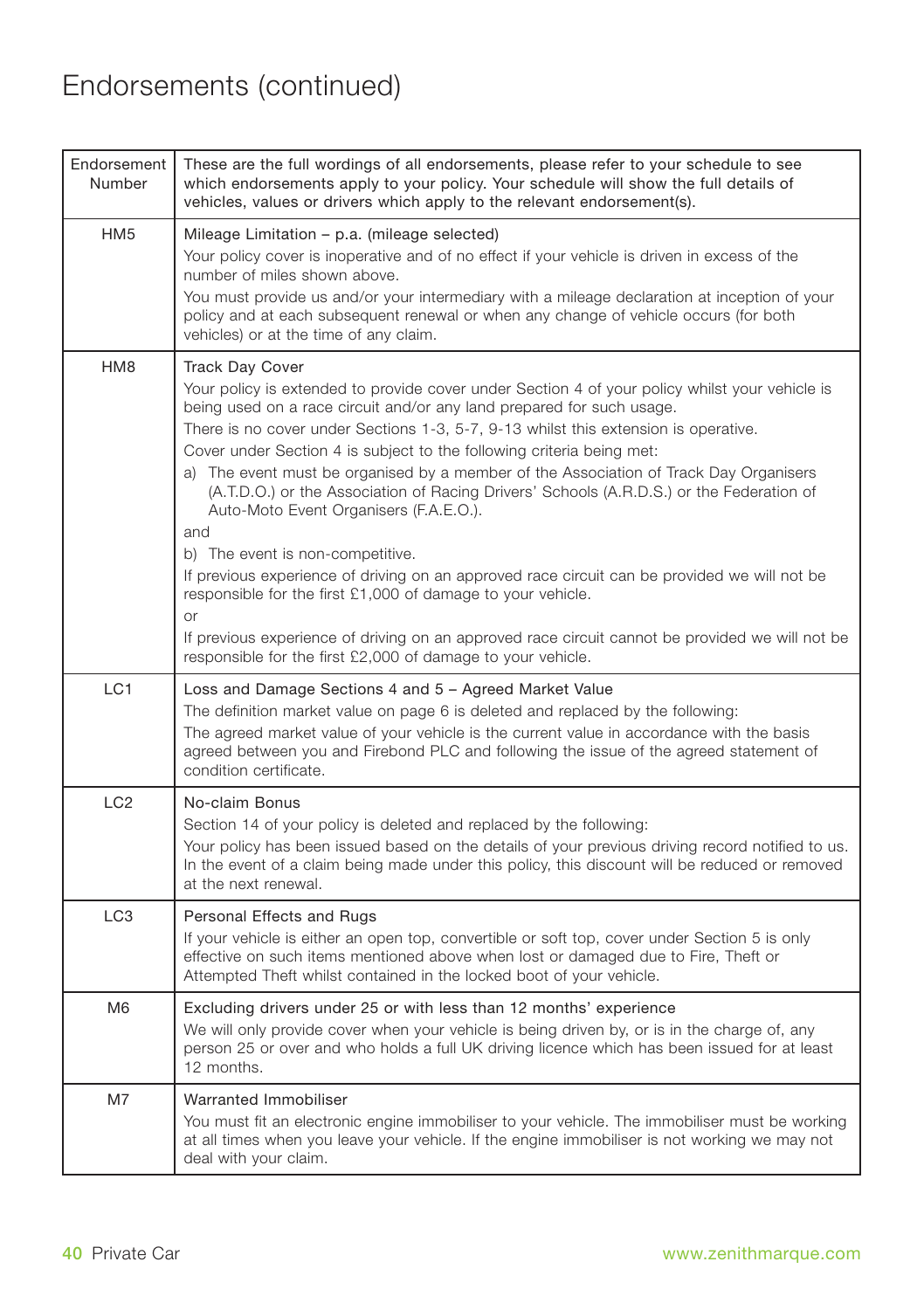| Endorsement<br>Number | These are the full wordings of all endorsements, please refer to your schedule to see<br>which endorsements apply to your policy. Your schedule will show the full details of<br>vehicles, values or drivers which apply to the relevant endorsement(s).                                                                                                                                                                                                                                                                                                                                                                                                                                                                         |
|-----------------------|----------------------------------------------------------------------------------------------------------------------------------------------------------------------------------------------------------------------------------------------------------------------------------------------------------------------------------------------------------------------------------------------------------------------------------------------------------------------------------------------------------------------------------------------------------------------------------------------------------------------------------------------------------------------------------------------------------------------------------|
| P03                   | Excluding drivers under 25<br>We will not provide any cover if your vehicle is being driven by, or is in the charge of, anybody<br>under 25.                                                                                                                                                                                                                                                                                                                                                                                                                                                                                                                                                                                     |
| P05                   | Damage excess - £(amount)<br>We will not pay the amount shown above for the first part of any claim you make under<br>Sections 4 or 6 of your policy booklet. This amount is in addition to the excesses shown in<br>Section 8 of your policy booklet.                                                                                                                                                                                                                                                                                                                                                                                                                                                                           |
| P <sub>13</sub>       | Fire and Theft only - vehicle laid up<br>You have told us that your vehicle is laid up and out of use in your garage. Cover is reduced<br>from the date we receive the current certificate of motor insurance. We are only liable for loss<br>or damage caused by fire, theft or attempted theft (referred to in Sections 5 and 6 of your<br>policy booklet). To have fire and theft only cover, your vehicle must be kept in your locked<br>garage and you must not use it. If cover is reduced to fire and theft only for more than<br>30 consecutive days we will take 75% of the premium (except as a result of damage or loss<br>covered by this insurance) for the period of reduced cover from your next renewal premium. |
| P <sub>14</sub>       | Cover suspended in full - (Registration Number)<br>You have told us that your vehicle is not on a public road and is not being used. Cover is<br>suspended in full from the date we receive the current certificate of insurance. All cover<br>provided by this insurance is suspended and your vehicle must be kept in your locked garage<br>and you must not use it. If cover is suspended for more than 30 consecutive days we will take<br>80% of the premium (except as a result of damage or loss covered by this insurance) for the<br>period of suspension from your next renewal premium.                                                                                                                               |
| P <sub>15</sub>       | Noting interest of owner – (Name)<br>Your vehicle is owned by the person or organisation named above.                                                                                                                                                                                                                                                                                                                                                                                                                                                                                                                                                                                                                            |
| P <sub>17</sub>       | Driver to be accompanied – (Name)<br>We will not provide cover while your vehicle is being driven by, or is in the charge of, the<br>person(s) named above unless that person is accompanied at all times. The accompanying<br>person must be 25 or over and must hold a current full UK driving licence which has been<br>issued for at least three years. These restrictions do not apply if the accompanying person is a<br>Department of Transport approved driving instructor or examiner.                                                                                                                                                                                                                                  |
| P18                   | Vehicle Adapted - (Registration Number)<br>We will only provide cover if your vehicle is suitably adapted to meet the needs of a disabled<br>person named on the schedule.                                                                                                                                                                                                                                                                                                                                                                                                                                                                                                                                                       |
| P30                   | Excluding driving other cars<br>Section 2 of your policy booklet is cancelled.                                                                                                                                                                                                                                                                                                                                                                                                                                                                                                                                                                                                                                                   |
| P <sub>53</sub>       | Theft excess $-$ £(amount)<br>We will not pay the amount shown above for the first part of any claim for loss or damage<br>caused by theft or attempted theft. This excess will not apply to claims under Section 10 of<br>your policy booklet.                                                                                                                                                                                                                                                                                                                                                                                                                                                                                  |
| P55                   | Use in Eire<br>You are covered to use your vehicle in Eire.                                                                                                                                                                                                                                                                                                                                                                                                                                                                                                                                                                                                                                                                      |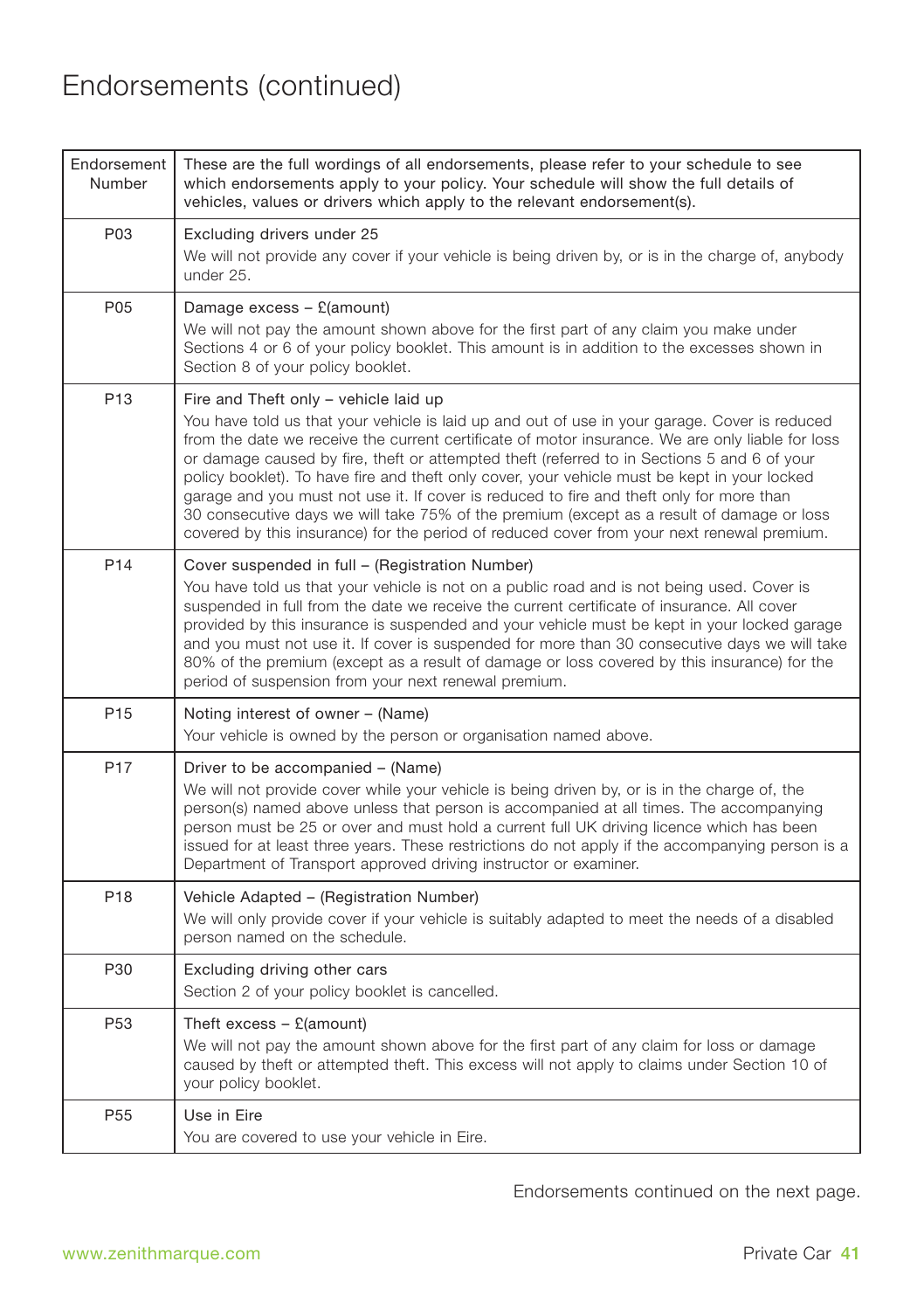| Endorsement<br>Number | These are the full wordings of all endorsements, please refer to your schedule to see<br>which endorsements apply to your policy. Your schedule will show the full details of<br>vehicles, values or drivers which apply to the relevant endorsement(s).                                                                                                                                                                                                                                                                                                                                                                                                                   |
|-----------------------|----------------------------------------------------------------------------------------------------------------------------------------------------------------------------------------------------------------------------------------------------------------------------------------------------------------------------------------------------------------------------------------------------------------------------------------------------------------------------------------------------------------------------------------------------------------------------------------------------------------------------------------------------------------------------|
| P82                   | Fire and Theft excess $-$ £(amount)<br>We will not pay the amount shown above for the first part of any claim for loss or damage<br>caused by fire, theft or attempted theft. If Section 10 of your policy booklet applies to your<br>policy it will not be subject to this excess.                                                                                                                                                                                                                                                                                                                                                                                        |
| P98                   | Protected Taxi NCD 1-3 Years<br>If you have protected 1, 2 or 3 years no-claim bonus we will not reduce it provided you make<br>no more than one claim during the year.                                                                                                                                                                                                                                                                                                                                                                                                                                                                                                    |
| P <sub>2</sub> B      | Driver to be accompanied - (Name)<br>We will not provide cover while your vehicle is being driven by, or is in the charge of, the<br>person(s) named above unless that person is accompanied at all times. The accompanying<br>person must be 21 or over and must hold a current full UK driving licence which has been<br>issued for at least three years. These restrictions do not apply if the accompanying person is a<br>Department of Transport approved driving instructor or examiner.                                                                                                                                                                            |
| P <sub>4</sub> A      | Taxi Scheme Endorsement<br>a) The following sections of the private car policy booklet are cancelled: Section 2 – driving<br>other cars, Section 9 – personal accident benefits, Section 10 – personal belongings.<br>b) There is no automatic overseas cover under Section 11. You must notify your insurance<br>adviser in advance of any intended trip abroad. Any extension of cover abroad will be at<br>our option and an extra premium may be required.<br>c) The benefits detailed under the heading 'Giving you a new car' in Sections 4 and 5 of your<br>policy booklet do not apply to this insurance.                                                          |
| P <sub>5</sub> A      | Changes to Section 6<br>Section 6 of the private car policy booklet is amended as follows: The loss of or damage cover<br>provided under Section 6 is restricted to sound receiving or reproduction equipment, two-way<br>radios, metering equipment and signs up to the maximum value shown in the schedule.<br>Exception a to Sections 4, 5 and 6 does not apply to damage to, or theft of, two-way radios.                                                                                                                                                                                                                                                              |
| P <sub>6</sub> C      | <b>Imported Vehicles</b><br>The following apply to your vehicle:<br>a) the benefits detailed under the heading 'giving you a new car' in Sections 4 and 5 of your<br>policy booklet do not apply to this insurance.<br>b) the most we will pay under Section 7 towards replacement of windscreen or vehicle glass<br>is £500 if you ask Glassline to replace the glass. If you do not ask Glassline to replace<br>the glass the most we will pay will be £150. We will not pay the glass excess, as shown in<br>your schedule, for any windscreen/glass replacement claim regardless of who you ask to<br>replace it.<br>c) provision of a courtesy car is not guaranteed. |
| PB <sub>5</sub>       | TPPD Indemnity Limit of £5m<br>The limit of liability in respect of Third Party Property Damage under Section 1 (Liability to<br>others, What we do not cover), is amended to £5,000,000 in respect of any vehicle notified to<br>us.                                                                                                                                                                                                                                                                                                                                                                                                                                      |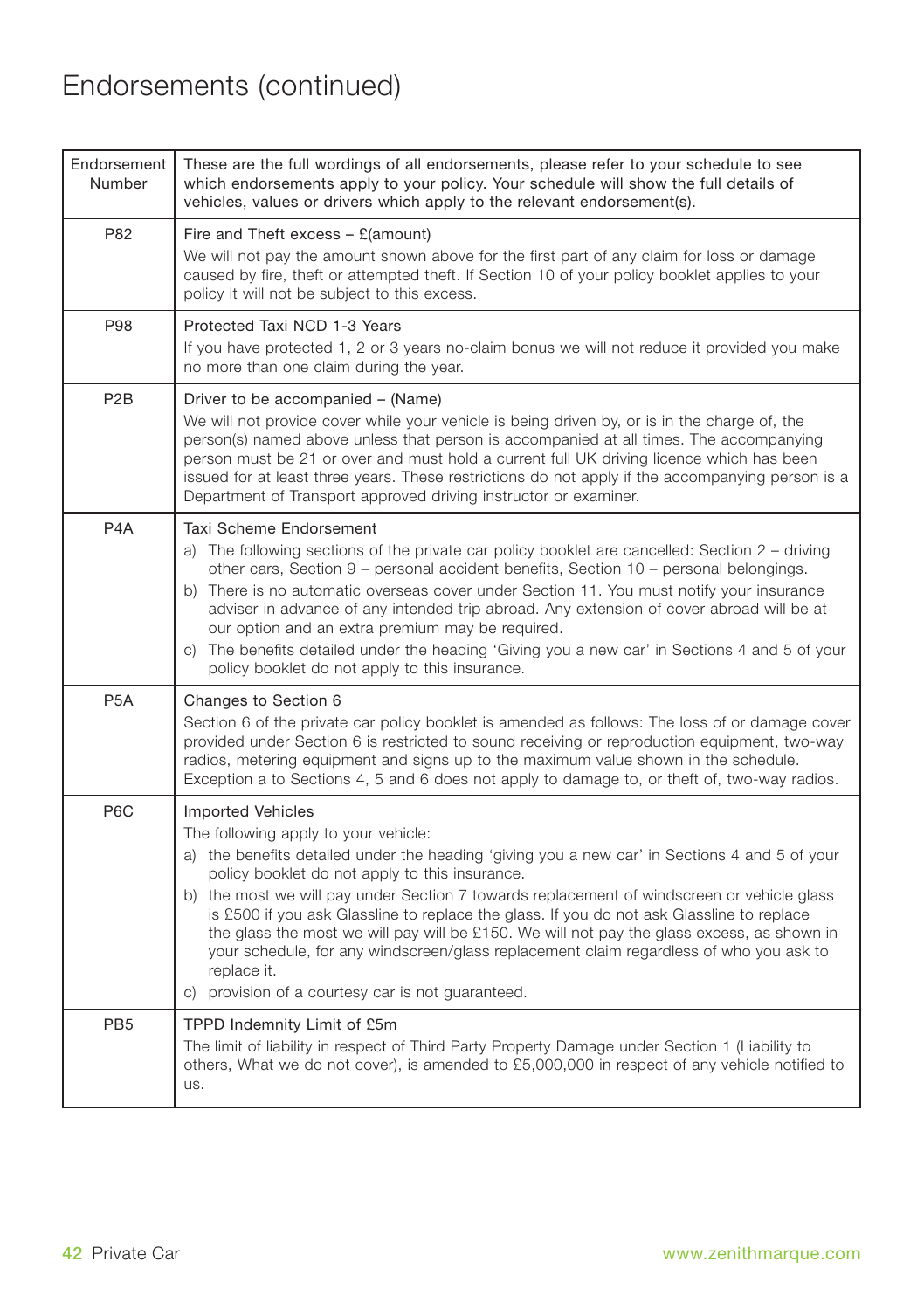| Endorsement<br>Number | These are the full wordings of all endorsements, please refer to your schedule to see<br>which endorsements apply to your policy. Your schedule will show the full details of<br>vehicles, values or drivers which apply to the relevant endorsement(s).                                                                                                                                                                                                                                                                                                                                                                                                                                                                                                                                                                                                                |
|-----------------------|-------------------------------------------------------------------------------------------------------------------------------------------------------------------------------------------------------------------------------------------------------------------------------------------------------------------------------------------------------------------------------------------------------------------------------------------------------------------------------------------------------------------------------------------------------------------------------------------------------------------------------------------------------------------------------------------------------------------------------------------------------------------------------------------------------------------------------------------------------------------------|
| PC <sub>3</sub>       | Corporate Manslaughter and Corporate Homicide Act 2007 - Unlimited Cover<br>The cover in relation to a prosecution under the Corporate Manslaughter and Corporate<br>Homicide Act 2007 provided under Section 13 (Legal costs) is extended to provide unlimited<br>costs in relation to any one claim or series of claims arising from one cause.                                                                                                                                                                                                                                                                                                                                                                                                                                                                                                                       |
| PC4                   | Corporate Manslaughter and Corporate Homicide Act 2007 - £10m Cover<br>The cover in relation to a prosecution under the Corporate Manslaughter and Corporate<br>Homicide Act 2007 provided under Section 13 (Legal costs) is extended to provide costs up to<br>£10m in relation to any one claim or series of claims arising from one cause.                                                                                                                                                                                                                                                                                                                                                                                                                                                                                                                           |
| PC <sub>6</sub>       | Corporate Manslaughter and Corporate Homicide Act 2007 - Cover Removed<br>The cover in relation to a prosecution under the Corporate Manslaughter and Corporate<br>Homicide Act 2007 provided under Section 13 (Legal costs) is removed from your policy.                                                                                                                                                                                                                                                                                                                                                                                                                                                                                                                                                                                                               |
| PD <sub>3</sub>       | Excluding drivers under 30<br>We will not provide cover when your vehicle is being driven by, or is in the charge of, any<br>person under 30.                                                                                                                                                                                                                                                                                                                                                                                                                                                                                                                                                                                                                                                                                                                           |
| PD <sub>4</sub>       | Excluding drivers under 30 or with less than 12 months' experience<br>We will only provide cover when your vehicle is being driven by, or is in the charge of, any<br>person 30 or over and who holds a full UK driving licence which has been issued for at least<br>12 months.                                                                                                                                                                                                                                                                                                                                                                                                                                                                                                                                                                                        |
| PE <sub>6</sub>       | <b>Protected No-claim Bonus</b><br>This insurance includes a protected no-claim bonus under Section 14 of your policy booklet.                                                                                                                                                                                                                                                                                                                                                                                                                                                                                                                                                                                                                                                                                                                                          |
| PW <sub>2</sub>       | Glass Excess (£70)<br>The excess applicable to claims made under Section 7 of your policy booklet is £70.                                                                                                                                                                                                                                                                                                                                                                                                                                                                                                                                                                                                                                                                                                                                                               |
| PW <sub>9</sub>       | Glass Damage Limit - (Registration Number)<br>Section 7 of your policy booklet is deleted and replaced with the following -<br>What we cover<br>If you have comprehensive cover you can claim for damage to the glass in your vehicle's<br>windscreen, windows or sunroof.<br>If Glassline arrange to replace the glass, the most we will pay will be £500 and you will only<br>have to pay the excess shown on your policy documents.<br>Unless Glassline arrange to replace the glass, you will only be covered for £150 less the<br>excess shown on your schedule.<br>If the damage is repaired, instead of replaced, you will not have to pay the excess.<br>As long as there is no other damage, we will pay you under this section and it will not affect<br>your no-claim bonus.<br>Any other excess we mention in this document will not apply to glass claims. |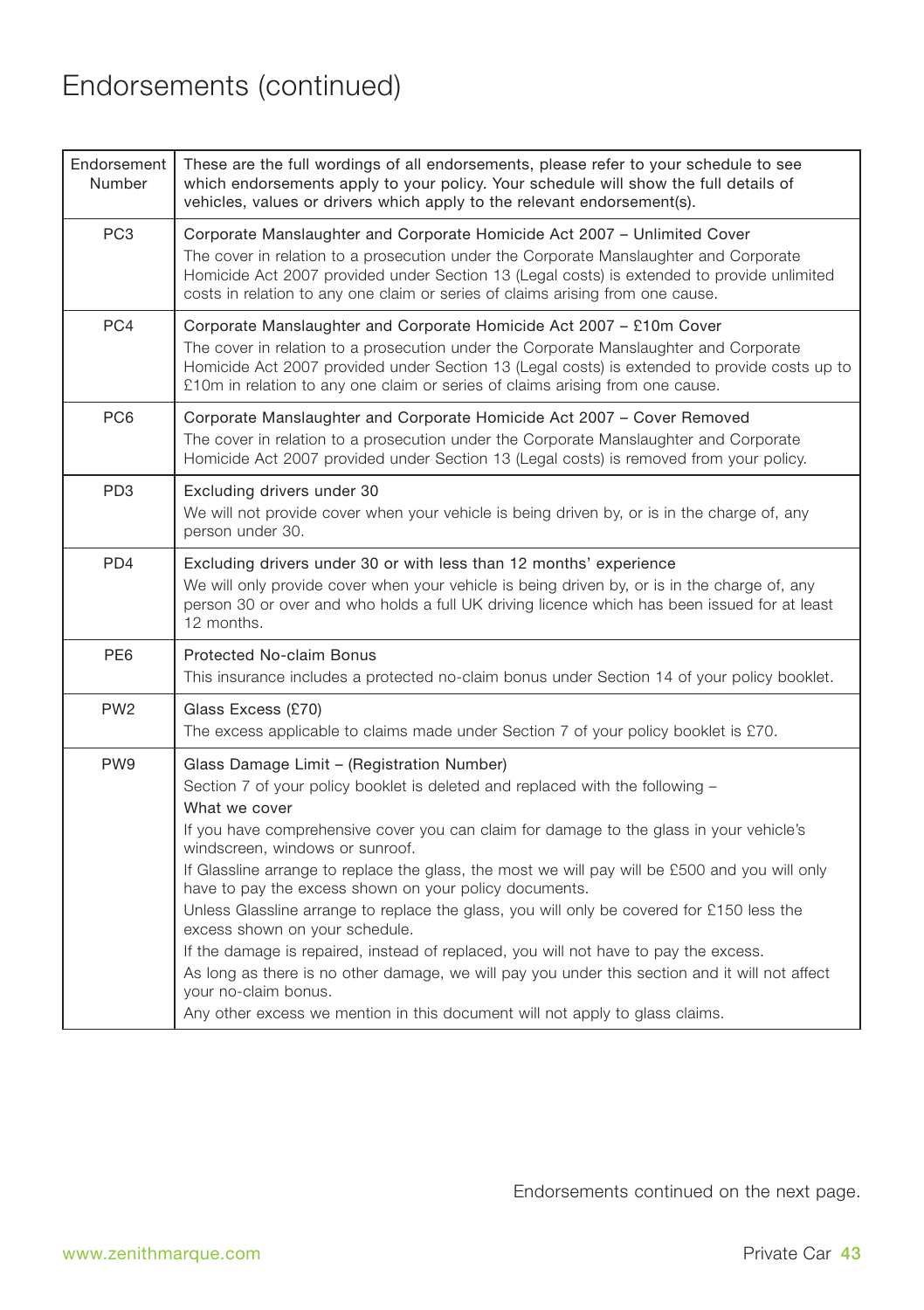| Endorsement<br>Number | These are the full wordings of all endorsements, please refer to your schedule to see<br>which endorsements apply to your policy. Your schedule will show the full details of<br>vehicles, values or drivers which apply to the relevant endorsement(s).                                                                                                                                                                                                                                                                                                                                                                           |
|-----------------------|------------------------------------------------------------------------------------------------------------------------------------------------------------------------------------------------------------------------------------------------------------------------------------------------------------------------------------------------------------------------------------------------------------------------------------------------------------------------------------------------------------------------------------------------------------------------------------------------------------------------------------|
| PX <sub>2</sub>       | Deluxe Cover<br>The cover provided under the following sections is increased:<br>Section $6$ – we will pay up to £1,000 (cover remains unlimited if the equipment is fitted as<br>standard).<br>Section 9 – we will pay £5,000 for death, £4,000 for loss of any limb and £4,000 for<br>permanent blindness in one or both eyes.<br>The most we will pay for anyone following an accident is £5,000.<br>Section 10 – we will pay up to £250 for personal belongings in your vehicle if they are stolen<br>or damaged.<br>The passage marked 'Theft of Keys' (Section 5) is amended and cover is unlimited for any one<br>incident. |
| PX3                   | Guaranteed No-claim Discount<br>Your no-claim discount will not be reduced if you make a claim under this policy. However, we<br>may take account of claims when calculating your premium.                                                                                                                                                                                                                                                                                                                                                                                                                                         |
| PZ <sub>1</sub>       | <b>Economy Cover</b><br>The following sections of the Private Car policy booklet are cancelled: Section 2, Section 9<br>and Section 10.<br>The passages marked 'Giving you a new car' (Section 4 and 5) and 'Theft of Keys' (Section 5)<br>are also cancelled.<br>Section 6 is amended and the amount covered is reduced to £300.                                                                                                                                                                                                                                                                                                  |
| Q2                    | Fire excess $-$ £(amount)<br>We will not pay the amount shown above for the first part of any claim for loss or damage<br>caused by fire. This excess will not apply to claims under Section 10 of your policy booklet.                                                                                                                                                                                                                                                                                                                                                                                                            |